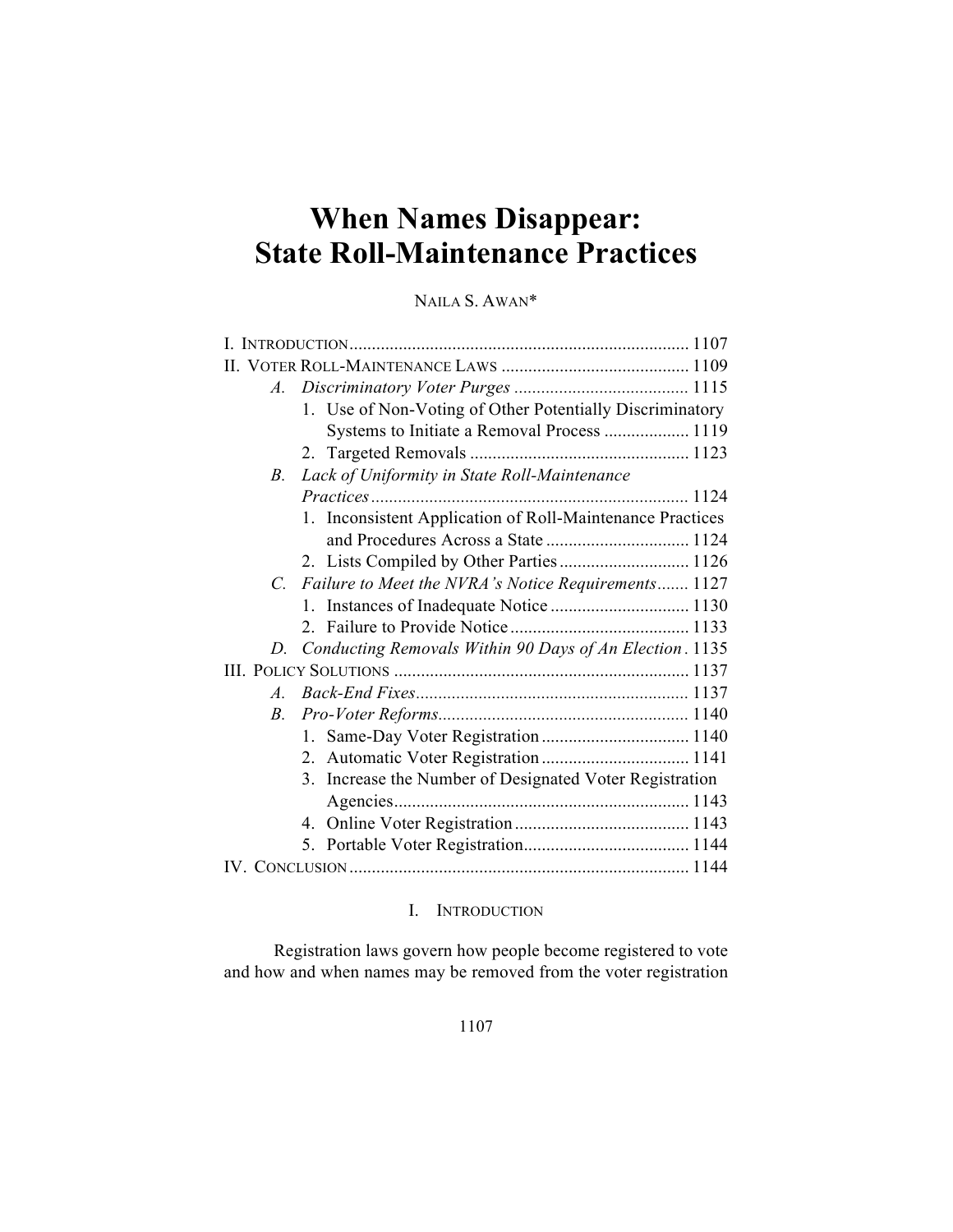rolls. The rules around registration vary significantly from one state to the next,<sup>1</sup> and while they can assist in election administration, these rules have also restricted access to the ballot.<sup>2</sup>

The myriad of laws that exist can create confusion among U.S. residents. Individuals may not be aware of the deadline for registration, that they need to update their registration information after a move, where they can register, and more fundamentally, if they even qualify to vote. Further, even after individuals have gone through the process of registering—their information has been verified and their names added to the voter rolls—they may show up to vote and find that their names do not appear in the poll books. One reason for this? State rollmaintenance practices.

All too often stories describe people appearing at the polls and learning that—by no fault of their own and despite the fact that their eligibility has remained unchanged since the time that they registered—their names have been removed from the voter registration rolls.<sup>3</sup> This can occur when a state is using information that falsely

Senior Counsel at Demos. J.D., The Ohio State University, Moritz College of Law; LL.M. in International Legal Studies, New York University School of Law. The Author has been counsel on several voter cases, including *Husted v. A. Philip Randolph Institute*, which is discussed in this Article.

<sup>1.</sup> *See* ALEXANDER KEYSSAR, THE RIGHT TO VOTE: THE CONTESTED HISTORY OF DEMOCRACY IN THE UNITED STATES 123, 254 (rev. ed. 2009).

<sup>2.</sup> Daniel P. Tokaji, *Voter Registration and Election Reform*, 17 WM. & MARY BILL RTS. J. 453, 461 (2008) (noting that while registration laws can be "used to keep eligible citizens from voting[,]" they also serve a vital need); *see also* Brief for American History Professors as Amici Curiae in Support of Respondents at 7–8, Husted v. A. Philip Randolph Inst. (*Husted*), 138 S. Ct. 1833 (2018) [hereinafter Historian Br.].

<sup>3.</sup> For example, Larry Harmon, a lifetime Ohio resident, noted that in November 2015 he went to cast a ballot at the same polling location where he had previously registered and found out that his name was no longer on the voter rolls. *See, e.g.*, Ohio A. Phillip Randolph Inst. v. Husted, No. 2:16-cv-303, 2016 WL 3542450, at \*2 (S.D. Ohio June 29, 2016), *rev'd and remanded*, 838 F. 3d 699 (6th Cir. 2016); Declaration of Larry Harmon at ¶¶ 7–9, *Ohio A. Philip Randolph Inst.*, 2016 WL 3542450 (April 7, 2016). Mr. Harmon had been disinclined to vote in recent elections after the death of his mother and because he had been disillusioned with the candidates and the political process. *See, e.g.*, Declaration of Larry Harmon, *supra*, at ¶ 6 (noting that abstention from voting was Mr. Harmon's "own way of having [his] voice heard," as there is "no option on a ballot for 'none of the above'"); ACLU, *Larry's Fight to Vote Goes to the Supreme Court*, YOUTUBE (Jan. 8, 2018),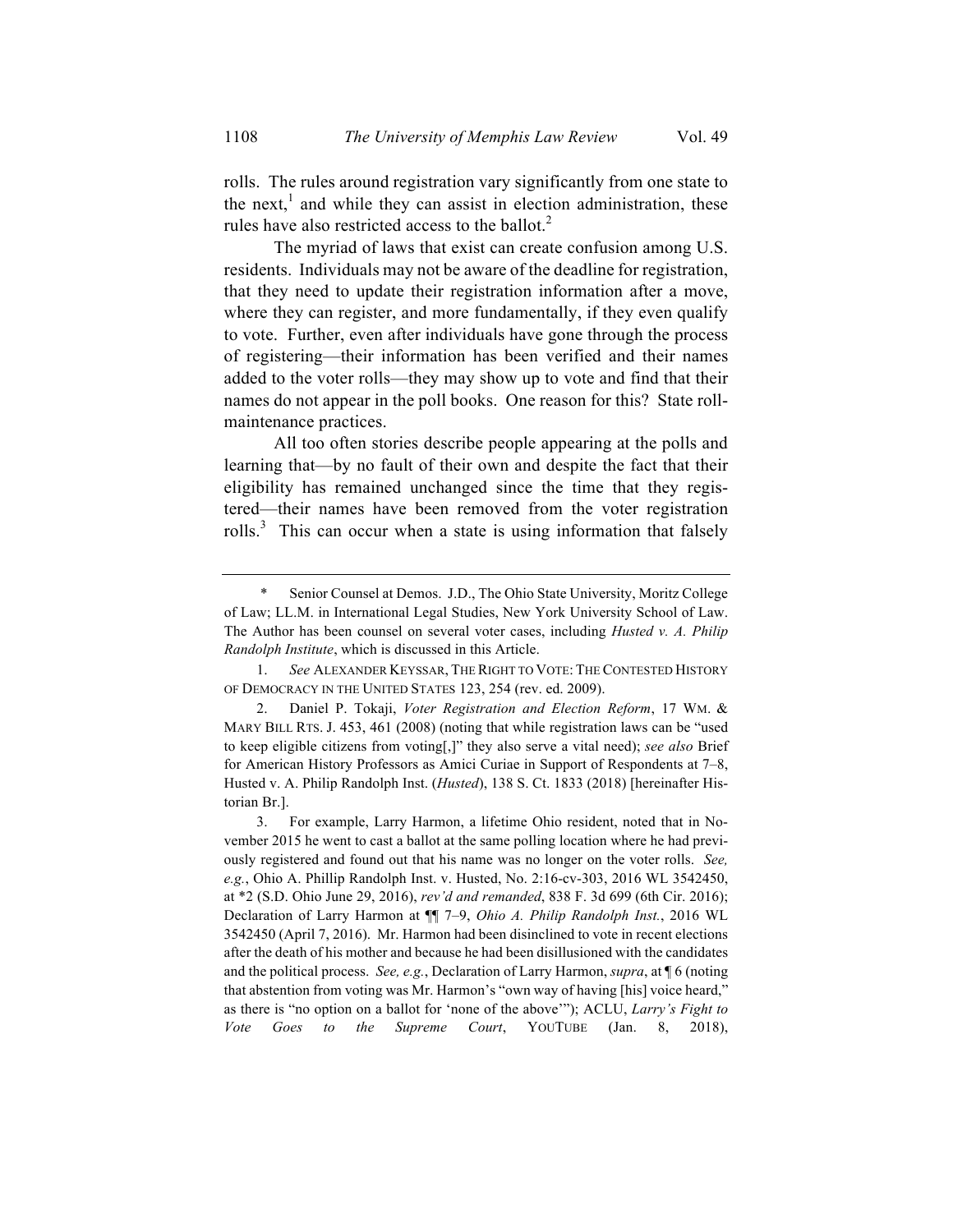identifies individuals as having moved, as well as when individuals do not receive a notice that adequately informs them that their names have been placed in a queue for removal from the registration rolls.

This Article will focus on state practices aimed at identifying and removing registrants from the voter rolls for a perceived change of residence. Part II will provide an overview of several problematic removal practices that states employ and offer some suggestions about how these practices may be challenged. Part III will briefly discuss some policy solutions states may adopt to help eliminate barriers to voting and protect the right to vote.

#### II. VOTER ROLL-MAINTENANCE LAWS

By World War I, most U.S. states had adopted formal voter registration procedures. $4$  Significant variance existed in the rules governing both how individuals could register to vote and processes—referred to here as voter roll-maintenance or purge laws—for maintaining registration lists and removing names from the voter rolls.

While adopted partly as a tool to address the corruption that sometimes dominated the political process in the late nineteenth and

https://www.youtube.com/watch?v=BVIiRNLHgfM. Because of an Ohio purge practice that removes infrequent voters from the registration rolls based on the presumption that they had moved, Mr. Harmon's name was taken off the registration rolls after he sat out several elections. *See, e.g.*, Declaration of Larry Harmon, *supra*, at ¶¶ 6, 12; ACLU, *supra*.

<sup>4.</sup> KEYSSAR, *supra* note 1, at 123. "Before the 1870s in most states, there were no official prepared lists of eligible voters, and men who sought to vote were not obliged to take any steps to establish their eligibility prior to election day." *Id.* at 122; *see also* Lily Rothman, *For National Voter Registration Day, Here's How Registering to Vote Became a Thing*, TIME (Sept. 26, 2016), http://time.com/4502154/voter-registration-history/ (noting that "[i]t wasn't until the middle of the 19th century . . . that the idea of voter registration really spread throughout the country").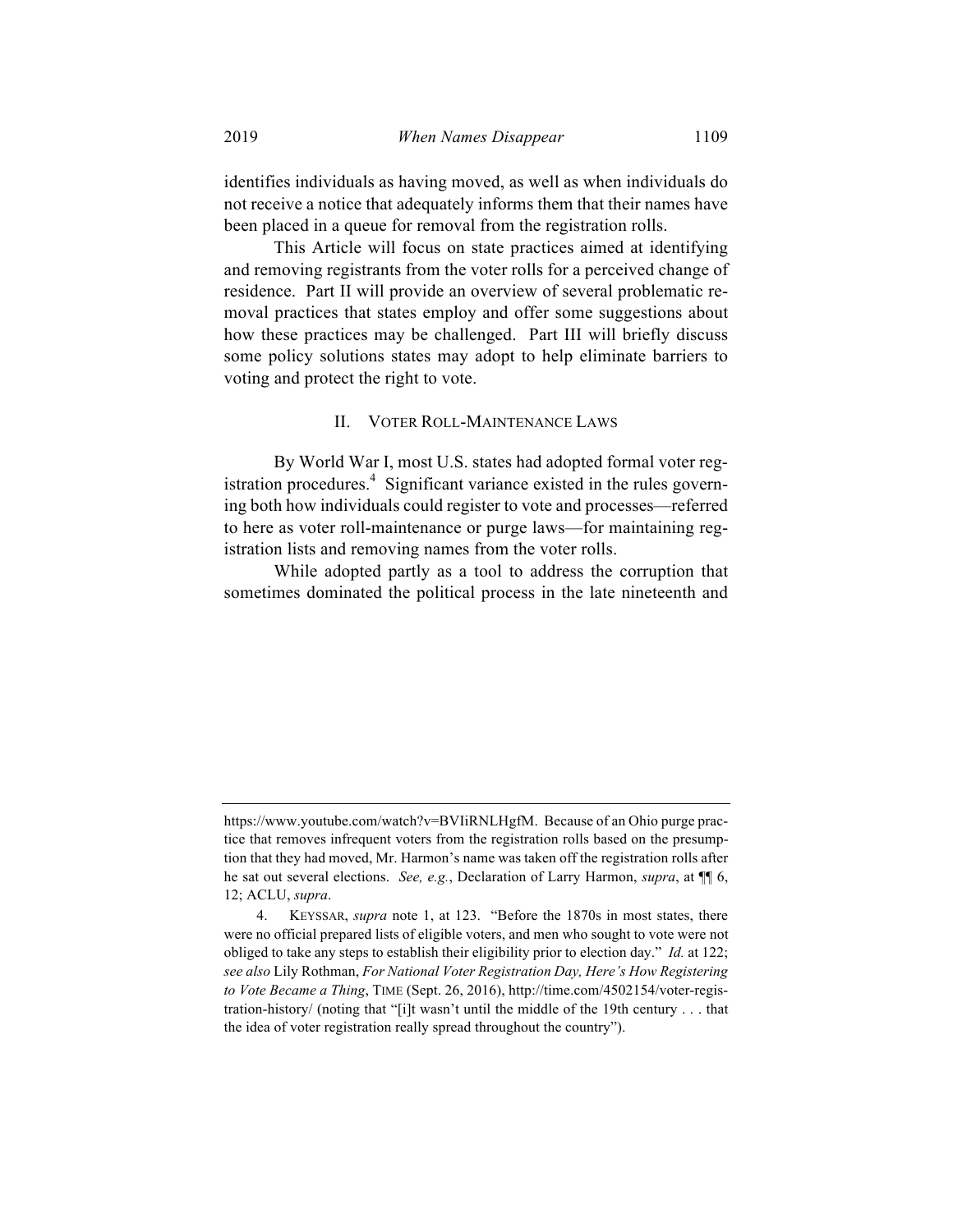early twentieth centuries, $<sup>5</sup>$  voter-registration laws have also served, of-</sup> ten intentionally, "to limit the participation of particular groups,"6 including black, "working-class, immigrant, and poor voters." "[G]iving registration boards sufficient discretion to . . . unfairly pad or purge the rolls" was one mechanism used to disproportionately deny black voters access to the ballot.<sup>8</sup>

Other methods of roll-maintenance were more systematized and implemented statewide. One mechanism for roll-maintenance, endorsed by the National Municipal League in  $1927<sup>9</sup>$  was using failure

7. KEYSSAR, *supra* note 1, at 253; *see also* Cunningham, *supra* note 6, at 370 ("A powerful theme in th[e] efforts at registration reform has been a deep distrust and prejudice against illiterate, poor, and minority voters.").

8. J. MORGAN KOUSSER, COLORBLIND INJUSTICE: MINORITY VOTING RIGHTS AND THE UNDOING OF THE SECOND RECONSTRUCTION 34 (1999); *see also* S. REP. NO. 103-6, 103rd Cong., at 3 (1993) [hereinafter S. REP. NO. 103-6] (noting that "selective purging of the voter rolls" was one of "the techniques developed in . . . various localities to inhibit or exclude potential voters"); H.R. REP. NO. 103-9, at 2 (1993), *reprinted in* 1993 U.S.C.C.A.N. 105, 106 [hereinafter H.R. REP. NO. 103-9] (noting that "selective purges" and "annual reregistration requirements were . . . techniques developed to discourage participation").

9. The National Municipal League was an organization with a declared purpose of "promot[ing] the thorough investigation and discussion of the conditions and details of civic administration, and of the methods for selecting and appointing officials in American cities, and of laws and ordinances relating to such subjects." Clinton Rogers Woodruff, *The National Municipal League*, 5 PROC. AM. POL. SCI. ASS'N 131, 141 (1908) (quoting the National Municipal League's constitution). The League created products, like model charters, that outlined "tools for democracy" and advocated for the adoption of its proposals. Maureen A. Flanagan, *Progressives and Progressivism in an Era of Reform*, OXFORD RES. ENCYCLOPEDIA AM. HIST. (Aug. 2016), http://oxfordre.com/americanhistory/view/10.1093/acre-

fore/9780199329175.001.0001/acrefore-9780199329175-e-84#ref\_acrefore-

9780199329175-e-84-note-20. Today, the organization is known as the National Civic League. *History of the National Civil League*, NAT'L CIVIC LEAGUE (Nov. 11, 2014), https://www.nationalcivicleague.org/history-of-the-national-civic-league/.

<sup>5.</sup> KEYSSAR, *supra* note 1, at 253; Tokaji, *supra* note 2, at 457–58. *See generally* Historian Br., *supra* note 2, at 7 (noting these laws arose in an effort to maintain accurate records as jurisdictions implemented permanent voter registration lists).

<sup>6.</sup> Dayna L. Cunningham, *Who Are to Be the Electors? A Reflection on the History of Voter Registration in the United States*, 9 YALE L. & POL'Y REV. 370, 371 (1991); *see also* KEYSSAR, *supra* note 1, at 123–24 ("During the Progressive era . . . registration became the centerpiece of efforts . . . to limit corruption and reduce the electoral strength of immigrants, blacks, and political machines.").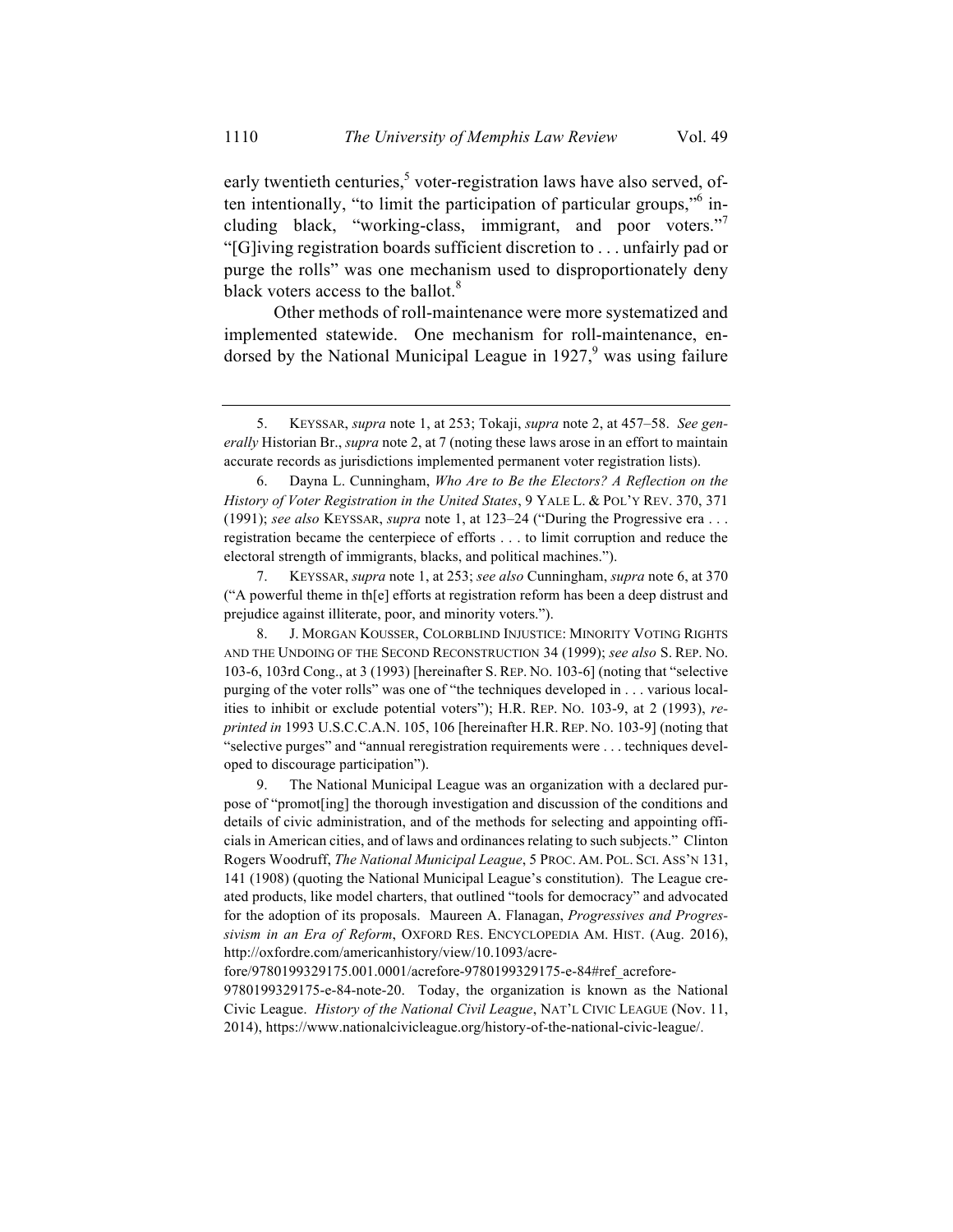to vote as a means of identifying registered voters who may have moved or died, and then removing the names of these infrequent voters from the registration rolls.<sup>10</sup> Most states had adopted a roll-maintenance practice that used non-voting to remove registered voters from the rolls by the  $1950s$ .<sup>11</sup> The form that such laws took varied across jurisdictions. Some states removed people for failure to vote after two years, while others waited four years or more; some states removed registered voters for failure to vote without providing the registrants any notice, while others provided limited notice or multiple notices.<sup>12</sup> Other methods used to identify potentially ineligible individuals included conducting censuses of adult registrants.<sup>13</sup>

As a result of the low levels of voter participation in the U.S., as compared to other developed democracies, questions arose regarding the appropriateness, effectiveness, and reliability of using non-voting to purge a registrant's name from the voter rolls in the 1960s and  $70s$ .<sup>14</sup> And in 1973, the National Municipal League revisited its earlier recommendations, noting that purging registrants from the rolls for failure to vote over a period of less than four years is "discriminatory and undesirable."15 It recommended that election officials use "door-to-door

<sup>10.</sup> JOSEPH P. HARRIS, NAT'L MUN. LEAGUE, A MODEL REGISTRATION SYSTEM: REPORT OF THE COMMITTEE ON ELECTION ADMINISTRATION OF THE NATIONAL MUNICIPAL LEAGUE 37–39 (Russel Forbes ed., Supp. 1927); *see also id.* at 18–19.

<sup>11.</sup> JOSEPH P. HARRIS, NAT'L MUN. LEAGUE, MODEL VOTER REGISTRATION SYSTEM 44 (4th ed. 1954) [hereinafter NAT'L MUN. LEAGUE 4TH ED.]; *see also* Arnold I. Menchel, *Election Laws: The Purge for Failure to Vote*, 7 CONN. L. REV. 372, 373– 78 (1974) (describing how thirty-eight states purged registrants for failure to vote by the 1970s); O. Douglas Weeks, *Permanent Registration of Voters in the United States*, 14 TEMP. L.Q. 74, 75–76 (1939) (noting that by 1939, twenty states had adopted such laws).

<sup>12.</sup> Menchel, *supra* note 11, at 373–78; Weeks, *supra* note 11, at 84–85.

<sup>13.</sup> HARRIS, *supra* note 10, at 7, 19, 39–41 (discussing censuses that may occur by going door-to-door to canvass all registered voters or all adult residents).

<sup>14.</sup> Historian Br., *supra* note 2, at 11–12 (first citing PRESIDENT'S COMM'N ON REGISTRATION AND VOTING PARTICIPATION, REPORT OF THE PRESIDENT'S COMMISSION ON REGISTRATION AND VOTING PARTICIPATION 7–9 (1963); then citing NAT'L MUN. LEAGUE, A MODEL ELECTION SYSTEM 1 (1973)).

<sup>15.</sup> NAT'L MUN. LEAGUE, A MODEL ELECTION SYSTEM, *supra* note 14, at 33 (advising also that "[c]ancellation provisions . . . should include the opportunity to maintain registration by return notification within a reasonable period of time").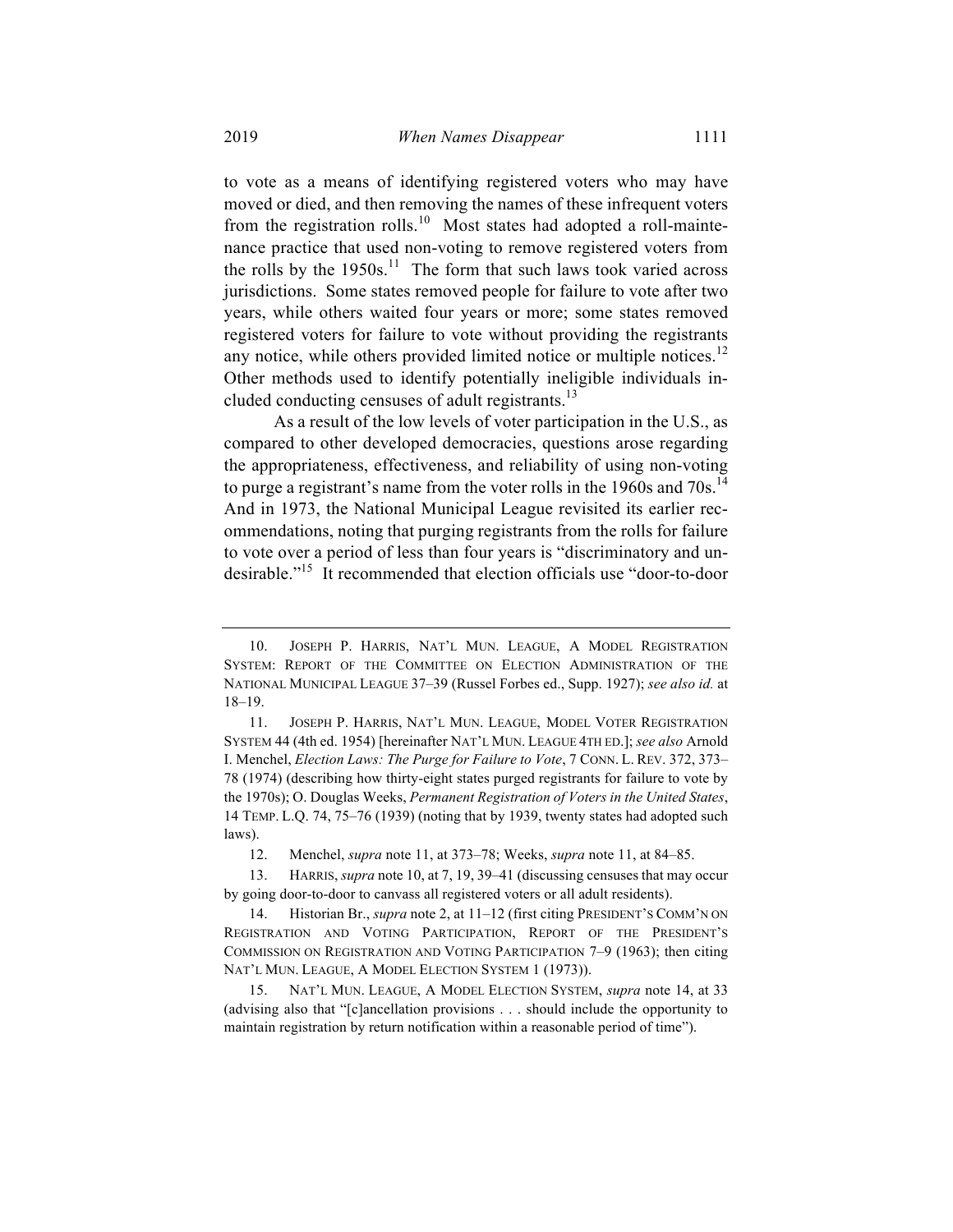canvassing" or visitation—rather than non-voting—to conduct rollmaintenance activities.<sup>16</sup>

Congress tackled the issue of voter registration, including rollmaintenance practices, after the 1988 Presidential Election, in which "only about half of the voting age population" participated.<sup>17</sup> Noting that qualified voters most often cited issues with registration as their reason for not participating in an election,<sup>18</sup> Congress used its powers under the U.S. Constitution's Elections Clause to enact the National Voter Registration Act of 1993 ("NVRA").<sup>19</sup> The NVRA mandates that states provide voter registration services during certain interactions with their citizens, and it regulates when and how voters may be removed from the registration rolls.<sup>20</sup>

When Congress enacted the NVRA, "only a handful of states ... drop[ped] the non-voters from the list without notice," while most states canvassed voters to determine if they had moved.<sup>21</sup> Section 8 of the NVRA, which set forth the requirements for conducting rollmaintenance activities, sought "to prohibit selective or discriminatory purge programs" by requiring that efforts to identify and remove people who may have become ineligible because of a change in residence be "uniform, nondiscriminatory, . . . in compliance with the Voting Rights

19. Arizona v. Inter Tribal Council of Ariz., Inc., 570 U.S. 1, 7–9 (2013) (noting that the Elections Clause of the U.S. Constitution provides Congress with broad discretion to dictate the "Times, Places, and Manner" of conducting federal elections, including by establishing "regulations relating to 'registration'" (internal citations omitted)); *see also* S. REP. NO. 103-6, *supra* note 8, at 3.

20. *See* 52 U.S.C. §§ 20503–20508 (2012 & Supp. 2015). States that did not have voter registration requirements, as well as states that provided Election Day registration at polling locations, on the day that the NVRA went into effect and have continuously maintained those requirements since are exempt from the NVRA. *Id.* § 20503(b). These states include Idaho, Minnesota, New Hampshire, North Dakota, Wisconsin, and Wyoming. *The National Voter Registration Act of 1993 (NVRA): Questions and Answers*, U.S. DEP'T OF JUST., https://www.justice.gov/crt/nationalvoter-registration-act-1993-nvra (last updated Aug. 7, 2017).

21. S. REP. NO. 103-6, *supra* note 8, at 46 (noting that "[a]bout one-fifth of the stat[e]s canvass[ed] all voters on the list[, and t]he rest of the states" targeted their canvasses at non-voters); H.R. REP. NO. 103-9, *supra* note 8, at 30.

<sup>16.</sup> *Id.* at 24–34 (recommending such canvassing occur "every one or two years to register all eligible voters and to remove the names of voters who no longer reside at their registered address").

<sup>17.</sup> S. REP. NO. 103-6, *supra* note 8, at 2.

<sup>18.</sup> *See id.*; H.R. REP. NO. 103-9, *supra* note 8, at 3.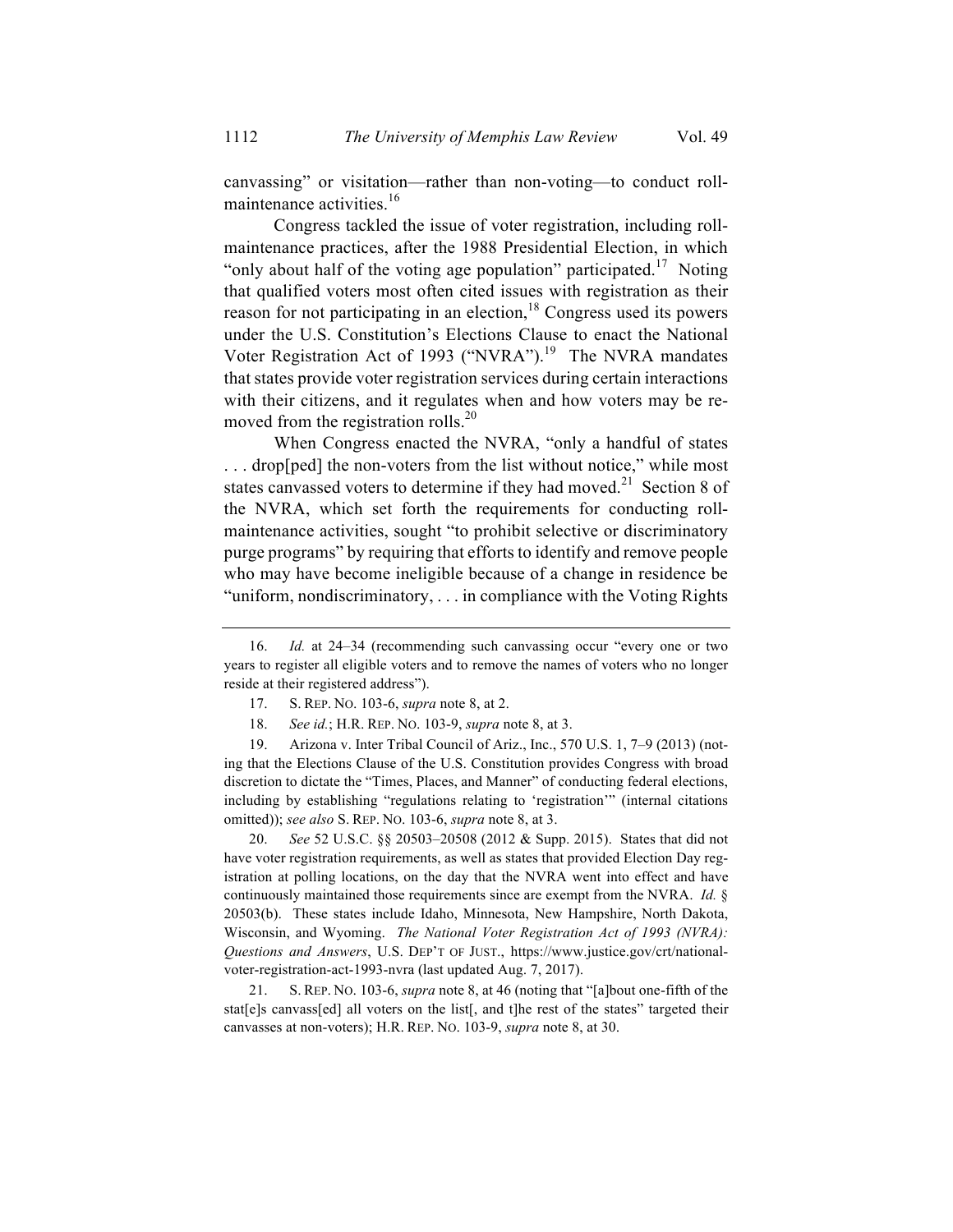Act of 1965 [("VRA")]," and "not result in the removal of the name of any person from the [voter rolls] because of a failure to vote.<sup> $22$ </sup> Congress explicitly endorsed one procedure that met these requirements using the U.S. Postal Service's National Change of Address ("NCOA") Program to identify registered voters who may have moved; $^{23}$  it noted that bounced mail could also be used to identify such voters, so long as the initial mailings were conducted in a uniform and non-discriminatory manner that complied with the VRA. $^{24}$  Once it is determined that a voter may have moved, a notice-and-waiting procedure must be followed before a voter may be removed from the registration rolls.<sup>25</sup> And election officials are prohibited from conducting change-of-address removals within 90 days of a federal election.<sup>26</sup>

Today, as compared to when the NVRA was first passed, states have a more centralized and cohesive election infrastructure that allows them to maintain voter rolls with increased accuracy. Currently, the vast majority of Americans who move in any given year move within the state in which they already reside.<sup>27</sup> Given that each state already has a statewide voter registration database, updating voters' registrations when they move to a new address in the same state should be

24. *See* S. REP. NO. 103-6, *supra* note 8, at 31–32.

25. *See, e.g.*, 52 U.S.C. § 20507(a)(4)(B), (d)(1)–(2) (2012 & Supp. 2015). The notice-and-waiting requirements are discussed in Part II(C), *infra*.

26. *Id.* § 20507(c)(2).

27. *Data: State-to-State Migration Flows*, U.S. CENSUS BUREAU, https://www.census.gov/data/tables/time-series/demo/geographic-mobility/state-tostate-migration.html (last revised Nov. 26, 2018). The 2017 state-by-state migration flow numbers indicate that approximately 80% of those who move, move within a state. *Id.* (indicating that about 36,468,599 individuals live in the same state as of one year ago out of about 43,940,092 total individuals).

<sup>22.</sup> S. REP. NO. 103-6, *supra* note 8, at 31; *see also* 52 U.S.C. § 20507(b)(1)– (2) (2012 & Supp. 2015).

<sup>23.</sup> S. REP. NO. 103-6, *supra* note 8, at 32; H.R. REP. NO. 103-9, *supra* note 8, at 15–16; *see also* 52 U.S.C. § 20507(c)(1) (2012 & Supp. 2015) (noting that a state may meet its obligation of conducting a reasonable program aimed at identifying and removing individuals who may have become ineligible by reason of a change in address by using data provided by the NCOA to initiate a removal procedure). The procedure for removing registered voters from the rolls using NCOA data is described in note 111, *infra*.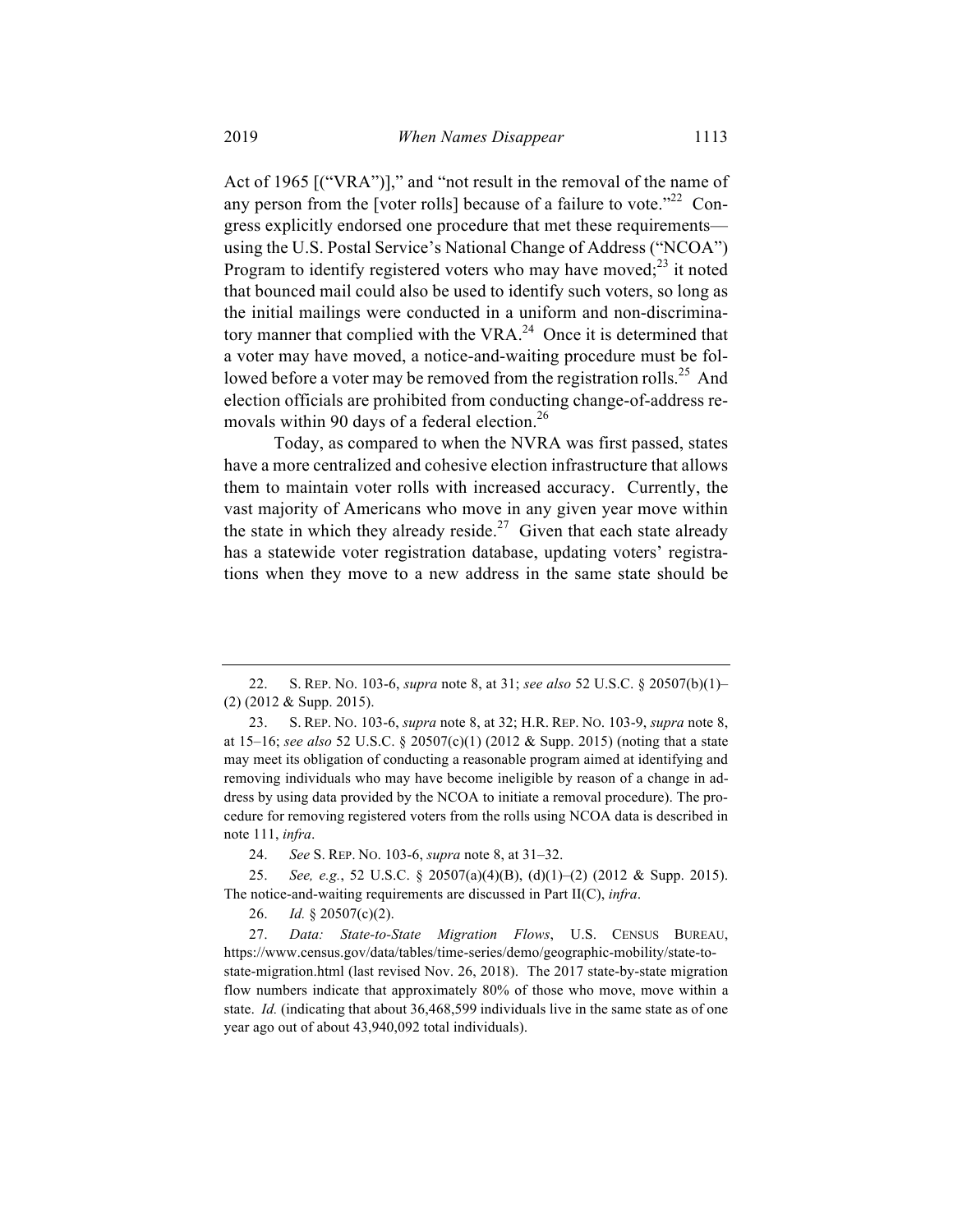relatively simple because the state has already verified each voter's information and entered it into a statewide database.<sup>28</sup> Further, there are multiple ways that a change of address can be reported to election officials, including directly by the voter through a paper form, an online system, or through a state-designated voter registration agency. In the forty-four states subject to the NVRA,<sup>29</sup> motor vehicle offices and public assistance agencies must provide voter registration services to individuals whenever they apply for or renew public assistance benefits, driver's licenses, or state-issued identification cards, as well as when they report a change of address to the relevant state agency, which allows registered voters to update their existing registration.<sup>30</sup> In fact, it was Congress's intent in passing the NVRA that providing voter registration services at these junctures would obviate the "need for large scale purges and list cleaning systems."<sup>31</sup>

<sup>28.</sup> For individuals who have become ineligible on other grounds, states also have ways to identify them. For example, courts report on which individuals have become ineligible in a state by reason of a felony conviction, and those individuals are then removed by election officials. *See, e.g.*, FRANK LAROSE, OHIO SEC'Y OF STATE, ELECTION OFFICIAL MANUAL § 1.11, at 66–67 (2018), https://www.sos.state.oh.us/globalassets/elections/directives/2017/dir2017- 10\_eom.pdf. Further, states use a wide variety of information to identify registered voters who have passed away and remove their names from the registration rolls. *See,* 

*e.g.*, *id.* § 1.11, at 61–65. Sources of information for such removal include department of health or vital statistics records, interstate databases such as the State and Territorial Exchange of Vital Events ("STEVE") database, reports from family members, and obituary notices. *Id.*; NAT'L ASS'N OF SEC'YS OF STATE, MAINTENANCE OF STATE VOTER REGISTRATION LISTS: A REVIEW OF RELEVANT POLICIES AND PROCEDURES 8– 9 (rev. 2017), https://www.nass.org/sites/default/files/reports/nass-report-voter-regmaintenance-final-dec17.pdf.

<sup>29.</sup> The states that are not subject to the NVRA either do not have voter registration requirements or allow voters to register on Election Day at their polling locations. *See supra* note 20 and accompanying text; *see also* 52 U.S.C. § 20503(b) (2012 & Supp. 2015). Having such registration regimes in place allows anyone who was inaccurately removed from the registration rolls to re-register on the day of the election and vote.

<sup>30.</sup> 52 U.S.C. §§ 20504, 20506 (2012 & Supp. 2015).

<sup>31.</sup> S. REP. NO. 103-6, at *supra* note 8, at 18 ("One of the advantages of the bill is the fact that the motor-voter and agency-based programs are ongoing and that applications and renewals may serve as updating the addresses of registered voters. Thus, the need for large scale purges and list cleaning systems becomes superfluous.").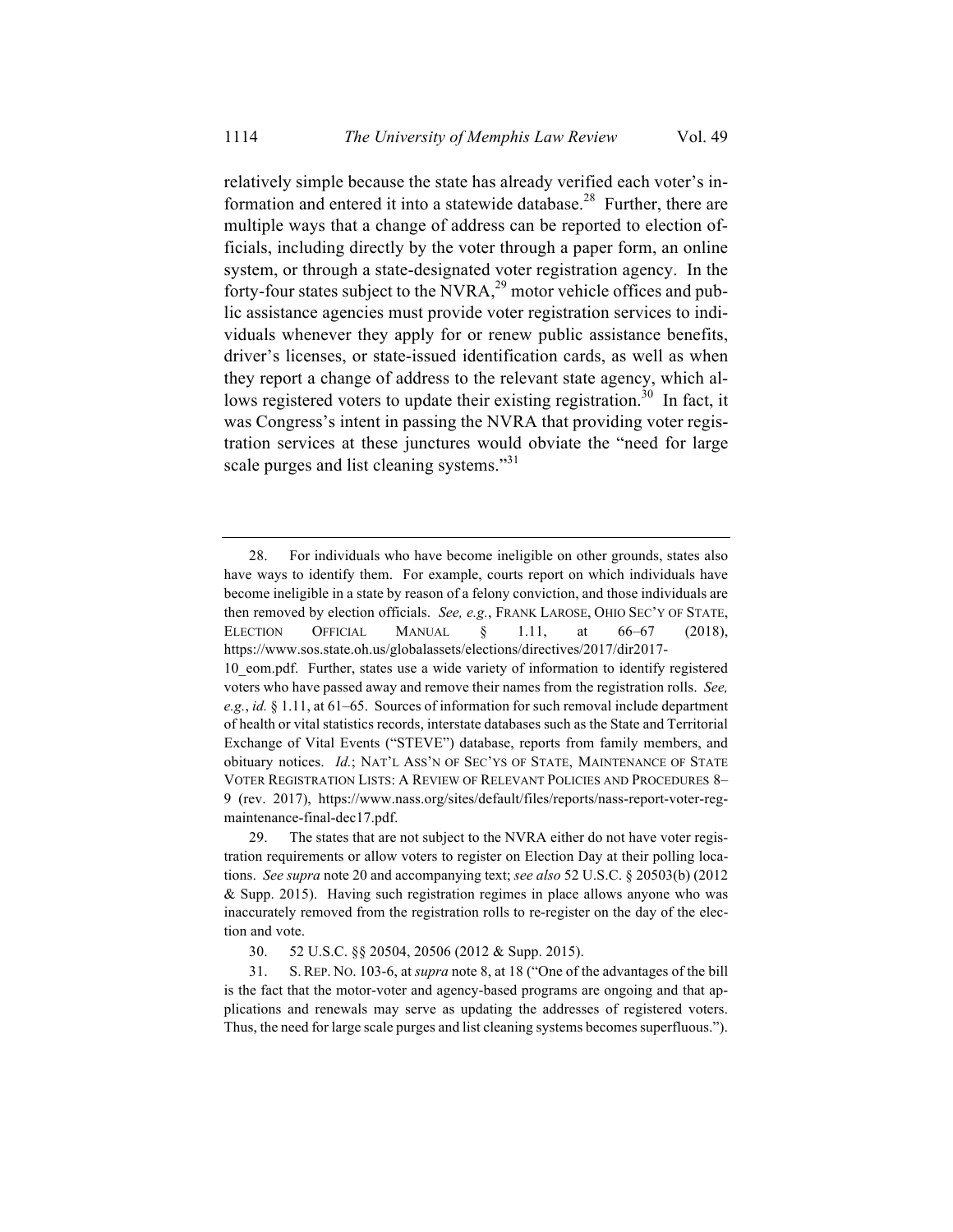Further, other data exists that can be used to identify individuals who may have moved, such as the NCOA Program, mail that is returned as undeliverable, information indicating that a registered voter obtained a license in another state, and canvasses.<sup>32</sup> In addition, interstate data sharing systems exist that help identify if a person has moved to or registered to vote in another state. $33$ 

Regardless of the fact that the NVRA barred purging registrants for not voting and that voter roll-maintenance processes have generally become more systematized, states use a number of deeply flawed procedures and mechanisms for identifying voters who may have moved, which results in eligible individuals being removed from the registration roll, and could be subject to legal challenges. A few of these types of purges are discussed below, notably those purges that have the effect or intent of disproportionately disenfranchising people of color or other traditionally marginalized populations, lack uniformity, are conducted without providing adequate notice, or are conducted within 90 days of a federal election.

#### *A. Discriminatory Voter Purges*

Voter purge practices that are enacted with discriminatory intent or that have a discriminatory effect can run afoul of the Fourteenth Amendment's Equal Protection Clause, Section 2 of the VRA, and Section  $8(b)(1)$  of the NVRA.

<sup>32.</sup> *See, e.g.*, Brief for the States of New York, California, Connecticut, Delaware, Hawaii, Illinois, Iowa, Kentucky, Maryland, New Mexico, Oregon, and Washington, and the District of Columbia as Amici Curiae in Support of Respondents at 23–27, *Husted*, 138 S. Ct. 1833 [hereinafter Brief for the States as Amici Curiae in Support of Respondents]; Brief of the League of Women Voters of the United States, League of Women Voters of Ohio, and the Brennan Center for Justice as Amici Curiae in Support of Respondents at 21–24, *Husted*, 138 S. Ct. 1833.

<sup>33.</sup> *See, e.g.*, Brief for the States as Amici Curiae in Support of Respondents, *supra* note 32, at 27; Brief of the League of Women Voters of the United States, League of Women Voters of Ohio, and the Brennan Center for Justice as Amici Curiae in Support of Respondents at 21–22, *Husted*, 138 S. Ct. 1833. Some of these programs are considered unreliable, often falsely flag a registered voter as having moved, and have a tendency to result in the disproportionate removal of traditionally marginalized groups. *See infra* Section II(A)(1).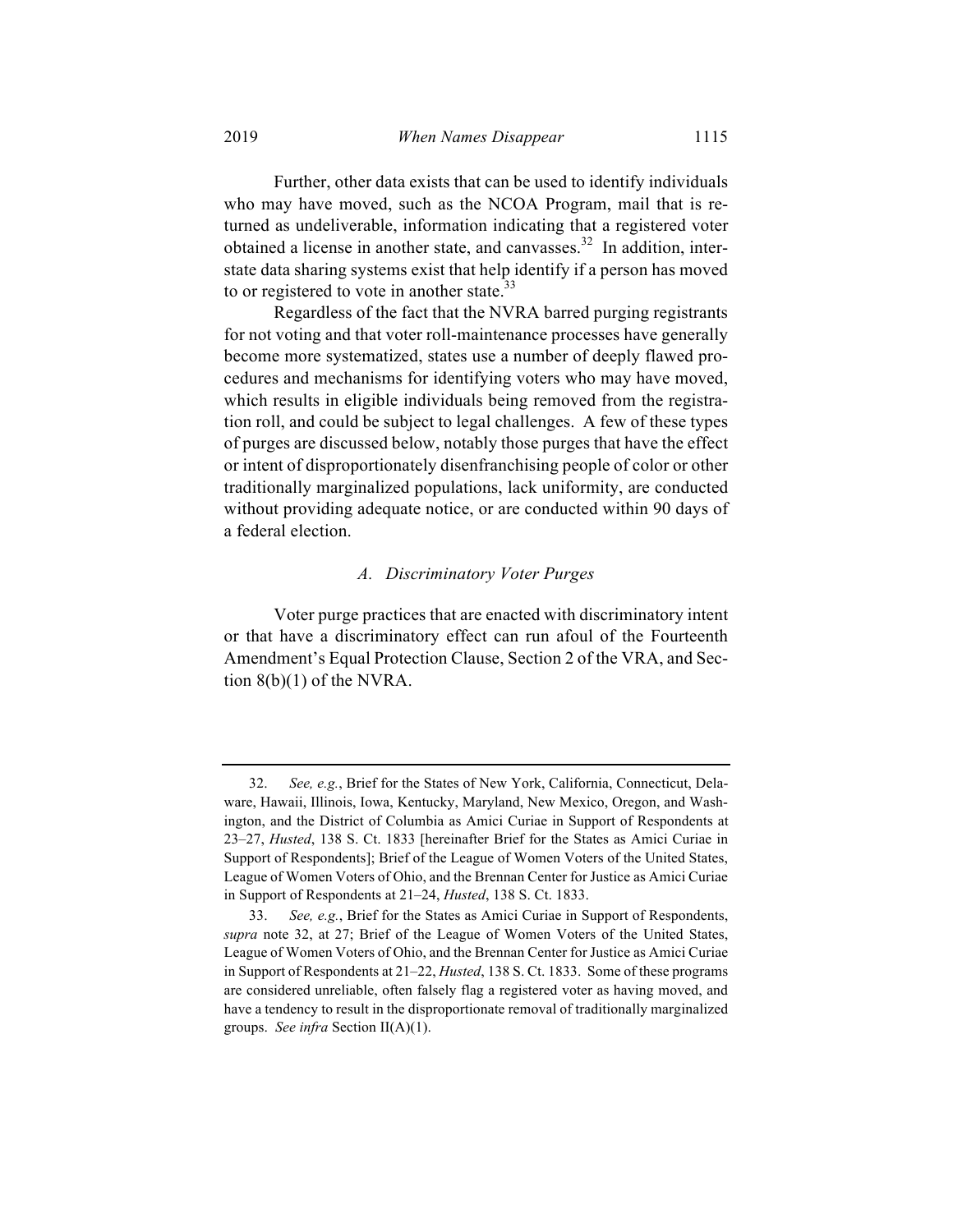The Fourteenth Amendment of the U.S. Constitution<sup>34</sup> protects the right of "a citizen . . . to participate in elections on an equal basis with other citizens in the jurisdiction."<sup>35</sup> In analyzing whether the impact of a challenged election law or procedure is discriminatory and in violation of the Equal Protection Clause, courts employ a sliding scale analysis, often referred to as the *Anderson-Burdick* balancing test.<sup>36</sup> Under *Anderson*-*Burdick*, a court's assessment of "the propriety of a state election law[, practice, or procedure] depends upon the extent to which a challenged regulation burdens First and Fourteenth Amendment rights."<sup>37</sup> When a challenged practice places a severe restriction on the right to vote, it "must be 'narrowly drawn to advance a state interest of compelling importance."<sup>38</sup> And, when a practice "imposes" only 'reasonable, nondiscriminatory restrictions' upon the First and Fourteenth Amendment rights of voters, 'the State's important regulatory interests are generally sufficient to justify' the restriction[]" on the right to vote.<sup>39</sup> Further, if a law or practice is shown to have a discriminatory purpose, courts assess its constitutionality by applying the appropriate level of scrutiny. For example, a law or practice implemented with discriminatory intent will be subject to strict scrutiny if it discriminates based on race or unduly burdens a fundamental right. $40$ 

- 38. *Id.* (quoting Norman v. Reed, 502 U.S. 279, 289 (1992)).
- 39. *Id.* (quoting *Anderson*, 460 U.S. at 788).

40. *See, e.g.*, Washington v. Davis, 426 U.S. 229, 242 (1976) (noting that discriminatory purpose or intent may be inferred from circumstances and that intent rather than effect is needed to trigger strict scrutiny in Equal Protection challenges (citing McLaughlin v. Florida, 379 U.S. 184, 191–93 (1964))). As the Supreme Court noted in *Vill. of Arlington Heights v. Metro. Hous. Dev. Corp.*, 429 U.S. 252 (1977), proof of discriminatory purpose does not require establishing that a challenged action was solely or primarily motivated by a discriminatory purpose, but rather "that a discriminatory purpose has been a motivating factor in the decision." *Id.* at 265–66. Because direct evidence of discriminatory intent or purpose is frequently unavailable, the

<sup>34.</sup> U.S. CONST. amend. XIV, § 1 (prohibiting states from depriving "any person within its jurisdiction the equal protection of the laws").

<sup>35.</sup> Dunn v. Blumstein, 405 U.S. 330, 336 (1972) (citations omitted).

<sup>36.</sup> *See generally* Burdick v. Takushi, 504 U.S. 428 (1992) (holding that Hawaii's prohibition on write-in ballots did not unreasonably infringe on Fourteenth Amendment rights); Anderson v. Celebrezze, 460 U.S. 780 (1983) (holding that an Ohio statute that prescribed requirements for an independent candidate for President of the United States to be placed on the general election ballot placed an unconstitutional burden on voting rights for the independent candidate's supporters).

<sup>37.</sup> *Burdick*, 504 U.S. at 434.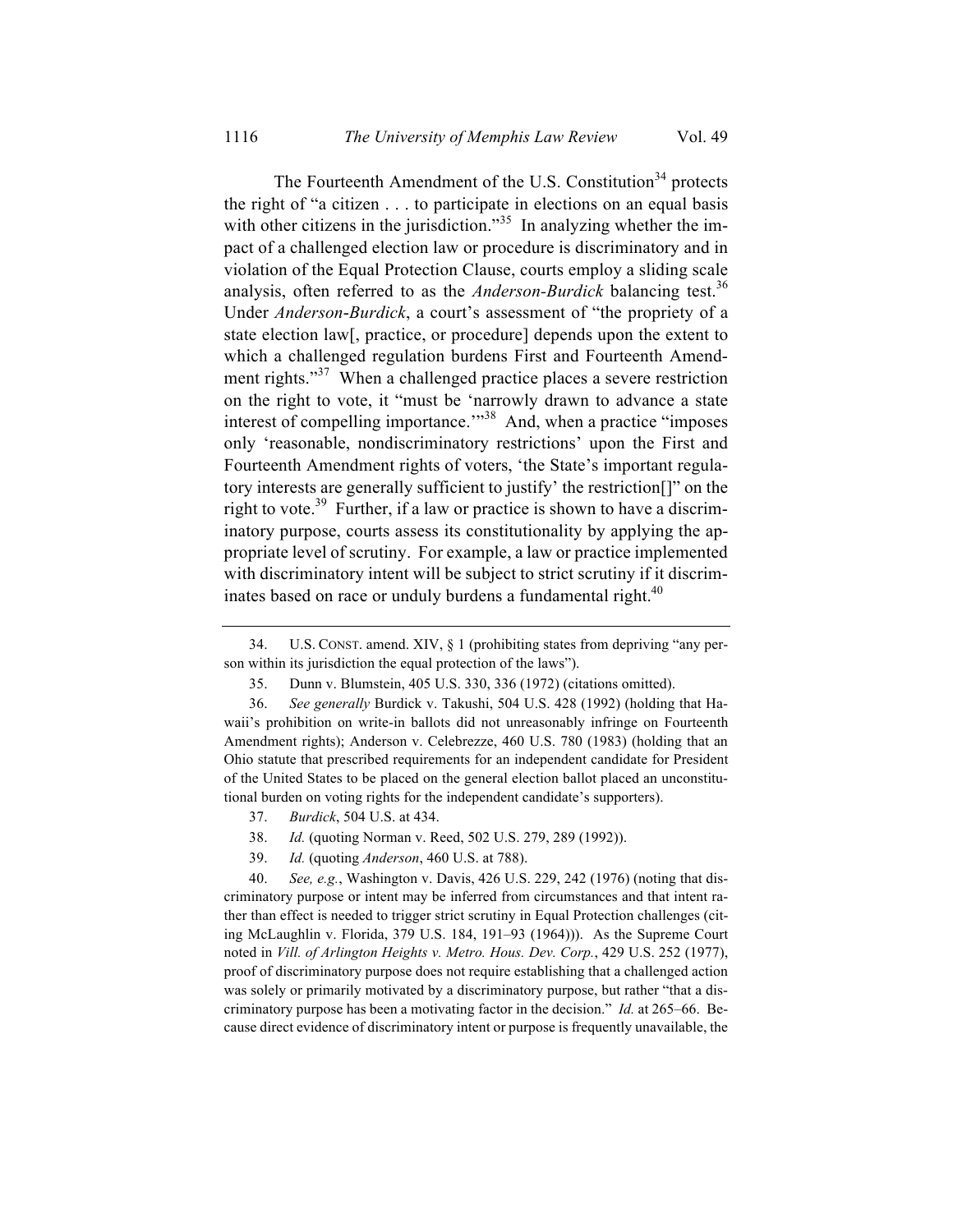Section 2 of the VRA prohibits states and election jurisdictions from using a "voting . . . standard, practice, or procedure . . . in a manner which results in a denial or abridgement of the right of any citizen of the United States to vote on account of race or color."<sup>41</sup> A Section 2 violation may be established when it is shown that a voting practice or procedure was enacted with a discriminatory purpose,  $42$  as well as in instances where the challenged practice has a discriminatory effect.<sup>43</sup> While it is beyond the scope of this Article to discuss how the jurisprudence on Section 2 vote denial<sup>44</sup> claims has developed, it is worth noting that a court considering whether a purge practice or procedure will

41. 52 U.S.C. § 10301(a) (2012 & Supp. 2015). Section 2 "was designed as a means of eradicating voting practices that 'minimize or cancel out the voting strength and political effectiveness of minority groups.'" Reno v. Bossier Par. Sch. Bd., 520 U.S. 471, 497 (1997) (quoting S. REP. NO. 97-417, at 28 (1982), *reprinted in* 1982 U.S.C.C.A.N. 177, 205).

42. As Congress noted in passing the 1982 Amendments to the VRA, the *Arlington Heights* factors, *see supra* note 40, are also often referred to when trying to determine if a voting practice or procedure was adopted with discriminatory purpose or intent. S. REP. NO. 97-417, at 133–35 (1982), *reprinted in* 1982 U.S.C.C.A.N. 177, 305–08).

43. *See, e.g.*, Thornburg v. Gingles, 478 U.S. 30, 35 (1986) (noting that, in its 1982 Amendments to the VRA, Congress established that Section 2 bars not only voting practices and procedures enacted with a discriminatory purpose, but also those that have a discriminatory effect); *see also* 52 U.S.C. § 10301(b) (noting that "[a] violation of subsection (a) is established if, based on the totality of circumstances, it is shown that the political processes leading to nomination or election in the State or political subdivision are not equally open to participation by members of a class of citizens protected by subsection (a) in that its members have less opportunity than other members of the electorate to participate in the political process and to elect representatives of their choice").

44. Section 2 may give rise to vote dilution and vote denial claims. *See, e.g.*, Daniel P. Tokaji, *Applying Section 2 to the New Vote Denial*, 50 HARV. C.R.-C.L. L. REV. 439, 442 (2015). Vote dilution claims are those used to challenge practices that impact the weight of a group's vote. *See id.* Vote denial claims, on the other hand, challenge practices or procedures that impact a person's ability to cast a vote and have it counted. *See id.*

Supreme Court has noted that circumstantial evidence may be examined to determine what motivated the adoption of a practice or procedure. *See id.* at 266. Evidence that the courts may consider includes, but is not limited to, whether the challenged action "bears more heavily on one race than another," the "historical background" of an action, "[t]he specific sequence of events leading up [to] the challenged decision," "[d]epartures from the normal procedural sequence," and "legislative or administrative history." *Id.* at 266–68.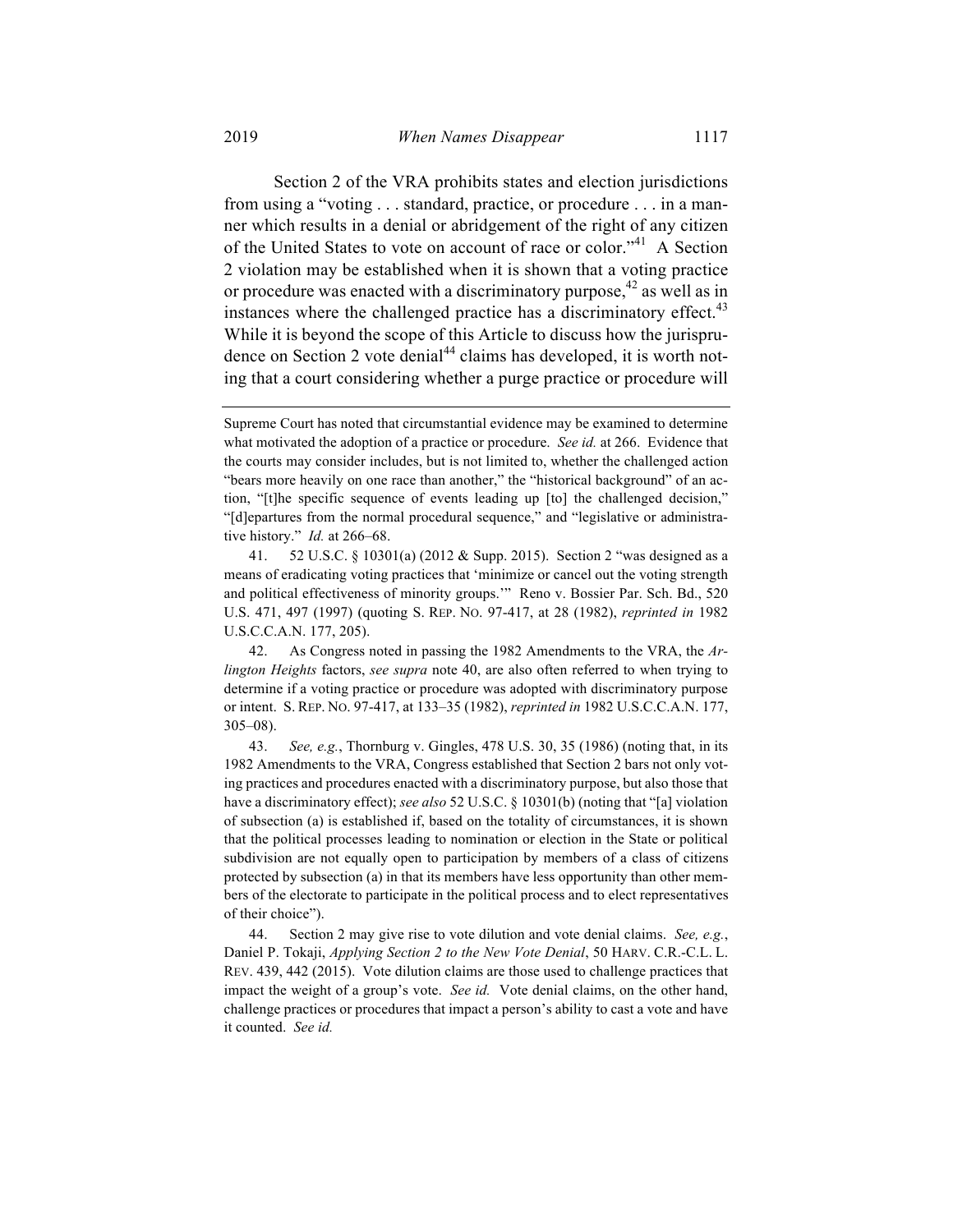have a discriminatory effect will assess (1) the disparate impact that practice will have on voters of color, and (2) the factors outlined in the Senate Report to the 1982 Amendments of the VRA.<sup>45</sup> However, circuits vary in how this test is applied.<sup>46</sup>

The Senate Report specifies factors which typically may be relevant to a § 2 claim: the history of voting-related discrimination in the State or political subdivision; the extent to which voting in the elections of the State or political subdivision is racially polarized; the extent to which the State or political subdivision has used voting practices or procedures that tend to enhance the opportunity for discrimination against the minority group, such as unusually large election districts, majority vote requirements, and prohibitions against bullet voting; the exclusion of members of the minority group from candidate slating processes; the extent to which minority group members bear the effects of past discrimination in areas such as education, employment, and health, which hinder their ability to participate effectively in the political process; the use of overt or subtle racial appeals in political campaigns; and the extent to which members of the minority group have been elected to public office in the jurisdiction.

*Id.* at 44–45. It stressed, however, that the "list of . . . factors is neither comprehensive nor exclusive," "there is no requirement that any particular number of factors be prove[n]," and that courts can consider other factors of relevance. *Id.* at 45 (citing S. REP. NO. 97-417, at 29–30 (1982), *reprinted in* 1982 U.S.C.C.A.N. 177, 207).

46. While the courts that have considered Section 2 vote denial claims, *see supra* notes 44–45, have noted that the same two-part test is applicable, "the circuits differ somewhat as to the evidentiary showing needed to satisfy it." Dale E. Ho, *Building an Umbrella in a Rainstorm: The New Vote Denial Litigation Since* Shelby County, 127 YALE L.J. F. 799, 809 (2018) (discussing the differences in how the test has been applied and noting that the Seventh Circuit, which found that showing an effect on voter turnout and "intentional state-sponsored discrimination is one of the 'social and historical conditions' that a plaintiff must establish," stands as an outlier and "appears to have misconstrued the text and purpose of Section 2").

<sup>45.</sup> The Fourth, Fifth, Sixth, Seventh, and Ninth Circuits have all discussed this two-part test. *See* Democratic Nat'l Comm. v. Reagan, 904 F.3d 686, 711–12 (9th Cir. 2018), *reh'g en banc granted,* 911 F.3d 942 (9th Cir. 2019); Ohio Democratic Party v. Husted, 834 F.3d 620, 637–38 (6th Cir. 2016); Veasey v. Abbott, 830 F.3d 216, 244 (5th Cir. 2016) (en banc); Frank v. Walker, 768 F.3d 744, 754–55 (7th Cir. 2014); League of Women Voters of N.C. v. North Carolina, 769 F.3d 224, 240 (4th Cir. 2014). In *Thornburg v. Gingles*, 478 U.S. 30 (1986), the Supreme Court noted that: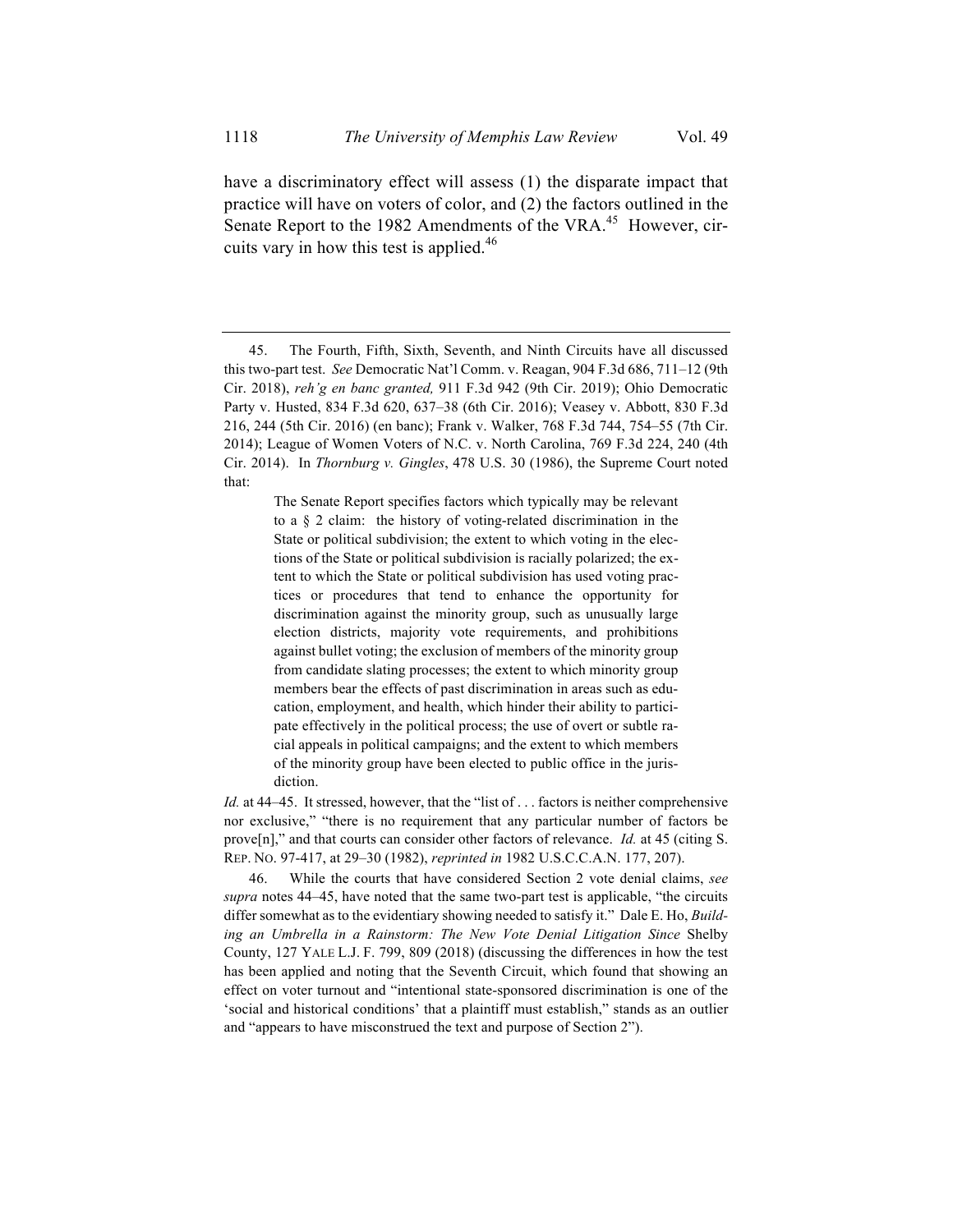Section 8(b)(1) of the NVRA, which requires that removal programs be "nondiscriminatory<sup>[]</sup> and in compliance with the  $[VRA]$ ,  $v^{47}$ may largely overlap with the requirements above. The meaning of Section 8(b)(1)'s nondiscriminatory language has not been parsed out in the courts. However, if a program violates the requirements of the VRA, it would also by the plain terms of Section  $8(b)(1)$  necessarily violate the NVRA.<sup>48</sup>

When roll-maintenance practices—disproportionally or intentionally—target people of color or other traditionally marginalized groups for removal from the registration rolls, they may run afoul of the aforementioned laws. This may happen when the information used to initiate a roll-maintenance procedure has a discriminatory effect or when people, towns, or neighborhoods are specifically targeted for removal from the registration rolls.

## 1. Use of Non-Voting of Other Potentially Discriminatory Systems to Initiate a Removal Process

Some sources of information that states use to initiate a removal process based on a perceived change of address may disproportionately target traditionally disenfranchised populations. Two sources of information that are typically used on a statewide basis to begin the removal process, and which may produce discriminatory results, are the use of non-voting and the Crosscheck program.

First, the use of non-voting to target voters for removal could run afoul of the rights and protections guaranteed by Section 2 of the VRA and the Fourteenth Amendment's Equal Protection Clause. For example, in Ohio, a state roll-maintenance practice known as the Supplemental Process uses two years of non-voting "to identify electors

<sup>47.</sup> 52 U.S.C. § 20507(b)(1) (2012 & Supp. 2015) ("Any State program or activity to protect the integrity of the electoral process by ensuring the maintenance of an accurate and current voter registration roll for elections for Federal office shall be uniform, nondiscriminatory, and in compliance with the Voting Rights Act of 1965.").

The precise meaning of "nondiscriminatory," and the extent to which it has independent significance from the requirements that a process be "uniform" and conducted "in compliance with the Voting Rights Act," has not been litigated in courts. However, the Senate and House Reports produced while the NVRA was being considered indicate that "'non-discriminatory' is intended to mean that the procedure complies with the requirements of the" VRA. S. REP. NO. 103-6, *supra* note 8, at 31; H.R. REP. NO. 103-9, *supra* note 8, at 15.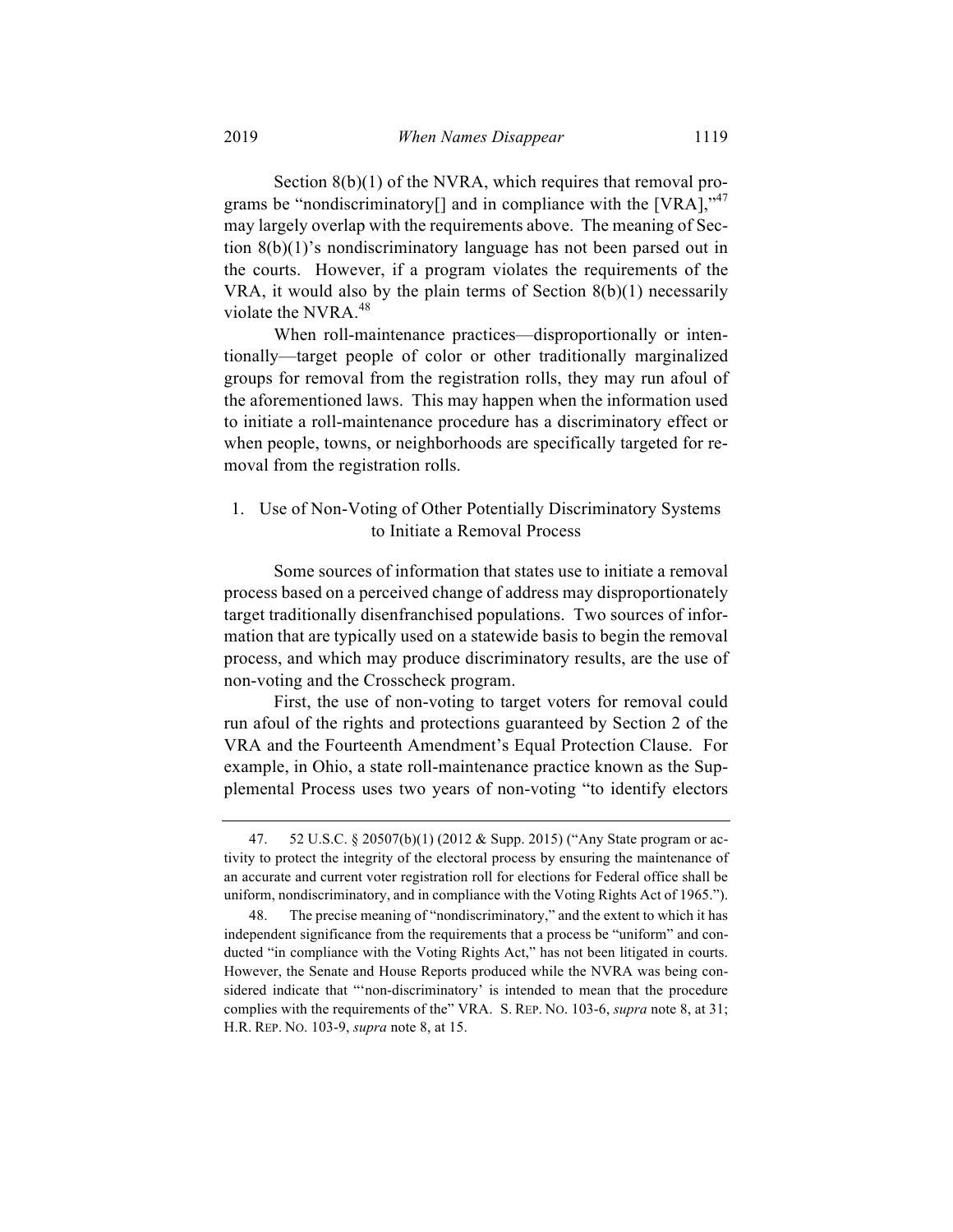whose lack of voter initiated activity indicates they may have moved" and initiate a removal process.<sup>49</sup> Limited numerical analyses examining the impact of Ohio's purge procedure in two of Ohio's largest counties indicated that those who had been targeted for removal based on their failure to vote, and ultimately purged from the registration rolls, were disproportionately African American.<sup>50</sup> Contributing to this disparity may be the systemic inequalities that have given rise to unequal education and employment opportunities, resulting in African Americans being more likely to hold "lower-rung service and sales work positions," which have "lower earnings and benefits, less autonomy and

In 2016, a case, *Ohio A. Phillip Randolph Institute v. Husted*, was brought that challenged Ohio's Supplemental Process on two grounds. The first cause of action alleged that the Supplemental Process's use of failure to vote to initiate a removal procedure violated the NVRA's prohibition on removing voters from the roll by reason of their failure to vote. Plaintiffs' First Amended Complaint at 15–16, Ohio A. Phillip Randolph Inst. v. Husted, No. 2:16-cv-303, 2016 WL 3542450 (S.D. Ohio June 29, 2016). The second cause of action alleged that the notice the State had been sending to voters targeted for removal under the Supplemental Process did not meet the specific notice requirements set forth in the NVRA. *Id.* at 16–17; *see also* Part II(C)(1), *infra*, discussing the NVRA's notice requirements. No violations of the VRA, Equal Protection Clause, or the NVRA's non-discriminatory provision were alleged. *See generally* Plaintiffs' First Amended Complaint, *supra*. When the Supreme Court granted certiorari, it was purely to address the first cause of action. *See, e.g.*, Petition for Writ of Certiorari at i, *Husted*, 138 S. Ct. 1833 (requesting that the Supreme Court consider the first cause of action). While the U.S. Supreme Court, in *Husted*, found that Ohio's use of non-voting did not violate the NVRA's prohibition on removing voters from the rolls "by reason of [a] person's failure to vote," it did not consider whether the practice violated Equal Protection, the VRA, or Section 8(b)(1) of the NVRA. *Husted*, 138 S. Ct. at 1842–46.

50. *See* Declaration of Cameron Bell at ¶¶ 5–11, *Ohio A. Phillip Randolph Inst.*, 2016 WL 3542450 (discussing how a disproportionate number of voters purged under Ohio's Supplemental Process resided in neighborhoods that were largely Black, Latino, and Asian); Andy Sullivan & Grant Smith, *Use It or Lose It: Occasional Ohio Voters May Be Shut Out in November*, REUTERS (June 2, 2016, 6:05 AM), https://www.reuters.com/article/us-usa-votingrights-ohio-insight/use-it-or-lose-it-occasional-ohio-voters-may-be-shut-out-in-november-idUSKCN0YO19D (discussing how Ohio's purge of infrequent voters has resulted in people living in Cincinnati "neighborhoods that have a high proportion of poor, African-American residents" being removed from the registration rolls at much higher rates).

<sup>49.</sup> *See, e.g.*, JON HUSTED, OHIO SEC'Y OF STATE, DIRECTIVE 2013-10, 2013 GENERAL VOTER RECORDS MAINTENANCE PROGRAM (NATIONAL CHANGE OF ADDRESS AND SUPPLEMENTAL PROCESSES); GROUNDS FOR REGISTRATION CANCELLATIONS (2013) (describing the Supplemental Process).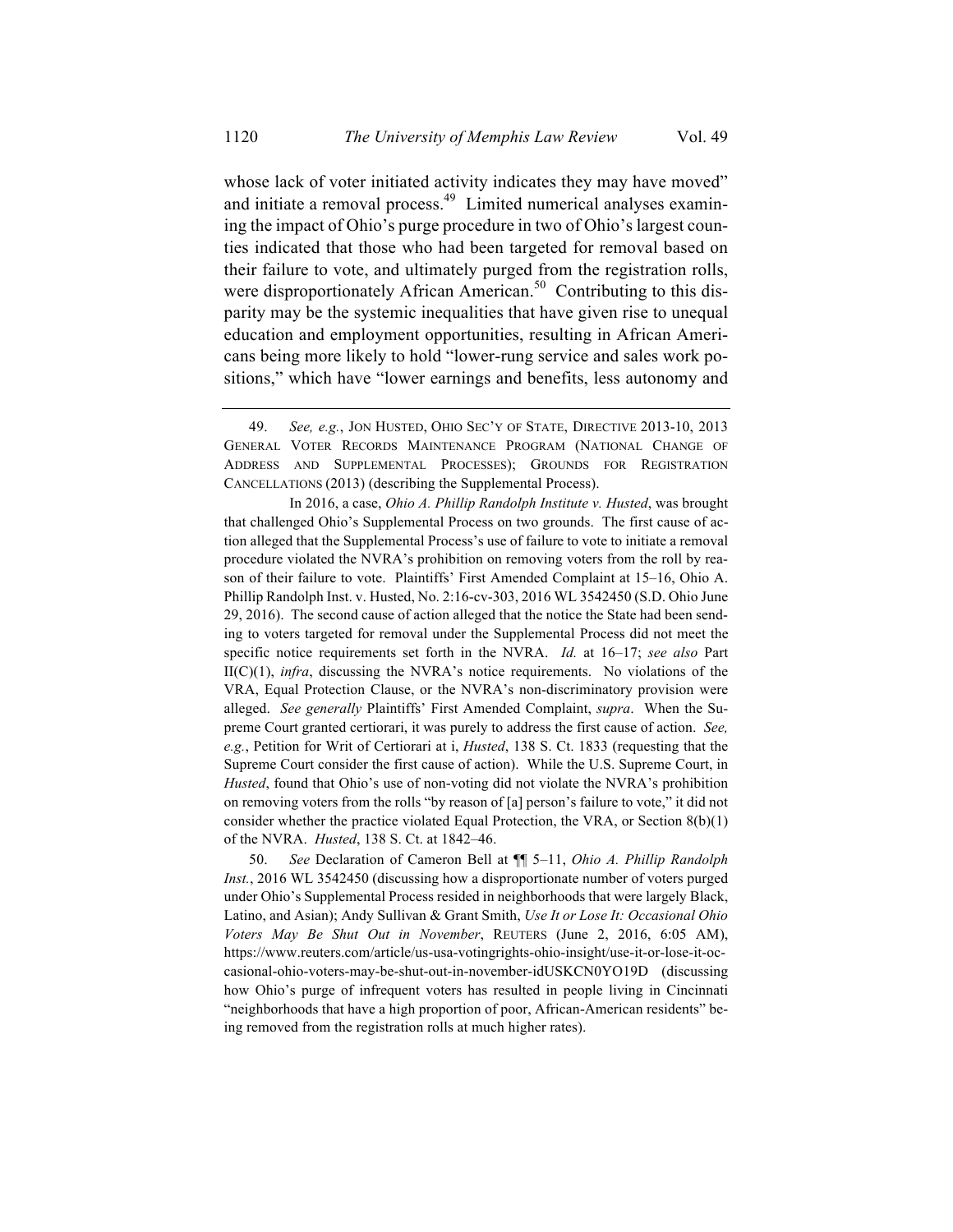scheduling flexibility, [are] more likely to pay hourly wages . . ., and [have less] job security."<sup>51</sup> Additionally, in Ohio, African Americans are less likely to have access to a vehicle and are approximately three times as likely to use public transportation or walk to work.<sup>52</sup> These and numerous other disparities reduce accessibility to voting among African Americans in the state. Because the inequalities that exist in Ohio are not unique to that state, use of non-voting to purge individuals from the voter rolls may directly violate Section 2 of the VRA by disproportionately denying voters of color of their right to vote. It is also possible that an Equal Protection challenge to such practices may succeed on showing that African Americans or other traditionally disenfranchised groups have been disproportionately denied their right to vote. As Justice Sotomayor has noted, "low voter turnout rates, language-access problems, mail delivery issues, inflexible work schedules, and transportation issues, among other obstacles, make it more difficult for many minority, low-income, disabled, homeless, and veteran voters to cast a ballot or return a notice, rendering them particularly vulnerable to unwarranted removal under" Ohio's practice of purging infrequent voters. $53$ 

Second, the Crosscheck program, which uses voter lists from multiple states to identify people who share a first name, last name, and date of birth, can inaccurately target large numbers of voters for removal<sup>54</sup> and disproportionately and incorrectly identify people of color.

<sup>51.</sup> Expert Report of Vincent J. Roscigno at 6, Ohio State Conf. of the NAACP v. Husted, 43 F. Supp. 3d 808 (S.D. Ohio Sept. 4, 2014). "African Americans in Ohio are disparately located in non-salaried, lower-paying jobs where it is much more difficult to take time off to vote . . . ." *Id.* at 16.

<sup>52.</sup> *Id.* at 16.

<sup>53.</sup> *Husted*, 138 S. Ct. at 1864 (Sotomayor, J., dissenting). As noted above, while *Husted* was decided in Ohio's favor, that decision was based on other grounds and did not consider whether the challenged roll-maintenance practice violated Section 8(b)(1) of the NVRA, Section 2 of the VRA, or the Equal Protection Clause. *See supra* note 49 and accompanying text.

<sup>54.</sup> As many as 30 states were using the Crosscheck program for roll-maintenance activities in 2016. NAT'L ASS'N OF SEC'YS OF STATE, *supra* note 28, at 10. States have expressed concerns about Crosscheck's accuracy, with some leaving the program entirely. *See generally id.* at 9–10 ("States participating in the program may have different procedures for processing the information."). However, individuals were frequently targeted and removed from the registration rolls in error on the basis of Crosscheck data. JONATHAN BRATER, BRENNAN CTR. FOR JUSTICE, VOTER PURGES: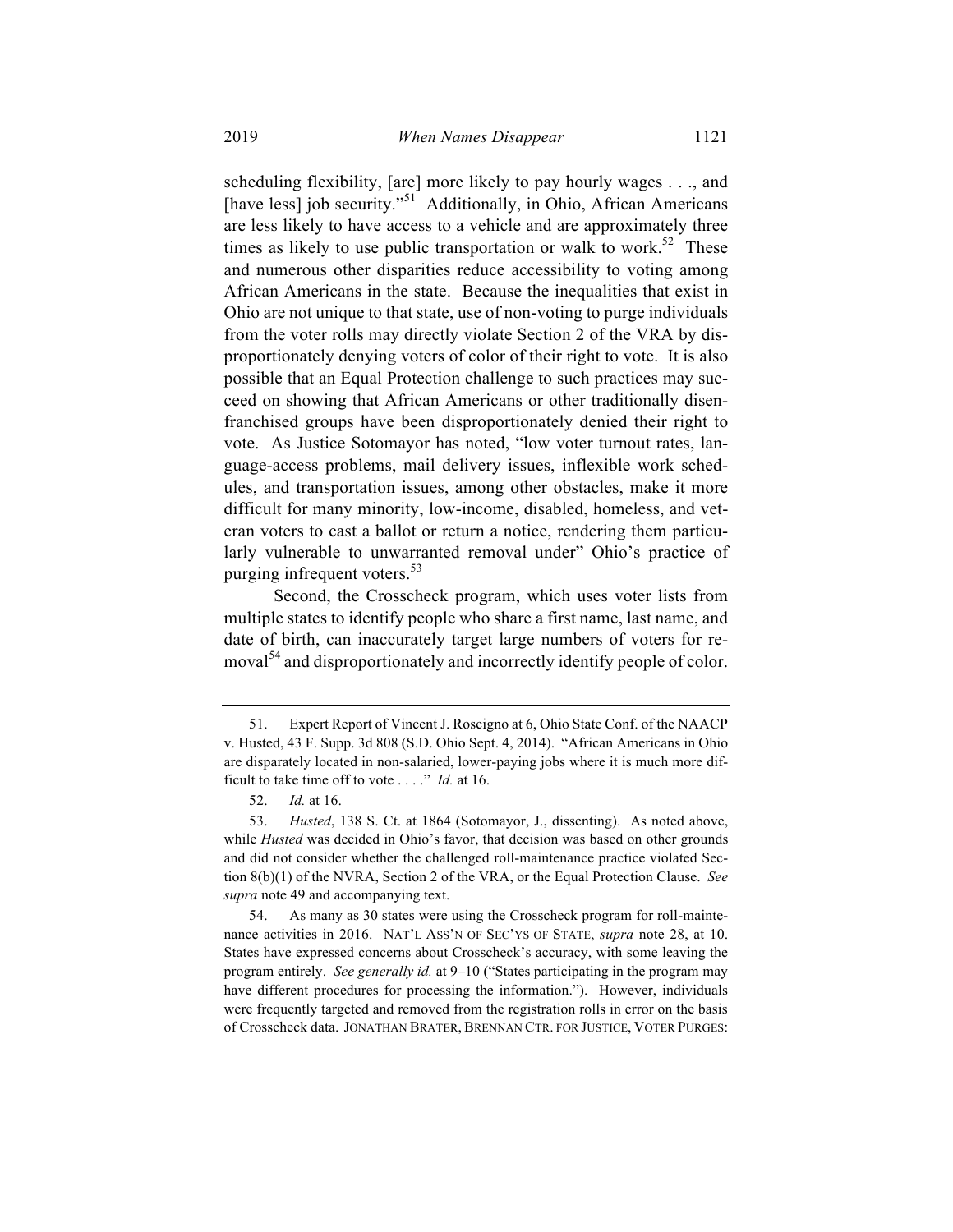It is estimated that approximately one-sixth "of all Asian-Americans share just 30 surnames and 50 percent of minorities share common last names, versus 30 percent of whites.<sup>55</sup> After reviewing lists produced by Crosscheck, Mark Swedlund, a list analytics specialist, stated:

It appears that Crosscheck does have inherent bias to over-selecting for potential scrutiny and purging voters from Asian, Hispanic and Black ethnic groups. In fact, the matching methodology, which presumes people in other states with the same name are matches, will always over-select from groups of people with common surnames.<sup>56</sup>

Programs like Crosscheck can therefore result in disproportionate targeting and removal of people of color from the registration rolls. As with using non-voting to target people for removal, the use of Crosscheck could violate the promises of Section 2 of the VRA and the Equal Protection Clause.

wrong-over-99-of-the-time-the-gop-wants-to-take-it-nation-

THE RISKS IN 2018, at 4-6 (2018), https://www.brennancenter.org/publication/voterpurges-risks-2018; *see also, e.g.*, Greg Palast, *The GOP's Stealth War Against Voters*, ROLLING STONE (Aug. 24, 2016, 2:40 PM), https://www.rollingstone.com/politics/politics-features/the-gops-stealth-war-against-voters-247905/ (noting that when Oregon decided to stop using Crosscheck data to conduct roll-maintenance activities, its Secretary of State remarked that they had left Crosscheck "because the data [they] received was unreliable"); *see also* Sean Holstege, *Do Voter Purges Discriminate Against the Poor and Minorities?*, NBC NEWS (Aug. 24, 2016, 11:07 AM) https://www.nbcnews.com/news/us-news/do-voter-purges-discriminate-against-

poor-minorities-n636586 (noting that the States of Washington and Colorado noted that Crosscheck could be unreliable and that Washington had never used information received from the program to remove registrants from the voter rolls).

<sup>55.</sup> Greg Palast, *Jim Crow Returns: Millions of Minority Voters Threatened by Electoral Purge*, ALJAZEERA AMERICA (Oct. 29, 2014), http://projects.aljazeera.com/2014/double-voters/; *see also* Christopher Ingraham, *This Anti-Voter-Fraud Program Gets It Wrong Over 99 Percent of the Time. The GOP Wants to Take it Nationwide.*, WASH. POST (July 20, 2017), https://www.washingtonpost.com/news/wonk/wp/2017/07/20/this-anti-voter-fraud-program-gets-it-

wide/?utm\_term=.e75c3c57a3ea (noting that Crosscheck primarily relies on names and birth dates).

<sup>56.</sup> Palast, *Jim Crow Returns: Millions of Minority Voters Threatened by Electoral Purge*, *supra* note 55.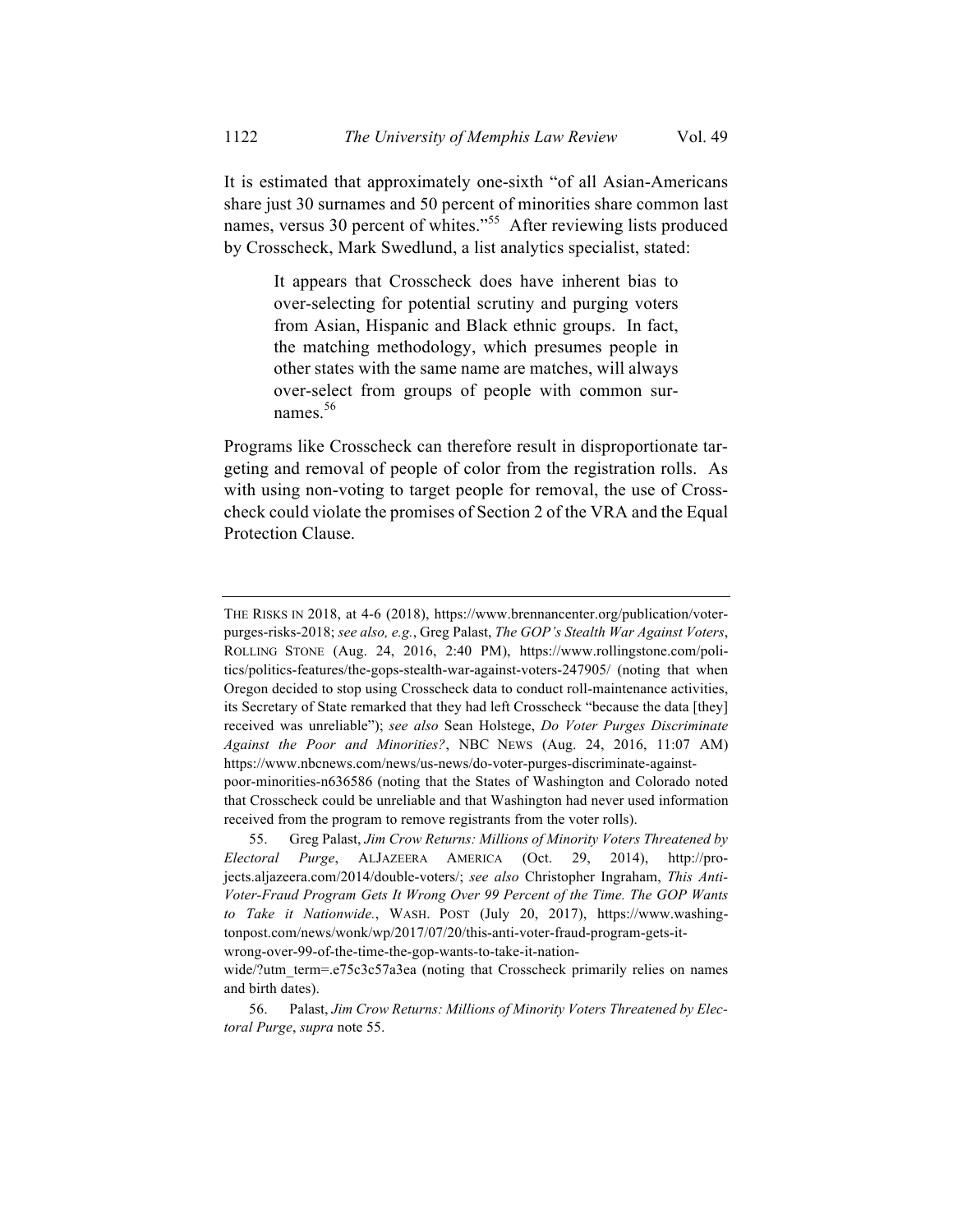Aside from statewide roll-maintenance programs that use nonvoting and Crosscheck to identify voters who may have moved, in recent years there has also been a troubling uptick in purge practices that are localized and seemingly targeted at communities of color. For example, in 2015, the majority-white Hancock County Board of Elections and Registration challenged the registrations of nearly 17% of the City of Sparta's registered voters in advance of a local municipal election<sup>57</sup> by "dispatching deputies with summonses commanding [the challenged voters] to appear in person [at a hearing] to prove their residence or lose their voting rights."<sup>58</sup> Almost all these voters were black.<sup>59</sup>

In 2016, three North Carolina counties initiated voter removal proceedings against individuals based off "of single mailings" sent by independent individuals that were returned as undeliverable.<sup>60</sup> In at least one of these counties, Beaufort, black registrants comprised more than 65% of the number of voters whose registrations were canceled, even though the county's population was less than  $26\%$  black.<sup>61</sup>

60. N.C. State Conf. of the NAACP v. N.C. State Bd. of Elections, No. 1:16CV1274, 2016 WL 6581284, at \*1 (M.D.N.C. Nov. 4, 2016).

<sup>57.</sup> Complaint at 1–2, Ga. State Conf. of the NAACP v. Hancock Cty. Bd. of Elections and Registration, No. 5:15-CV-00414, 2018 WL 1583160 (M.D. Ga. Mar. 30, 2018).

<sup>58.</sup> Michael Wines, *Critics See Efforts by Counties and Towns to Purge Minority Voters from Rolls*, N.Y. TIMES (July 31, 2016), https://www.nytimes.com/2016/08/01/us/critics-see-efforts-to-purge-minorities-from-voter-rolls-innew-elections-rules.html. In the Sparta area, blacks "are arrested at a rate far higher than that of whites," which led to some of those targeted with these summons to be "confused and rattled." *Id.* And as one Sparta elections official noted, "[p]eople just d[id] not understand why a sheriff [wa]s coming to their house to bring them a subpoena, especially if they ha[d]n't committed any crime." *Id.*

<sup>59.</sup> Complaint, *supra* note 57, at 2.

<sup>61.</sup> *See* Eliza Collins, *State NAACP Office Sues North Carolina, Alleging Voter Suppression*, USA TODAY (Oct. 31, 2016, 3:02 PM), https://www.usatoday.com/story/news/politics/onpolitics/2016/10/31/state-naacp-north-carolina-voting/93068458/; Julia Craven, *North Carolina NAACP Sues State Over Voter Suppression*, HUFFINGTON POST (Oct. 31, 2016, 12:43 PM), https://www.huffingtonpost.com/entry/north-carolina-naacp-voter-suppression\_us\_5817634fe4b064e1b4b385df; Danielle Root & Liz Kennedy, *Voter Purges Prevent Eligible Americans From Voting*, CTR. FOR AM. PROGRESS (Jan. 4, 2018,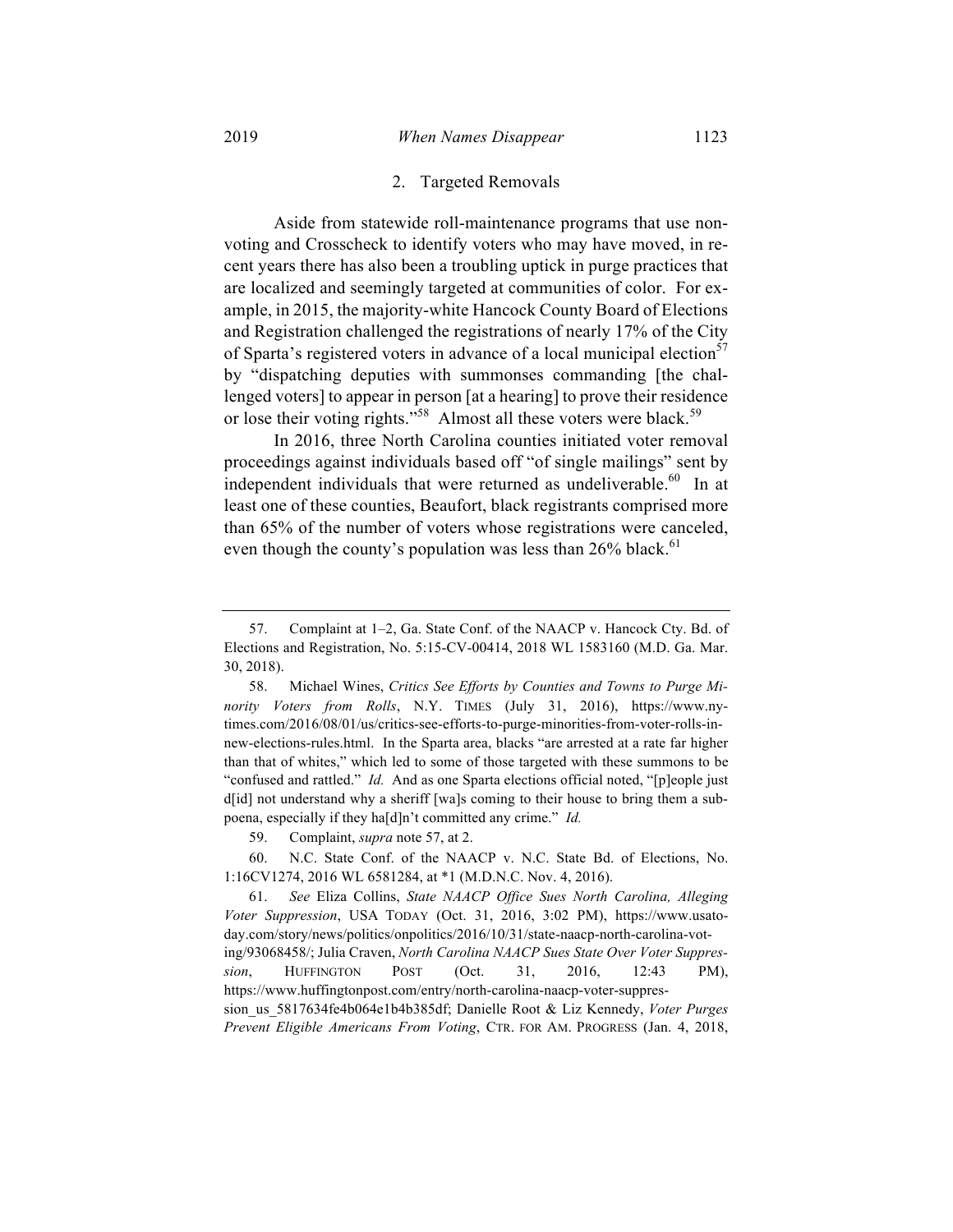Targeted purges, like those seen in Sparta and North Carolina, may violate the VRA or Equal Protection Clause if implemented with discriminatory intent. Such acts would also be subject to challenge under such laws if they either result in the disproportionate disenfranchisement of people of color or cannot withstand scrutiny under the Equal Protection Clause's *Anderson-Burdick* framework.

#### *B. Lack of Uniformity in State Roll-Maintenance Practices*

State roll-maintenance programs and procedures must not only be "nondiscriminatory[] and in compliance with the Voting Rights Act," but Section 8 of the NVRA requires that such programs must also "be uniform."<sup>62</sup> While there has been limited litigation regarding Section 8's uniformity requirement, there are several ways in which state roll-maintenance practices could foreseeably violate Section 8's mandate. For example, the uniformity requirement may be violated when a state fails to apply the same roll-maintenance practice consistently across all election jurisdictions, or when election jurisdictions accept information sent from a third party *ad hoc* and use the information to remove voters from the registration rolls.

## 1. Inconsistent Application of Roll-Maintenance Practices and Procedures Across a State

The uniformity requirement may be violated when local jurisdictions are not consistently implementing state roll-maintenance practices. For example, a number of state laws seem to provide local election officials with discretion on what sources of information they use to identify a registered voter who may have moved and initiate a procedure to remove that registrant from the voter rolls.<sup>63</sup> If local election

<sup>10:46</sup> AM), https://www.americanprogress.org/issues/democracy/reports/2018/01/04/444536/voter-purges-prevent-eligible-americans-voting/.

<sup>62.</sup> 52 U.S.C. § 20507(b)(1) (2012 & Supp. 2015). Some ways in which programs can run afoul of the NVRA's requirement that practices be nondiscriminatory and in compliance with the VRA are discussed above. *See supra* Part II.A.

<sup>63.</sup> ARK. CONST. amend. 51, § 10(d) (allowing for the use of "other unconfirmed data"); CONN. GEN. STAT.  $\S$  9-35(e) (2013) (election officials may start a removal process upon obtaining "reliable information" that a registrant has moved); LA. STAT. ANN. § 18:198(A) (2009) (permitting parishes to initiate removals when they have "reason to believe that a registrant" has moved); NEV. REV. STAT.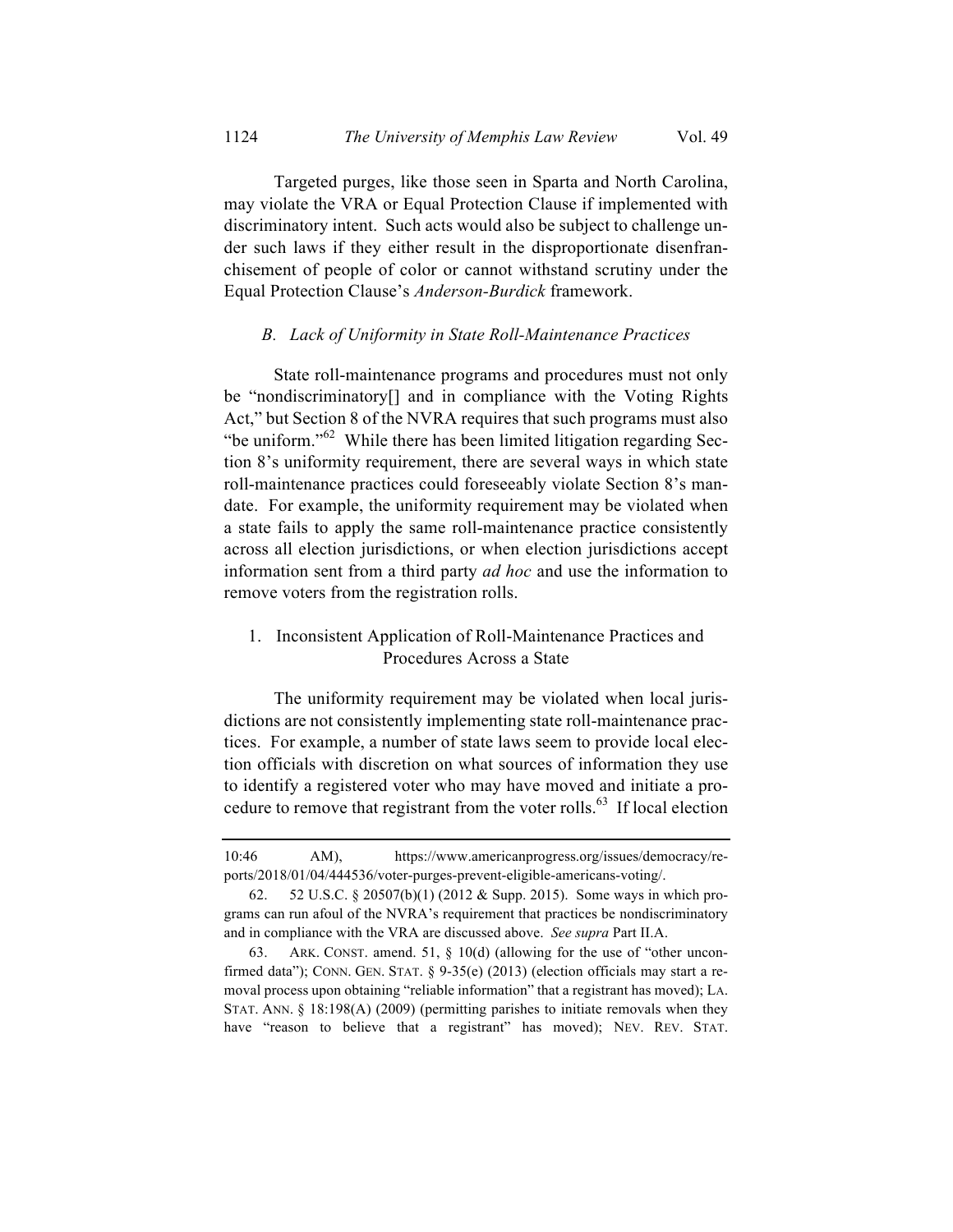jurisdictions in such states are employing different methods to identify voters who may have moved, the state-mandated roll-maintenance activity would seemingly violate Section 8's uniformity requirements.<sup>64</sup>

Similarly, a state's roll-maintenance practices may violate Section 8 when local election officials are not given guidance on how a prescribed, statewide roll-maintenance procedure should be implemented. A case addressing this issue is currently being litigated in federal court.65 *Common Cause Indiana v. Lawson* challenges Indiana's use of the Crosscheck program to identify voters who may have moved and alleges, among other things, that the state's use of the program fails to meet the NVRA's uniformity requirements.<sup>66</sup> When Indiana provides local election officials with the information that the State received from Crosscheck, it does not provide any "guidance or a standardized procedure . . . for how to determine whether the record of an Indiana voter is actually the same individual who is registered [to vote] in another state or how to determine whether the out-of-state registration [or the Indiana registration] is more recent.<sup> $167$ </sup> When granting Common Cause's motion for a preliminary injunction and thereby halting the State's method of using Crosscheck for roll-maintenance activities, the Southern District of Indiana noted that when the court makes its final determination regarding the legality of the practice, it is "likely" that the court will hold that the practice "fail[s] to be uniform . . . based on the evidence that Indiana's 92 county officials are left to use wide discretion in how they determine [whether a voter has likely

<sup>§</sup> 293.530(1)(a) (2004) (allowing local election officials to "use any reliable and reasonable means available . . . to determine whether a" registrant has moved); TEX. ELEC. CODE ANN. § 15.051(a), (c) (West 2010) (election officials can initiate removal when they have "reason to believe" that a registrant has moved); UTAH CODE, ANN.  $\S$  $20A-2-306(2)(b)$  (LexisNexis 2013) (allowing removals to be initiated "[w]hen a county clerk obtains information" indicating a registrant may have moved). The NVRA's removal procedure is described in greater detail below. *See infra* Part II.C.

<sup>64.</sup> *See also* S. REP. NO. 103-6, *supra* note 8, at 31 (noting that Section 8 intends "to impose the uniform, nondiscriminatory and conforming with the Voting Rights Act standards on any activity that is used to start, or has the effect of starting, a purge of the voter rolls, without regard to how it is described"); H.R. REP. NO. 103- 9, *supra* note 8, at 15 (same).

<sup>65.</sup> Common Cause Ind. v. Lawson, 327 F. Supp. 3d 1139 (S.D. Ind. 2018).

<sup>66.</sup> *Id.* at 1149–50.

<sup>67.</sup> *Id.* at 1145.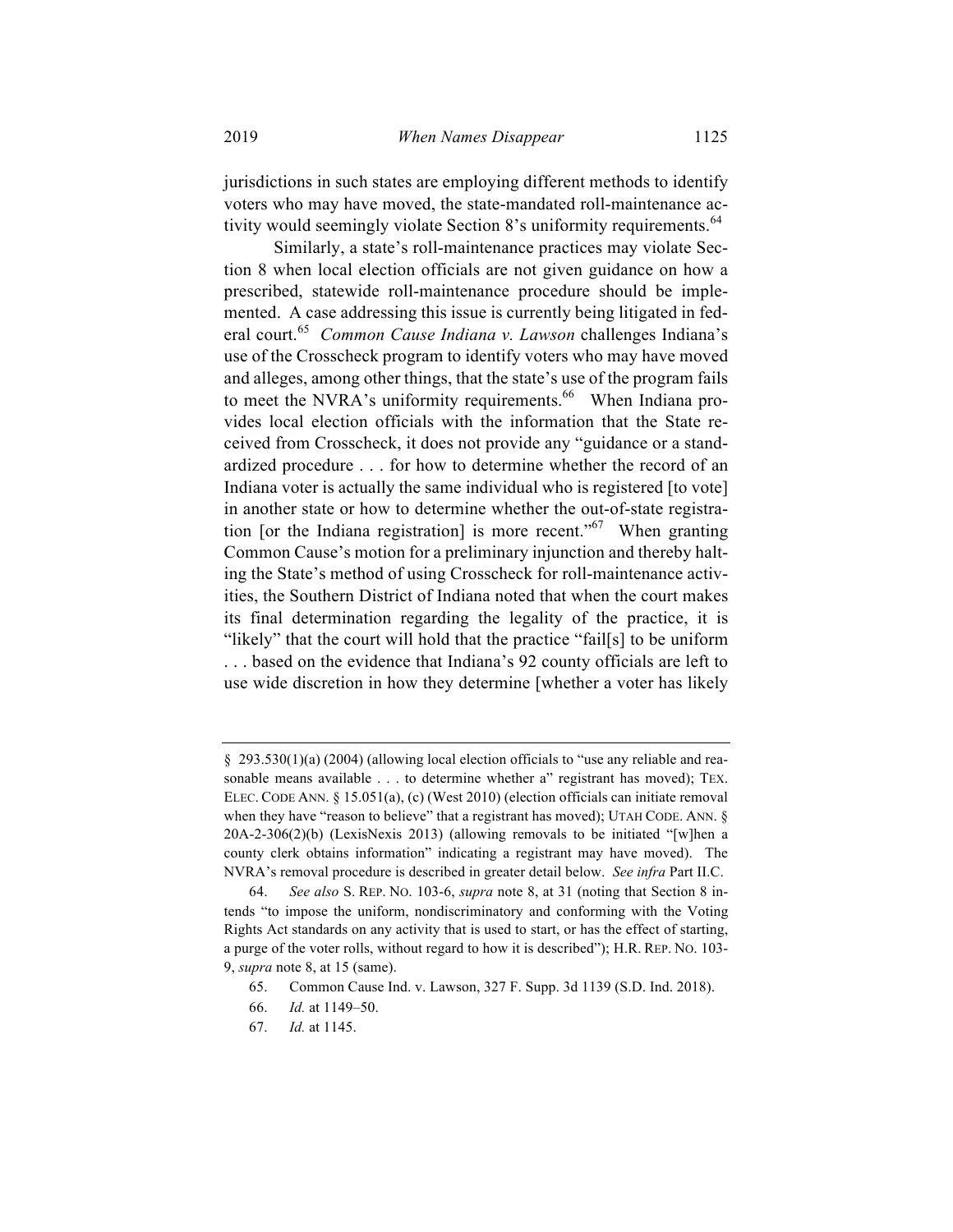moved based on the data received from Crosscheck], and they have used that discretion in very divergent ways."<sup>68</sup>

### 2. Lists Compiled by Other Parties

Lists of potentially ineligible voters that are used for rollmaintenance purposes do not always originate from state officials. Another current practice that could be subject to challenge under the uniformity provision of Section 8 relates to voter caging—a practice whereby individuals or "groups target certain communities by sending out mass direct<sup>[</sup>, non-forwardable] mailings to registered voters."<sup>69</sup> For example, in 2016, individuals in North Carolina challenged the registrations of approximately 4,538 North Carolina voters registered in three counties "based on correspondence that was sent to each of the voters and returned undeliverable. $170$  The counties used this information to remove the names of nearly 4,000 of the challenged voters many of who remained eligible to vote—from the registration rolls.<sup>71</sup>

71. N.C. State Conf. of NAACP v. Bipartisan Bd. of Elections & Ethics Enf't, No. 1:16CV1274, 2018 WL 3748172, at \*3, \*8–9 (M.D.N.C. Aug. 7, 2018). These were not the first of such purges in the State. In 2016, a news report indicated that "nearly 6,700 challenged voters were removed from registration lists in eight counties over the past two years." Pete Williams, *Judge Says North Carolina Illegally Purged Voter Lists*, NBC NEWS (Nov. 4, 2016, 5:03 PM), https://www.nbcnews.com/storyline/2016-election-day/judge-says-north-carolina-illegally-purged-voter-listsn677431.

The counties also canceled the registrations without following the notice-andwaiting requirements. For these requirements, see *infra* Section II.C. It should be noted that, when a statewide mailing is sent to all registered voters, and mail is returned as undeliverable, states may use that information to initiate a removal process that follows the notice and waiting procedures. For a discussion on these procedures, see *infra* Part II.C*. See, e.g.*, *The National Voter Registration Act of 1993 (NVRA): Questions and Answers*, U.S. DEP'T OF JUST., https://www.justice.gov/crt/nationalvoter-registration-act-1993-nvra (last updated Aug. 7, 2017) (noting that roll-mainte-

<sup>68.</sup> *Id.* at 1153.

<sup>69.</sup> Root & Kennedy, *supra* note 61.

<sup>70.</sup> N.C. State Conf. of the NAACP v. N.C. State Bd. of Elections, No. 1:16CV1274, 2016 WL 6581284, at \*1–2 (M.D.N.C. Nov. 4, 2016) (noting that approximately 138 of the challenged voters were registered in Beaufort County, approximately 400 were registered in Moore County, and approximately 4,000 were registered in Cumberland County).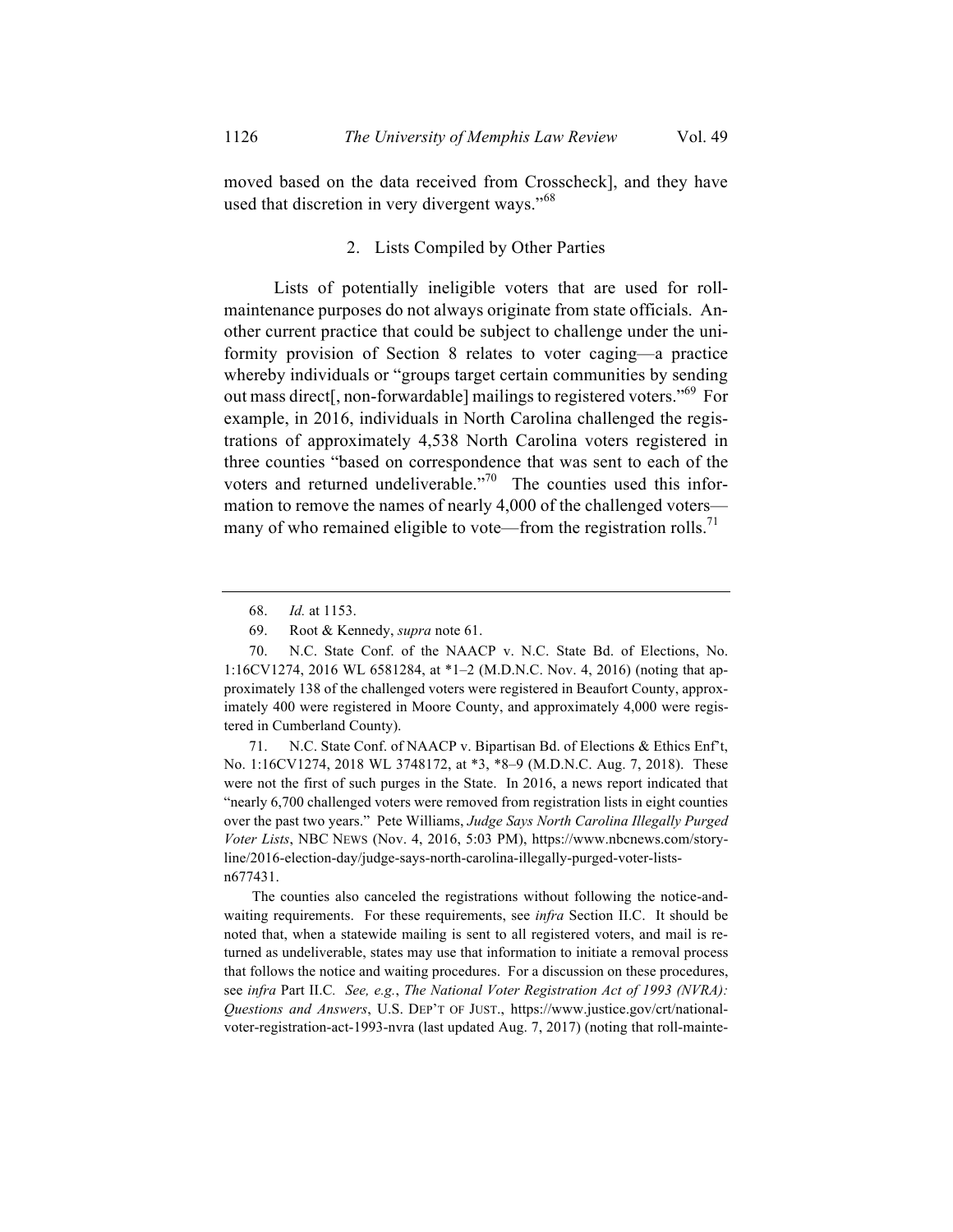The 2016 purges conducted in North Carolina lacked uniformity. Not only were these mailings geographically focused within certain counties,<sup> $72$ </sup> but the purges at issue appear to have occurred in only three of North Carolina's 100 counties.<sup>73</sup> As the legislative history of the NVRA explains, the statute's requirement that roll-maintenance practices be "uniform, nondiscriminatory, and in compliance with the Voting Rights Act," was intended to prohibit election officials from "conducting a purge program or activity based on lists provided by other parties where such lists were compiled as the result of a selective, non-uniform, or discriminatory program or activity. $^{74}$ 

#### *C. Failure to Meet the NVRA's Notice Requirements*

Aside from claims that may exist about the information used to initiate roll-maintenance activities, procedural restrictions exist that limit how and when states may remove registrants from the voter rolls based on a perceived change of address. For instance, after receiving information, through the NCOA or another uniform and non-discriminatory source or process that indicates a voter may have moved, states must send a notice to the registered voter.<sup>75</sup> The voter cannot be removed from the registration rolls until they either respond or fail to

nance programs can "involve a State undertaking a uniform mailing of a voter registration card, sample ballot, or other election mailing to all voters in a jurisdiction, and then using information obtained from returned non-deliverable mail as the basis for correcting voter registration records (for apparent moves within a jurisdiction) or for initiating the notice process (for apparent moves outside a jurisdiction or non-deliverable mail with no forwarding address noted)").

<sup>72.</sup> *See, e.g.*, Brief of the Beaufort County Defendants in Opposition to the Plaintiffs' Motion for Partial Summary Judgment at 2–3, N.C. State Conf. of the NAACP v. N.C. State Bd. of Elections, No. 1:16CV1274, 2016 WL 6581284 (M.D.N.C. Nov. 4, 2016) (noting that the voters targeted in Beaufort County were limited to those living in the city of Belhaven).

<sup>73.</sup> It is worth noting that, while a case was brought challenging these purges under Section 8 of the NVRA, the challenge did not include a uniformity claim. *See generally* Complaint, N.C. State Conf. of the NAACP, 2016 WL 6581284.

<sup>74.</sup> S. REP. NO. 103-6, *supra* note 8, at 18, 31; *see also* H.R. REP. NO. 103-9, *supra* note 8, at 15.

<sup>75.</sup> 52 U.S.C. § 20507(d)(1)–(2) (2012 & Supp. 2015).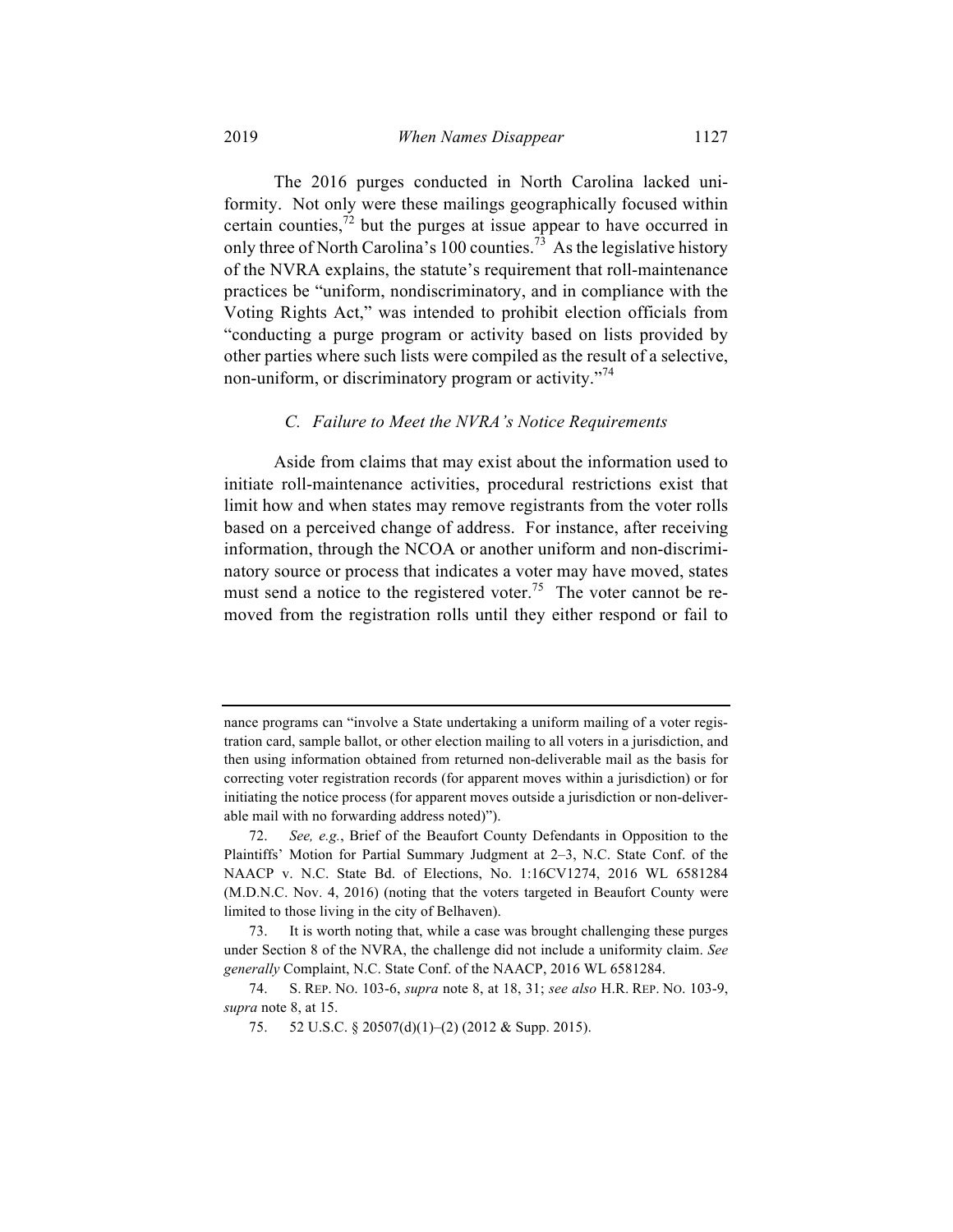both respond and vote in a time period encompassing two federal general elections.<sup>76</sup> These requirements are set forth in Section 8(d) of the NVRA, which states:

(d) Removal of names from voting rolls

(1) A State shall not remove the name of a registrant from the official list of eligible voters in elections for Federal office on the ground that the registrant has changed residence unless the registrant-

(A) confirms in writing that the registrant has changed residence to a place outside the registrar's jurisdiction in which the registrant is registered; or (B) (i) has failed to respond to a notice described in paragraph (2); and

(ii) has not voted or appeared to vote (and, if necessary, correct the registrar's record of the registrant's address) in an election during the period beginning on the date of the notice and ending on the day after the date of the second general election for Federal office that occurs after the date of the notice.

(2) A notice is described in this paragraph if it is a postage prepaid and pre-addressed return card, sent by forwardable mail, on which the registrant may state his or her current address, together with a notice to the following effect:

<sup>76.</sup> Pursuant to Section 8 of the NVRA, states must "conduct a general program that makes a reasonable effort to remove the names of" registrants who have become ineligible to vote by reason of a change in residence. *Id.* § 20507(a)(4)(B). Such programs must be conducted in accordance with "subsections (b), (c), and (d)." *Id.* Section 8(b) requires that state roll-maintenance programs and activities "be uniform, nondiscriminatory, . . . in compliance with the Voting Rights Act," and "not result in the removal of the name of any person from the official list of . . . [registered voters] by reason of the person's failure to vote." *Id.* § 20507(b). Subsection (d) requires that any state program designed to identify voters who have moved include a notice-and-waiting requirement, as discussed in this subsection. *Id.* § 20507(d)(1)– (2). And subsection (c) prohibits states from removing voters pursuant to such programs within 90 days of a federal election. *Id.* § 20507(c)(2).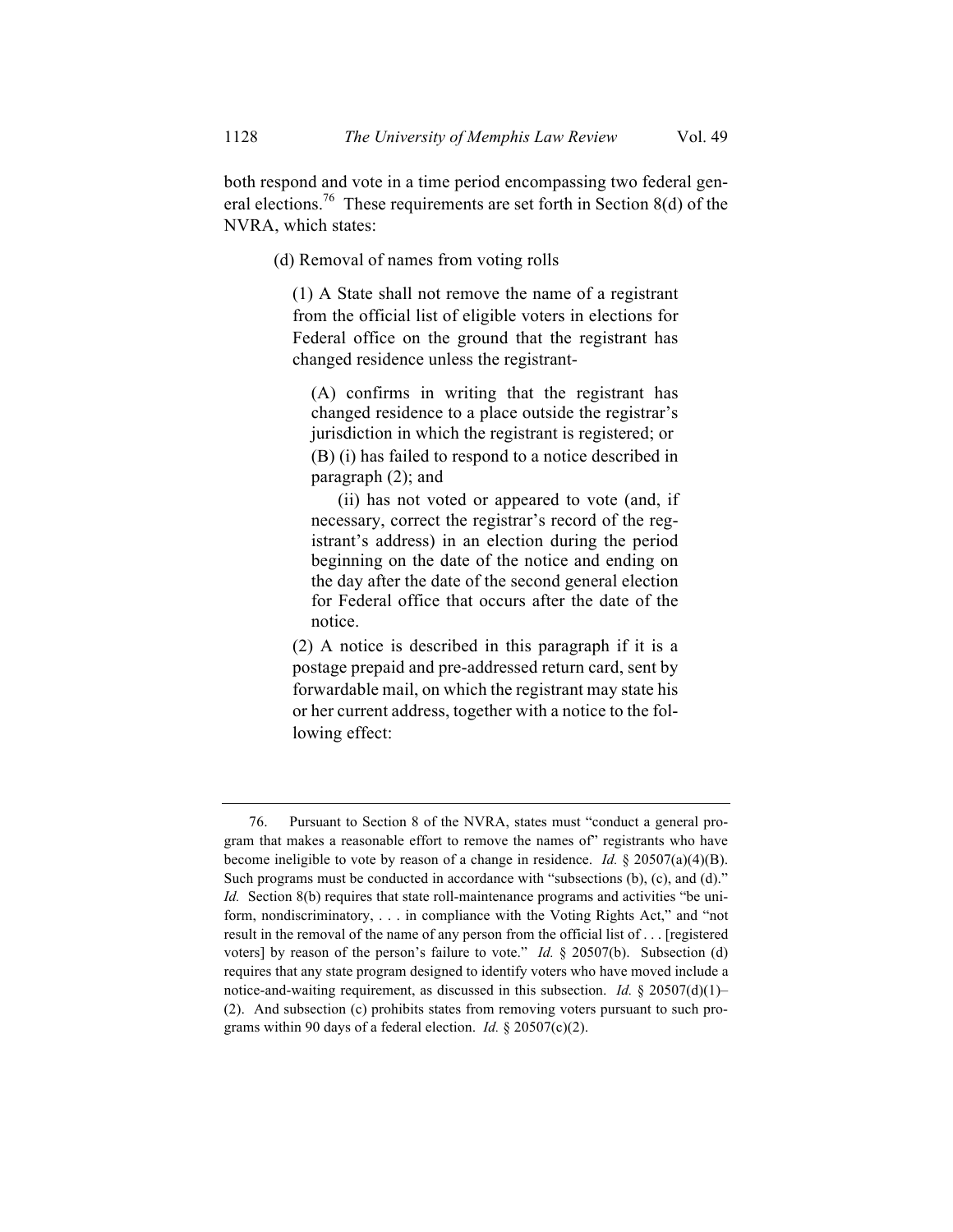(A) If the registrant did not change his or her residence, or changed residence but remained in the registrar's jurisdiction, the registrant should return the card not later than the time provided for mail registration under subsection (a)(1)(B) [(*i.e.*, the state's voter registration deadline)]. If the card is not returned, affirmation or confirmation of the registrant's address may be required before the registrant is permitted to vote in a Federal election during the period beginning on the date of the notice and ending on the day after the date of the second general election for Federal office that occurs after the date of the notice, and if the registrant does not vote in an election during that period the registrant's name will be removed from the list of eligible voters.

(B) If the registrant has changed residence to a place outside the registrar's jurisdiction in which the registrant is registered, information concerning how the registrant can continue to be eligible to vote.<sup>77</sup>

The only exception to the notice-and-waiting requirement exists when a registrant requests that his or her name be removed from the registration rolls.<sup>78</sup> Such a request must be made in writing.<sup>79</sup>

The United States Supreme Court has described Section 8(d)'s notice requirement as "[t]he most important" of the "requirements . . . a State must meet in order to remove a name on change-of-residence grounds."<sup>80</sup> The Court recognized that "[i]f the State does not send . . .

<sup>77.</sup> *Id.* § 20507(d)(1)–(2).

<sup>78.</sup> *See id.* § 20507(a)(3)–(4) (noting that names may be removed from the voter registration rolls in only five circumstances: "at the request of the registrant," as well as in instances where an individual has become ineligible by reason of death, criminal conviction, mental incapacity, or a change in residence); *see also id.* §  $20507(d)(1)$  (prohibiting states from removing registrants from the rolls on changeof-address grounds unless (1) the registrant "confirms in writing" that they have moved "to a place outside the registrar's jurisdiction in which the registrant is registered" or (2) the notice and waiting requirements of Section 8(d) have been met).

<sup>79.</sup> *Id.* § 20507(d)(1)(A).

<sup>80.</sup> *Husted*, 138 S. Ct. at 1838.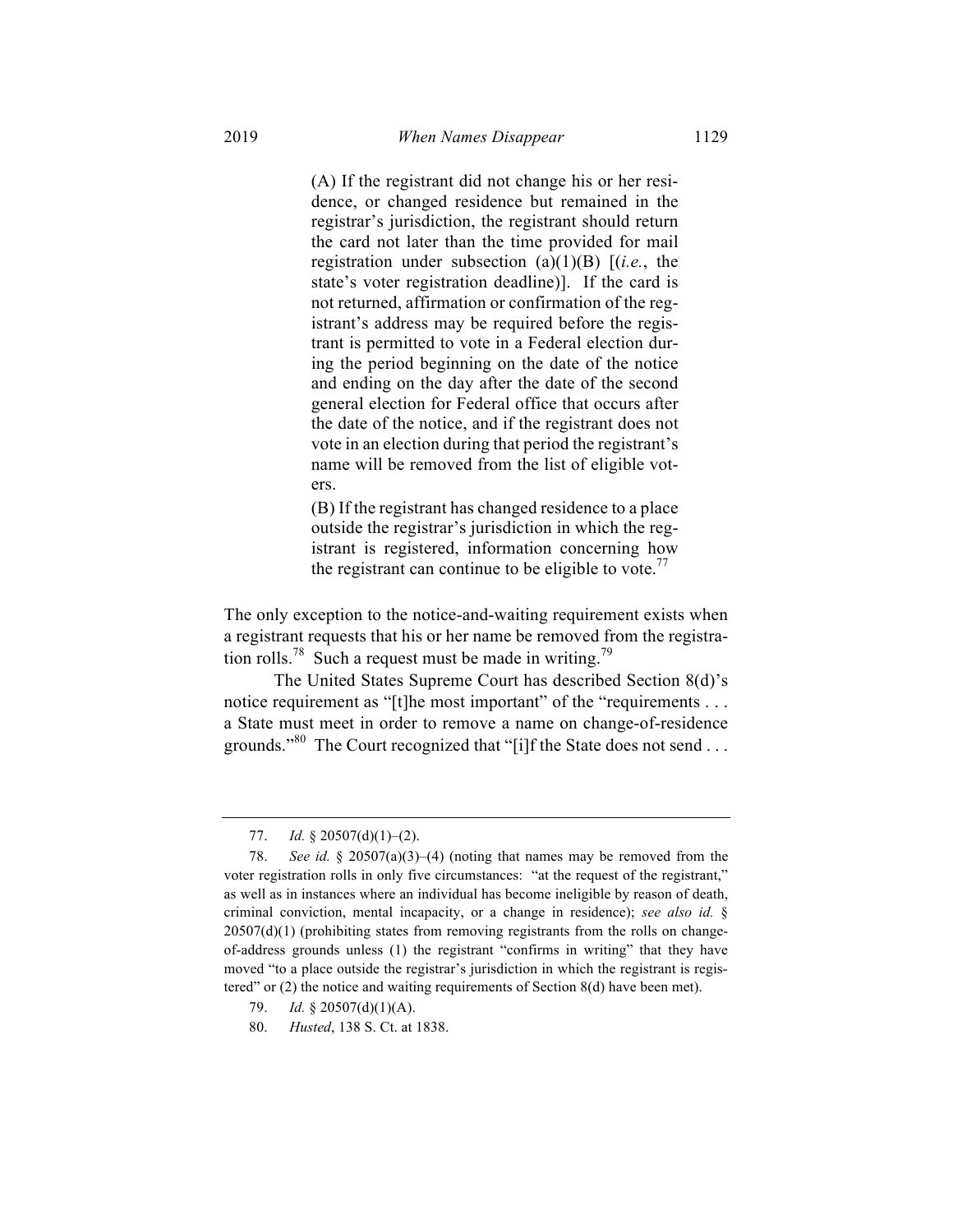a card [meeting the specifications set forth in  $\S$  8(d)(2)], it may not remove the registrant on change-of-residence grounds."<sup>81</sup>

Violations of Section 8(d)'s notice requirement may occur in several ways, including, but not limited to, failing to provide a notice that includes the information required by NVRA Section  $8(d)(2)$  or purging voters without providing any form of notice whatsoever.

#### 1. Instances of Inadequate Notice

As noted above, when an election jurisdiction collects information in a lawful manner that indicates that a registered voter may have become ineligible to vote because of a change in address, the registrant must be sent a "postage prepaid and pre-addressed return card . . . by forwardable mail" that informs the registrant:

- a. If they did not move, or moved within their election jurisdiction, they "should return the card no<sup>[]</sup> later than the" deadline for voter registration in the state;
- b. "[D]uring the period beginning on the date of the notice and ending on the day after the date of the second general election for Federal office that occurs after the" notice was sent:
	- i. The registrant may need to affirm or confirm their address before voting in an election;
	- ii. The registrant's name "*will* be removed from the" rolls if they do not vote and do not respond to the notice; and
- c. How, if the registrant has moved outside of their voting jurisdiction, they "can continue to be eligible to vote."<sup>82</sup>

<sup>81.</sup> *Id.* at 1838–39 (citing 52 U.S.C. § 20507(d)(1) (2012 & Supp. 2015)). The Court noted that the only instance when a state does not have to meet the notice requirements set forth in Section  $8(d)(2)$  before removing a registrant's name from the voter rolls on such grounds, is in those instances where a state receives "written notice that the person has moved." *Id.* at 1839; *see also* 52 U.S.C. § 20507(d)(1)(a) (2012 & Supp. 2015) (permitting the removal of a registrant who confirms in writing that he or she has moved); *id.* § 20507(a)(3)(A) (noting that a resident may be removed "at the request of the registrant").

<sup>82.</sup> 52 U.S.C. § 20507(d)(2) (2012 & Supp. 2015) (emphasis added).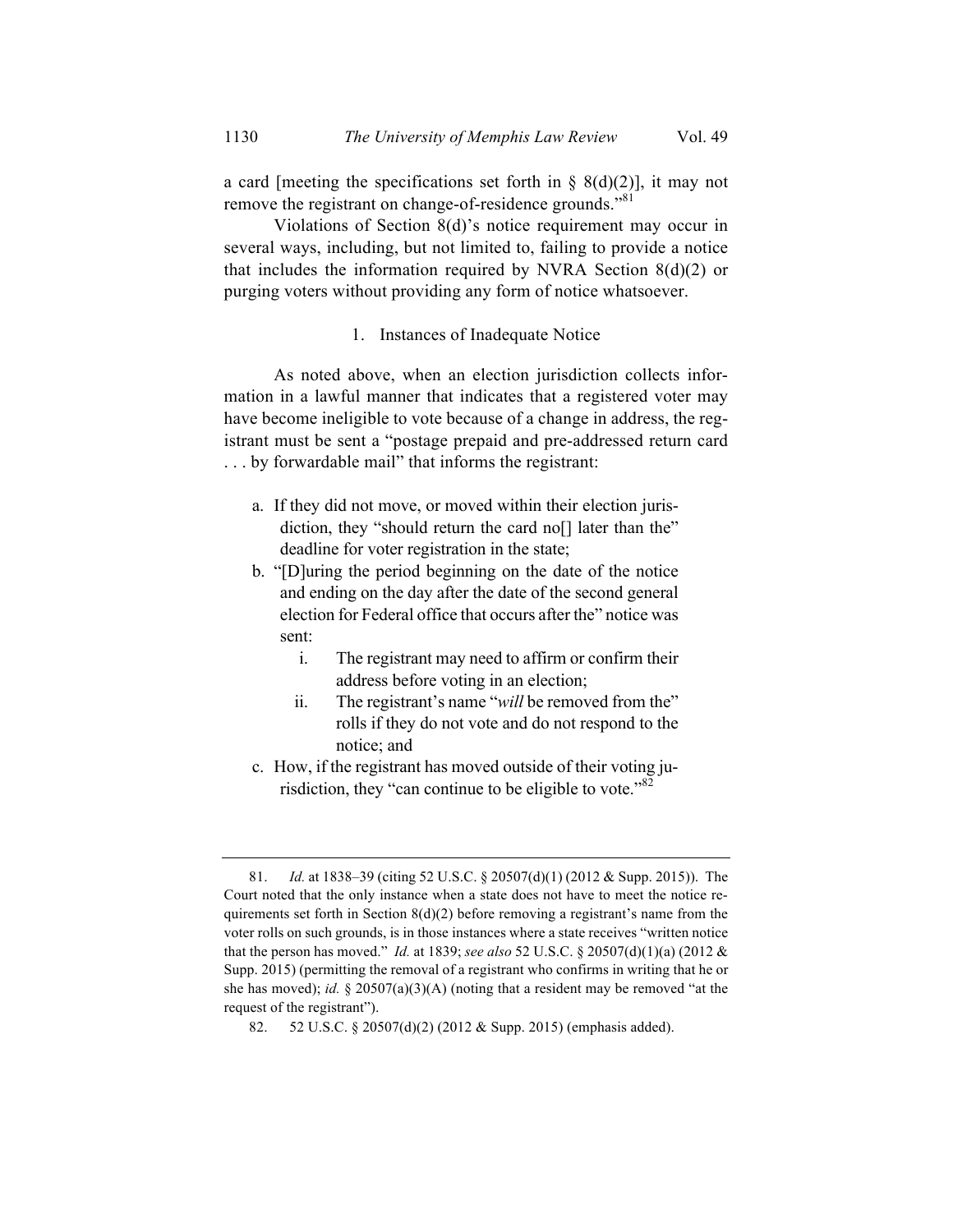There has been little litigation over the adequacy of Section 8(d) notices. *A. Philip Randolph Institute v. Husted* ("*APRI*"), currently pending before the Sixth Circuit, directly addressed questions surrounding point (c) in  $2016$ <sup>83</sup> and is set to consider other issues regarding the sufficiency of Ohio's notice later this year.<sup>84</sup>

First, in 2016, the Sixth Circuit considered whether Ohio's notice failed to meet the NVRA's requirements by omitting any information on how voters who had moved to a different state could continue to be eligible to vote.<sup>85</sup> All three judges sitting on the panel noted that the NVRA's plain language required that such information be provided.<sup>86</sup> Ohio subsequently amended its notice to provide information about how out-of-state movers could register to vote in their new election jurisdiction. $87$  On remand, the district court required the State to continue using a notice that provided this information to recipients and to update the Secretary of State's website to provide voters who may have moved out of Ohio with information on how they could continue to be eligible to vote in their new election jurisdiction.<sup>88</sup>

The Sixth Circuit is set to consider whether Ohio's notice was flawed in other ways in 2019. 89 In *APRI*, it is alleged that Ohio's notice

86. *A. Philip Randolph Inst.*, 838 F.3d at 714–15; *id.* at 717 (Siler, J., dissenting in part and concurring in part).

<sup>83.</sup> *See, e.g.*, A. Philip Randolph Inst. v. Husted, 838 F.3d 699, 714–15 (6th Cir. 2016), *rev'd*, 138 S. Ct. 1833 (2018).

<sup>84.</sup> *See generally* Brief of Appellants, A. Philip Randolph Inst. v. Husted (*APRI*), 907 F.3d 913 (6th Cir. *appeal docketed* Oct. 12, 2018).

<sup>85.</sup> *A. Philip Randolph Inst.*, 838 F.3d at 714–15. At the same time, the Sixth Circuit also considered whether Ohio could use a registrant's failure to vote over a two-year period to start a removal process and trigger the sending of the notice described in Section  $8(d)(2)$  of the NVRA. The Court's determination that using failure to vote to initiate the removal process violated Section 8, *id.* at 705–12, is the portion of the Sixth Circuit's decision that was overturned by the U.S. Supreme Court in 2018. *Husted*, 138 S. Ct. at 1841–46.

<sup>87.</sup> *See, e.g.*, Plaintiffs' Motion for Entry of Judgment or Summary Judgment and for a Permanent Injunction at 2–3, Ohio A. Phillip Randolph Inst. v. Husted, No. 2:16-cv-303, 2016 WL 3542450 (S.D. Ohio June 29, 2016) (describing the changes made to the SOS Form and attaching the newly amended SOS 10-S-1 form filed with the motion as Exhibit E, ECF No. 132-5).

<sup>88.</sup> Ohio A. Phillip Randolph Inst. v. Husted, No. 2:16-cv-303, 2018 WL 4907081, at \*14 (S.D. Ohio Oct. 10, 2018). The District Court held that Ohio's notice had otherwise complied with the NVRA. *Id.* at \*9–12.

<sup>89.</sup> *See, e.g.*, Brief of Appellants, *APRI*, 907 F.3d 913.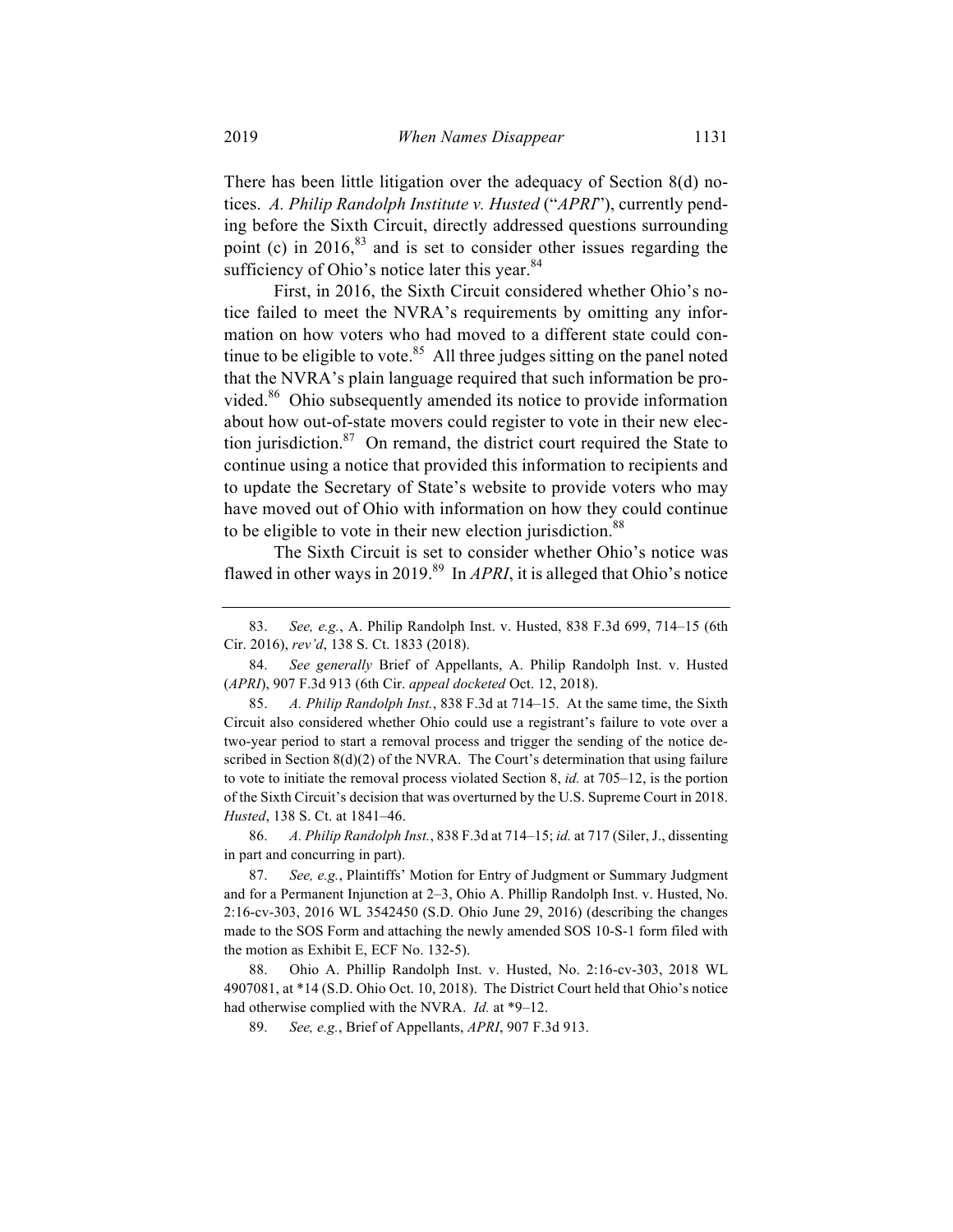fails to meet the NVRA's requirements by: (1) failing to inform voters that if they fail to respond to the notice and vote before the second federal general election occurs, their names *will be* removed from the voter registration rolls<sup>90</sup> and (2) failing to provide the voter registration deadline as the time by which voters must respond. $91$ 

The Sixth Circuit reflected on the likelihood of success on the first claim on an emergency injunction pending appeal, noting that: "A statement that the individual 'may be removed' is not a statement that the individual 'will be removed' and a confirmation notice with such language appears at least in tension with, and likely in violation of, the  $NVRA$ <sup>"92</sup>

The NVRA sets forth technical and specific requirements regarding the content of notices sent to individuals that election officials believe may have moved. If a voter is removed without receiving a notice that provides the information required under Section 8(d), their removal would be unlawful. Relatedly, if a voter does not submit a written request for removal, the NVRA prohibits states from removing voters from the registration rolls on change-of-address grounds without following the notice-and-waiting requirements of Section 8(d).

<sup>90.</sup> *See, e.g.*, *id.* at 26–31. Ohio's notice informed voters only that their names may be removed if they failed to respond and vote. *See id.* at 5–6.

<sup>91.</sup> It is also alleged that the forms violated the NVRA's notice requirements by having essentially operated as a re-registration form in the past—requiring voters to fill out all five fields of information they were required to submit in their original voter registration application. *Id.* at 34–35. When the Sixth Circuit considered this issue on an emergency injunction pending appeal, it expressed some skepticism about this claim, but noted that it was "not conclusively decid[ing] the merits of [the] issue" at that time. *APRI*, 907 F.3d 913, 919.

<sup>92.</sup> *APRI*, 907 F.3d at 919–21 (noting also that "[a] letter from the IRS advising that 'if you do not file Form X or Form Y, you will be audited' is not the functional equivalent of a letter stating that 'if you do not file Form X or Form Y, you may be audited' because it does not put the recipient on notice of the urgency"). With respect to the claim that Ohio's notice violated the NVRA because it did not state that individuals needed to respond by a specific date—the next cut-off for voter registration the court did "not reach the question of likelihood of success." *Id*. at 921 n.6.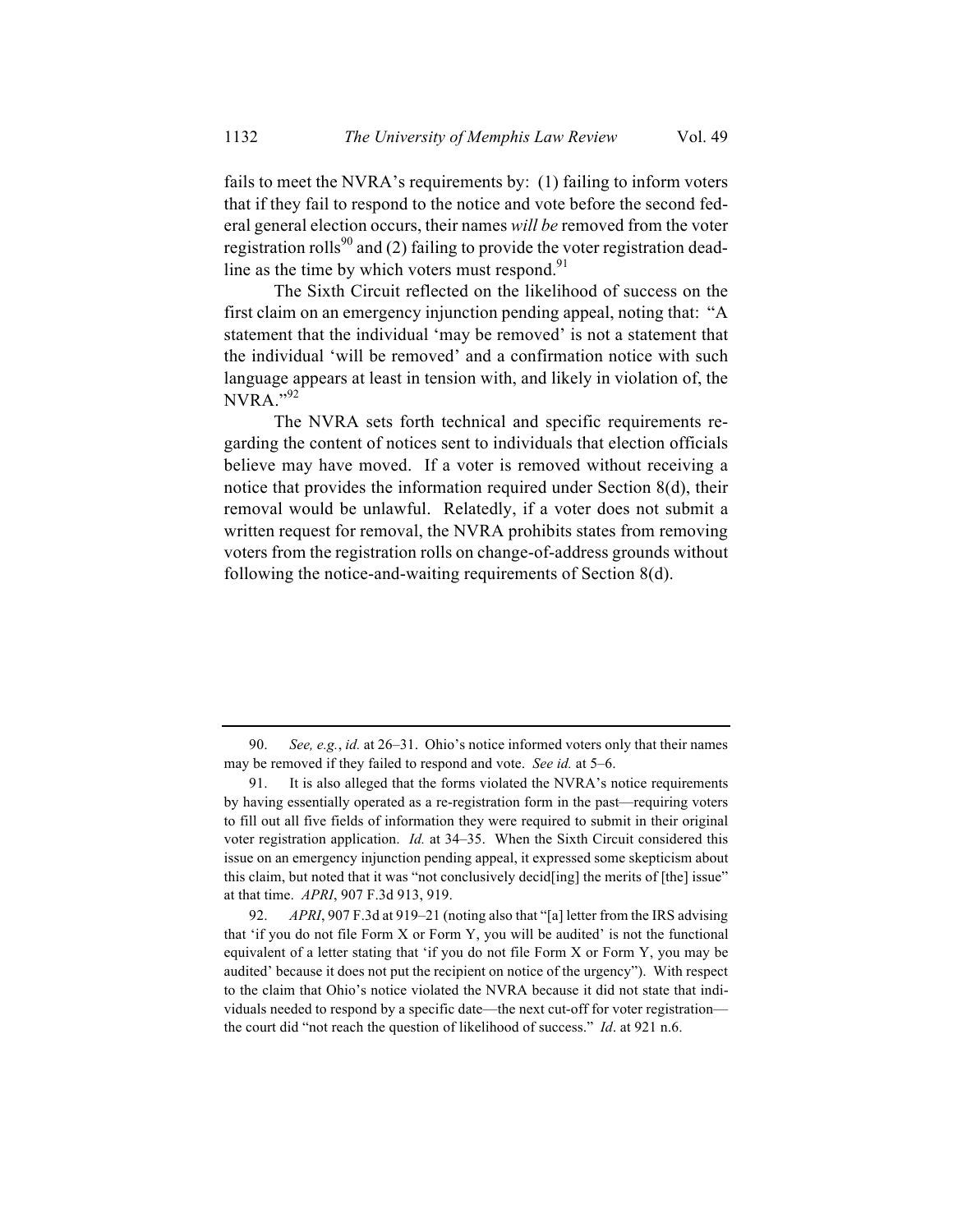Under the NVRA, when states receive information indicating a voter may have moved to a new election jurisdiction—such as information obtained through the NCOA Program—they must still complete the notice-and-waiting requirements outlined in Section 8(d).<sup>93</sup> There are several recent instances where states have tried to claim information obtained from a third party can serve as a request for removal or written confirmation that a voter has changed residences.<sup>94</sup>

Take, for instance, *Common Cause Indiana v. Lawson*, <sup>95</sup> which was filed in 2018 in the Southern District of Indiana. *Common Cause Indiana* challenges an Indiana roll-maintenance law passed in 2017.<sup>96</sup> As discussed in Part II.B.1, Indiana uses the Crosscheck program to identify voters who may have moved and removes them from the voter registration rolls.<sup>97</sup> Prior to passage of the 2017 law, Indiana used the information it obtained from Crosscheck to begin the removal process set forth in Section 8(d) of the NVRA—that is, it sent a notice and, if a registrant failed to respond, waited the requisite amount of time before removing the registrant's name from the voter rolls.<sup>98</sup> In 2017, Indiana eliminated the notice and waiting requirement, allowing registrants whose names matched those identified through Crosscheck as having potentially moved to another state to be removed immediately and without notice.<sup>99</sup> The Southern District of Indiana considered the legality of this practice and issued a preliminary injunction halting the process in  $2018$ .<sup>100</sup> The court found that the program plainly violated

- 95. *Id.* at 1139.
- 96. *Id.* at 1145–47.
- 97. *See supra* Part II.B.1.
- 98. *Common Cause Ind.*, 327 F. Supp. 3d at 1145–46.

99. *Id.* at 1146 (noting that the law "remove<sup>[d]</sup> the requirement to send an address confirmation notice to the voter").

100. *See generally id.* at 1139–41 (issuing a preliminary injunction because Common Cause established a likelihood of success that the amended state law violated the NVRA).

<sup>93.</sup> *See, e.g.*, 52 U.S.C. § 20507(c)(1)(B)(ii) (2012 & Supp. 2015); *see also id.* § 20507(a)(4)(B) (requiring that programs conducted to identify and remove individuals who appear to have moved must be conducted "in accordance with" the NVRA's notice-and-waiting requirements).

<sup>94.</sup> *See* Common Cause Ind. v. Lawson, 327 F. Supp. 3d 1139, 1151 (S.D. Ind. 2018).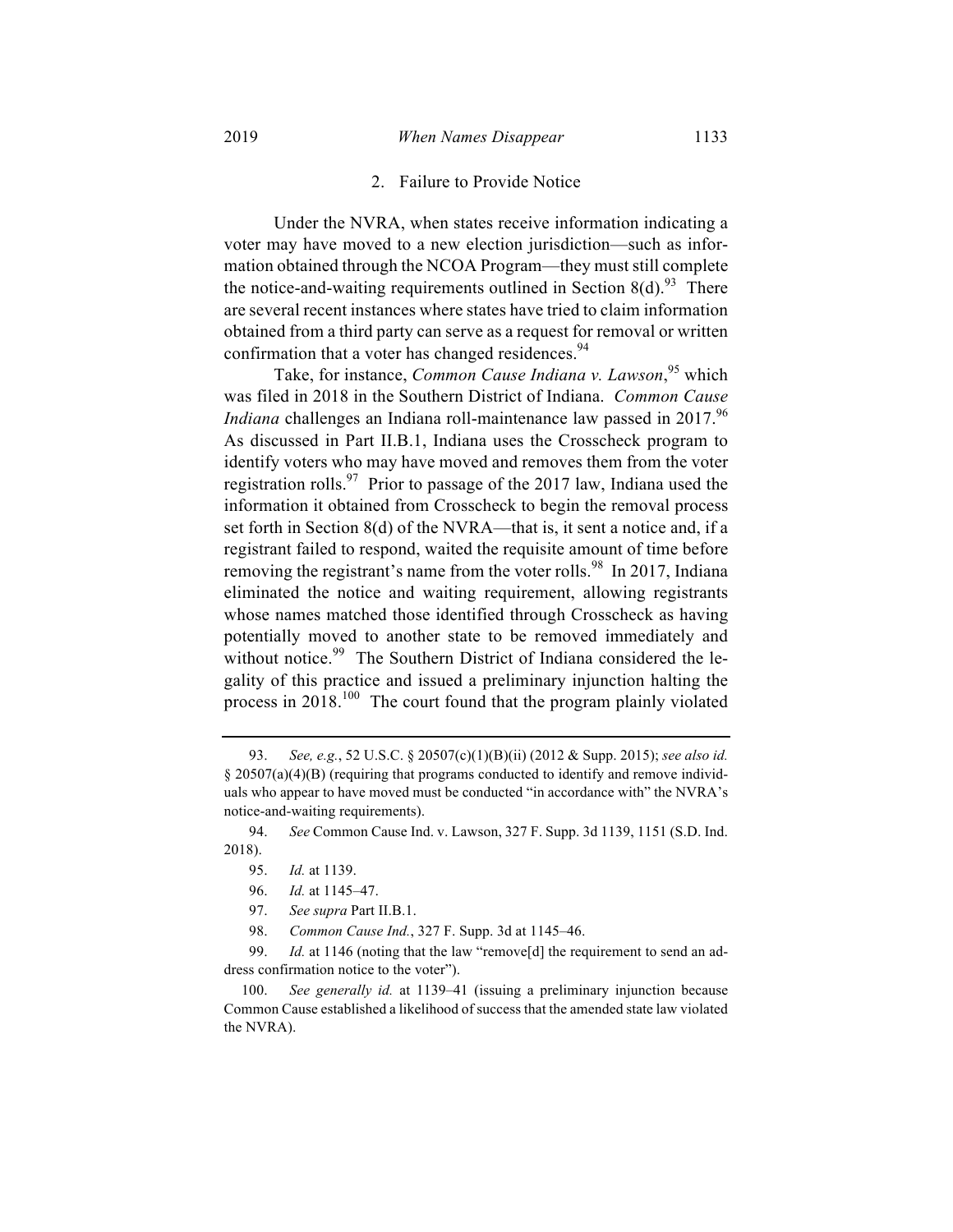the NVRA's requirement that no voter be removed from the rolls on change-of-address grounds unless they confirm the move in writing or the notice-and-waiting requirements of Section 8(d) have been met.<sup>101</sup> The court stated:

The act of registering to vote in a second state as determined by Crosscheck cannot constitute a written request to be removed from Indiana's voter rolls or a confirmation in writing from the voter that they have changed their address . . . . There is no request for removal, and the voter is not confirming for Indiana that they have had a change in residence. Notably this information is not coming from the voter but rather from Crosscheck, which may or may not be reliable. It is significant that the NVRA still requires the notice and waiting period before cancelling a voter registration when a change in address has been confirmed through the U.S. Postal Service, which might be more reliable than Crosscheck.<sup>102</sup>

Additionally, the 2016 voter purges conducted in three North Carolina counties, described above, used information obtained from private individuals who sent mass, non-forwardable mailings and used bounce-backs to challenge the registrations of over  $4,500$  voters.<sup>103</sup> County boards of elections used this information to remove the names of nearly 4,000 voters from the registration rolls without ever sending the notice required in Section 8(d) and waiting the prescribed period of time.<sup>104</sup> An August 2018 decision from the Middle District of North Carolina determined that failure to follow the NVRA's notice-andwaiting requirements before proceeding with these removals violated federal law.<sup>105</sup>

In both Indiana and North Carolina, the states attempted to use information that was not provided directly from the voters themselves to circumvent the NVRA's notice-and-waiting requirements, outlined

<sup>101.</sup> *Id.* at 1153 (citing 52 U.S.C. § 20507(d)(1) (2012 & Supp. 2015)).

<sup>102.</sup> *Id.*

<sup>103.</sup> N.C. State Conf. of the NAACP v. N.C. State Bd. of Elections, No. 1:16CV1274, 2016 WL 6581284, at \*1–5 (M.D.N.C. Nov. 4, 2016).

<sup>104.</sup> N.C. State Conf. of NAACP v. Bipartisan Bd. of Elections and Ethic Enf't., No. 1:16CV1274, 2018 WL 3748172, at \*8–9 (M.D.N.C. Aug. 7, 2018).

<sup>105.</sup> *Id.* at \*4–5, \*8–9.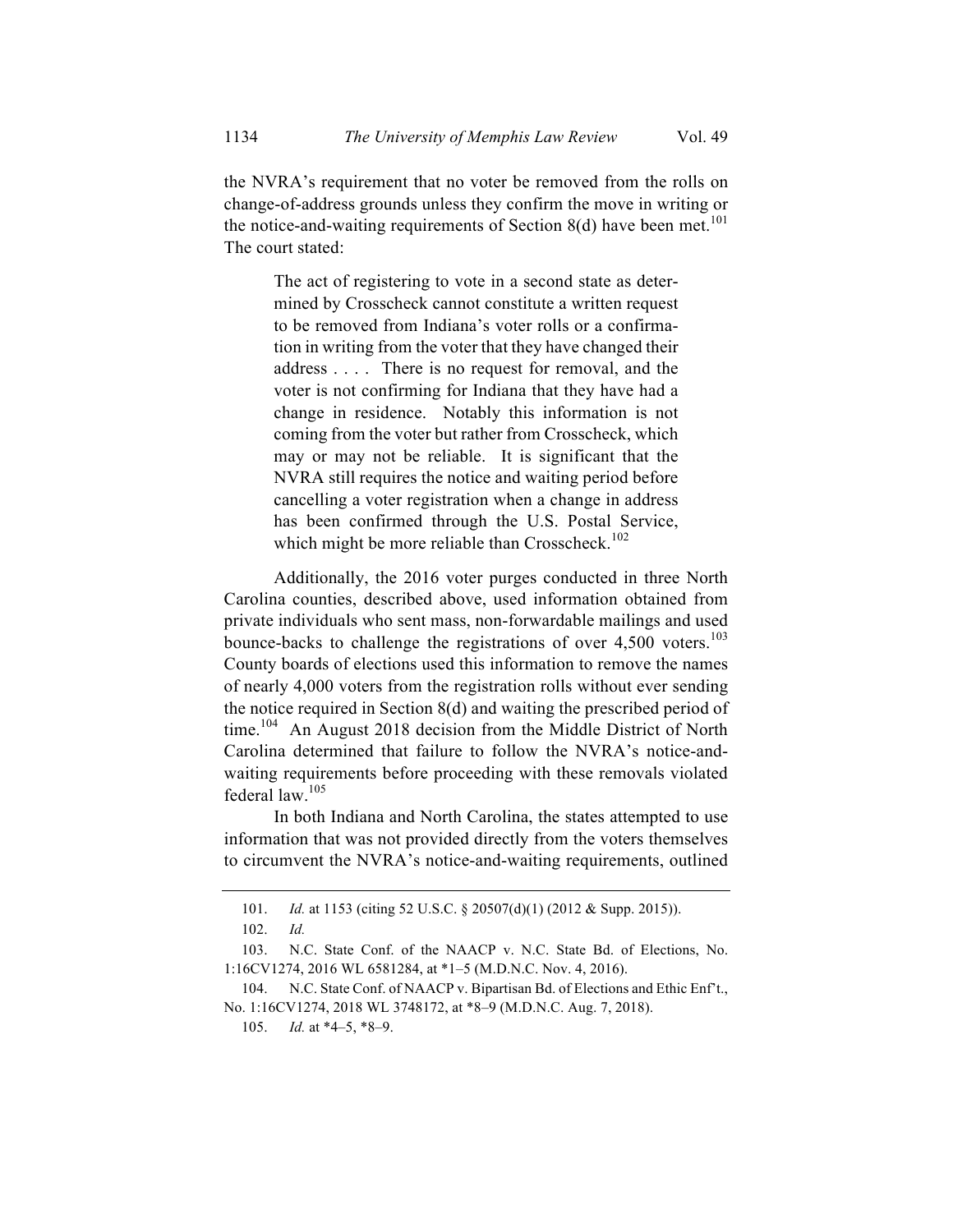in Section 8(d), and conduct immediate removals based on a perceived change of address. The decisions of the district courts in both instances set forward a warning to other states and election jurisdictions that rollmaintenance practices following such a pattern are likely to violate Section 8(d)'s notice procedure.

#### *D. Conducting Removals Within 90 Days of An Election*

States must not only ensure that their roll-maintenance practices are non-discriminatory, uniform, and compliant with the NVRA's notice requirements, they must also guarantee that no large-scale removals take place in the months directly proceeding a federal election.

Section  $8(c)(2)(A)$  of the NVRA prohibits states from systematically removing individuals from the registration rolls on change-ofaddress grounds within 90 days of a federal election.<sup>106</sup> In *Arcia v. Florida Secretary of State*, <sup>107</sup> the Eleventh Circuit described the balance Congress appears to have attempted to strike in establishing this prohibition, noting that:

[I]ndividualized removals are safe to conduct at any time because this type of removal is usually based on individual correspondence or rigorous individualized inquiry, leading to a smaller chance for mistakes.

(B) Subparagraph (A) shall not be construed to preclude—

(i) the removal of names from official lists of voters on a basis described in paragraph  $(3)(A)$  or  $(B)$  or  $(4)(A)$  of subsection (a); or

(ii) correction of registration records pursuant to this chapter.

52 U.S.C. § 20507(c)(2) (2012 & Supp. 2015). The removals permitted per Section  $8(c)(2)(B)(i)$  include removals made "at the request of the registrant," and by reason of criminal conviction, mental incapacity, and death. *See id.* § 20507(a)(3)–(4); *see also, e.g.*, S. REP. NO. 103-6, *supra* note 8, at 32. Thus, election officials may remove the names of those individuals who have moved and submit written requests to remove their names from the voter-registration rolls during this 90-day period.

107. Arcia v. Fla. Sec'y of State, 772 F.3d 1335 (11th Cir. 2014).

<sup>106.</sup> Section  $8(c)(2)$  states:

<sup>(</sup>A) A State shall complete, not later than 90 days prior to the date of a primary or general election for Federal office, any program the purpose of which is to systematically remove the names of ineligible voters from the official lists of eligible voters.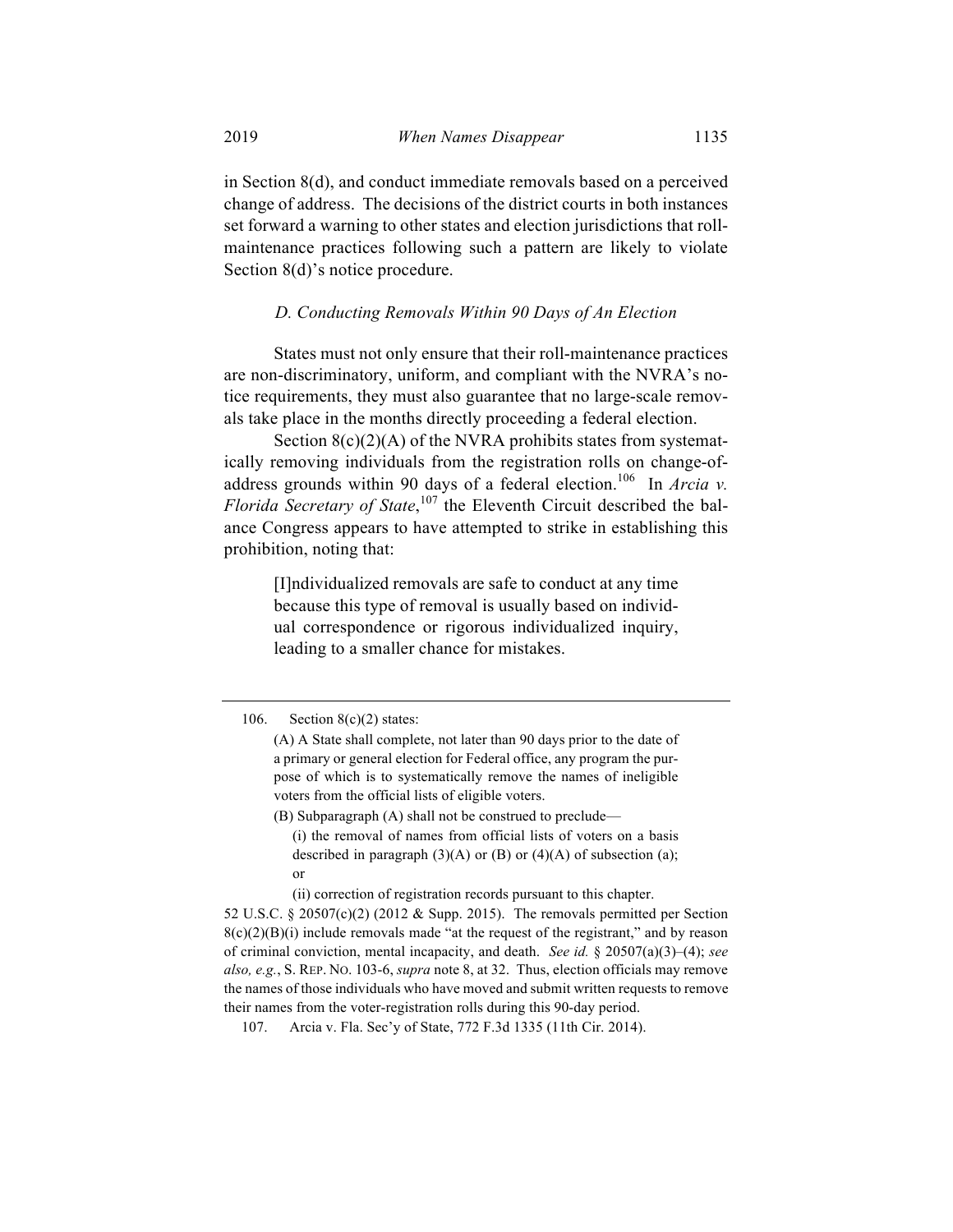For programs that systematically remove voters, however, Congress decided to be more cautious. At most times during the election cycle, the benefits of systematic programs outweigh the costs because eligible voters who are incorrectly removed have enough time to rectify any errors. In the final days before an election, however, the calculus changes. Eligible voters removed days or weeks before Election Day will likely not be able to correct the State's errors in time to vote. This is why the 90 Day Provision strikes a careful balance: It permits systematic removal programs at any time *except* for the 90 days before an election because that is when the risk of disfranchising eligible voters is the greatest.<sup>108</sup>

When elected officials systematically remove individuals within 90 days of a federal election—even if they have sent the notice required under Section 8(d) and waited the requisite time period—they run afoul of Section 8's 90-day rule.<sup>109</sup>

The Equal Protection Clause, Section 2 of the VRA, and Section 8 of the NVRA provide basic protections to help prevent the removal of qualified voters from the registration rolls. The Fourteenth Amendment and the VRA ensure that unjust burdens are not placed on the fundamental right to vote, and the NVRA seeks to balance Congress's desire to "increase the number of eligible citizens who register to vote"

(3) to protect the integrity of the electoral process; and

(4) to ensure that accurate and current voter registration rolls are maintained.

*Id.* (citing 52 U.S.C. § 20501(b) (2012)).

109. The removals conducted in three North Carolina counties in 2016 were also conducted within 90 days of the 2016 General Election. *See supra* Part II.A.2, II.C.2. As a result, these removals were found to not only have violated Section 8(d)'s notice requirement but also the 90-day rule set forth in Section 8(c)(2). *See, e.g.*, *N.C. State Conf. of NAACP*, 2018 WL 3748172, at \*5–10.

<sup>108.</sup> *Id.* at 1346. The court noted that Congress had to balance the four competing purposes of the NVRA:

<sup>(1)</sup> to establish procedures that will increase the number of eligible citizens who register to vote in elections for Federal office;

<sup>(2)</sup> to make it possible for Federal, State, and local governments to implement this Act in a manner that enhances the participation of eligible citizens as voters in elections for Federal office;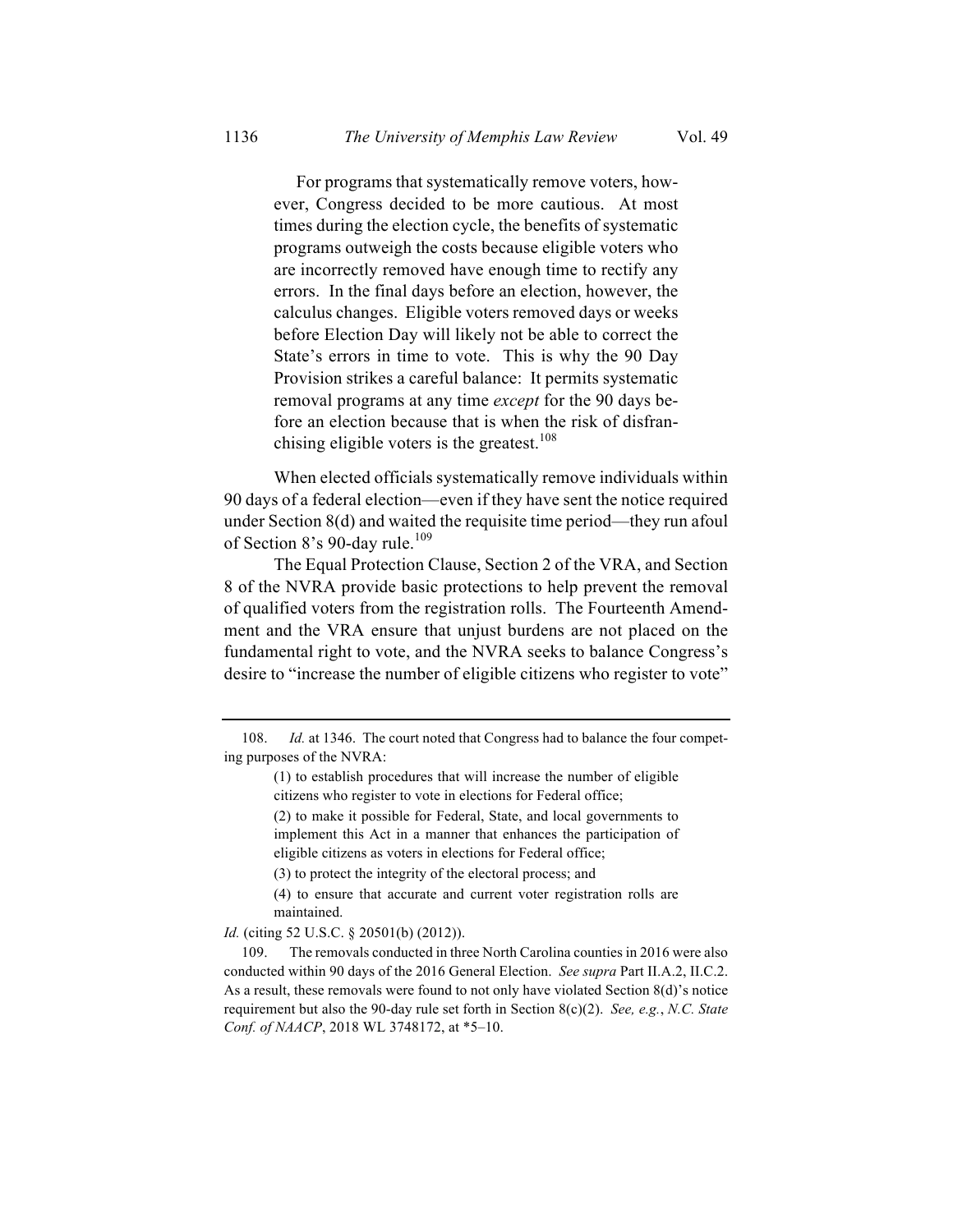with the need "to ensure that accurate and current voter registration rolls are maintained."<sup>110</sup>

#### III. POLICY SOLUTIONS

In addition to employing roll-maintenance practices that are uniform, non-discriminatory, in compliance with the VRA, conditional on the use of reliable data, and that conform to the procedural requirements of the NVRA (such as the notice-and-waiting requirements of Section 8(d) and the 90-day rule), there are a number of policy solutions that would help protect the right to vote and allow states to keep their voter registration rolls current. These include both (1) back-end fixes that would allow voters who are removed from the registration rolls, but whose eligibility never lapsed, to be able to cast a vote that is counted, and (2) pro-voter reforms that increase registration opportunities and make it easier for those already registered to update their voter registration information after a move.

#### *A. Back-End Fixes*

States can implement reforms to prevent the disenfranchisement of eligible voters who have been removed from the registration rolls. Even model roll-maintenance processes are prone to some error.<sup>111</sup> This means that voters whose eligibility was already assessed by the state, and whose eligibility has not waivered, will sometimes learn that their names no longer appear on the registration rolls after the voter

<sup>110.</sup> 52 U.S.C. § 20501(b)(1), (4) (2012).

<sup>111.</sup> For example, while the NVRA suggests that information provided by the U.S. Postal Service's NCOA program provides a reasonable indicator that someone may have moved, *see, e.g.*, 52 U.S.C. § 20507(c)(1) (2012 & Supp. 2015), the statute explicitly prohibits states from immediately removing the names of individuals identified through the NCOA Program. *Id.* By requiring that states using NCOA information to identify people who may have moved still send a Section  $8(d)(2)$  notice and wait the prescribed time period before removing a registrant's name from the rolls, *id.*, Congress recognized that even NCOA change of address information may falsely indicate a person may have moved. Section 8's notice-and-waiting requirements were adopted to try to reduce the number of individuals who are removed in error based on a perceived change of residence. *See, e.g.*, S. REP. NO. 103-6, *supra* note 8, at 19–20.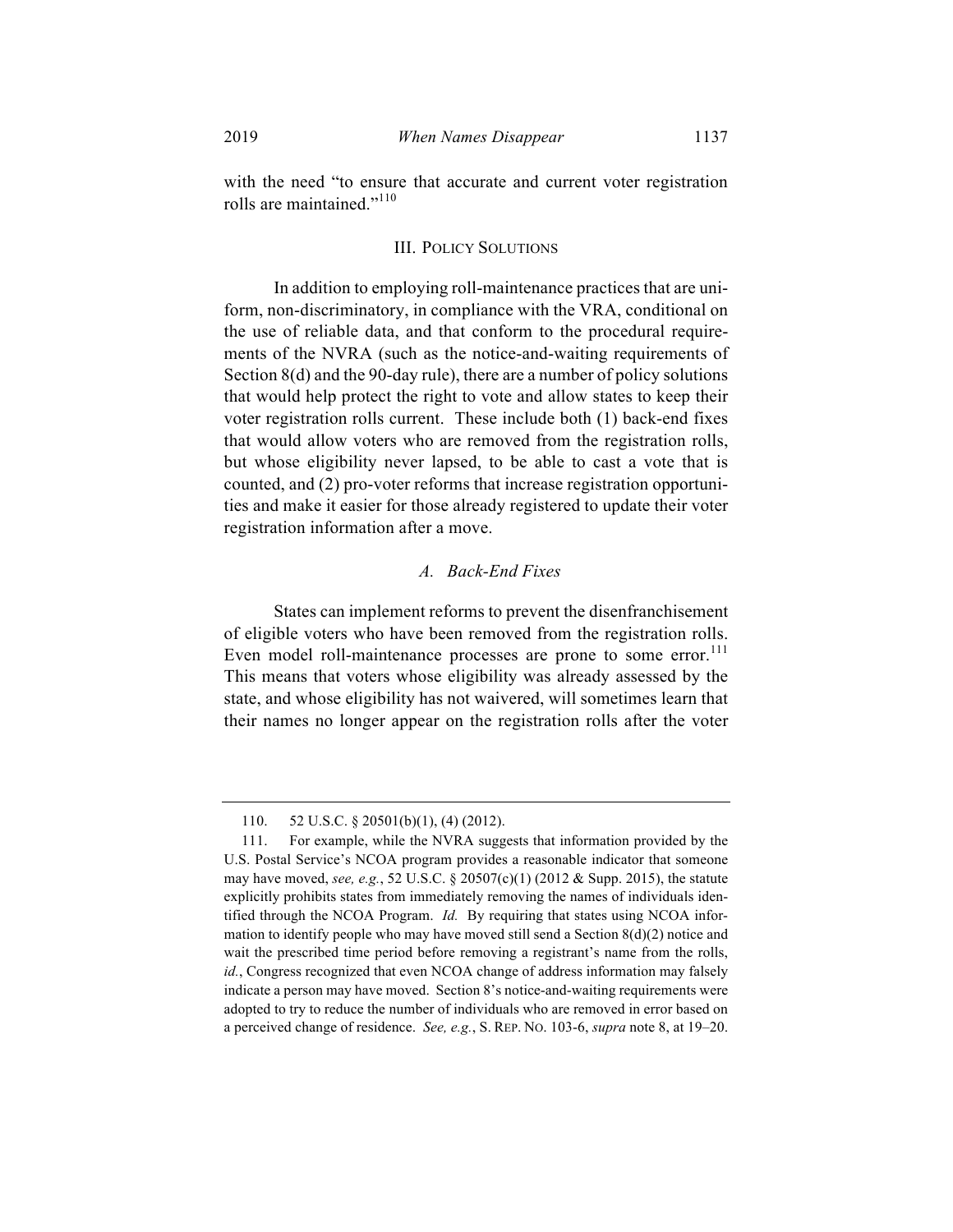registration cut-off (often when they appear at the polls to vote). $^{112}$ Safeguards should exist to guarantee that when this happens, there is a way for the voter—who was removed based on an erroneous presumption—to cast a ballot and have it counted. One way to accomplish this, and more, is through the adoption of same-day registration ("SDR"), described as part of the suite of pro-voter reforms below. A second procedure states could adopt is one that allows people who show up at the polls and claim they are registered to cast a ballot if the local election office determines that the person was previously registered in that jurisdiction and was removed based on a belief that the individual had moved.<sup>113</sup> A third procedure that states can employ would involve changes to provisional ballot counting procedures.<sup> $114$ </sup> Voters use a provisional ballot, sometimes known as an "affidavit ballot," to record

<sup>112.</sup> *See, e.g.*, *supra* note 3 and accompanying text. At such a point, it is typically too late to correct the error, which means that qualified voters who have properly registered will be denied their right to vote.

<sup>113.</sup> For example, some states already have procedures that prevent the disenfranchisement of individuals whose registrations have been canceled in error by allowing them to have their registrations restored and to cast a ballot that counts. *See, e.g.*, IND. CODE ANN. § 3-7-48-5(b) (2015) (allowing voters who have been removed from the rolls, but who have not moved, to affirm their eligibility and vote); OHIO REV. CODE ANN. §  $3503.21(F)(2)$  (2016) (requiring that, if an elector's registration was canceled based on the mistaken belief that they had died, their registration "be restored and treated as though it were never canceled"); IND. SEC'Y OF STATE, OVERVIEW OF "FAIL-SAFE" VOTING PROVISIONS 1–3, http://www.state.in.us/sos/elections/files/2014\_IVRA\_Fail-Safe\_Summary.pdf (allowing voters removed from the rolls to vote after affirmation); OHIO SEC'Y OF STATE, DIRECTIVE 2018-22, NOTICE OF CANCELLATION PROCEDURES (2018), https://www.sos.state.oh.us/globalassets/elections/directives/2018/dir2018-22.pdf (requiring that if a "board of elections finds that [an] elector was cancelled in error [based on the mistaken belief that he had been convicted of a disqualifying felony], the board of elections shall restore the elector's registration as if it had not been cancelled").

<sup>114.</sup> *See, e.g.*, JON HUSTED, OHIO SEC'Y OF STATE, DIRECTIVE 2016-39, PROVISIONAL BALLOTS CAST BY VOTERS CANCELLED SINCE 2011 UNDER OHIO'S SUPPLEMENTAL PROCESS (2016) [hereinafter DIRECTIVE 2016-39] (establishing a process for counting provisional ballots of voters who had been inaccurately identified as having moved outside of their election jurisdictions). While provisional ballot processes do provide a backstop to prevent disenfranchisement, they are by no means perfect. First, poll workers may fail to offer voters a provisional ballot when the voter's name does not appear in the poll books. *See, e.g.*, League of Women Voters v. Brunner, 548 F.3d 463, 469 (6th Cir. 2008) (noting that the Plaintiffs alleged that "[p]oll workers did not provide provisional ballots where necessary, causing voters to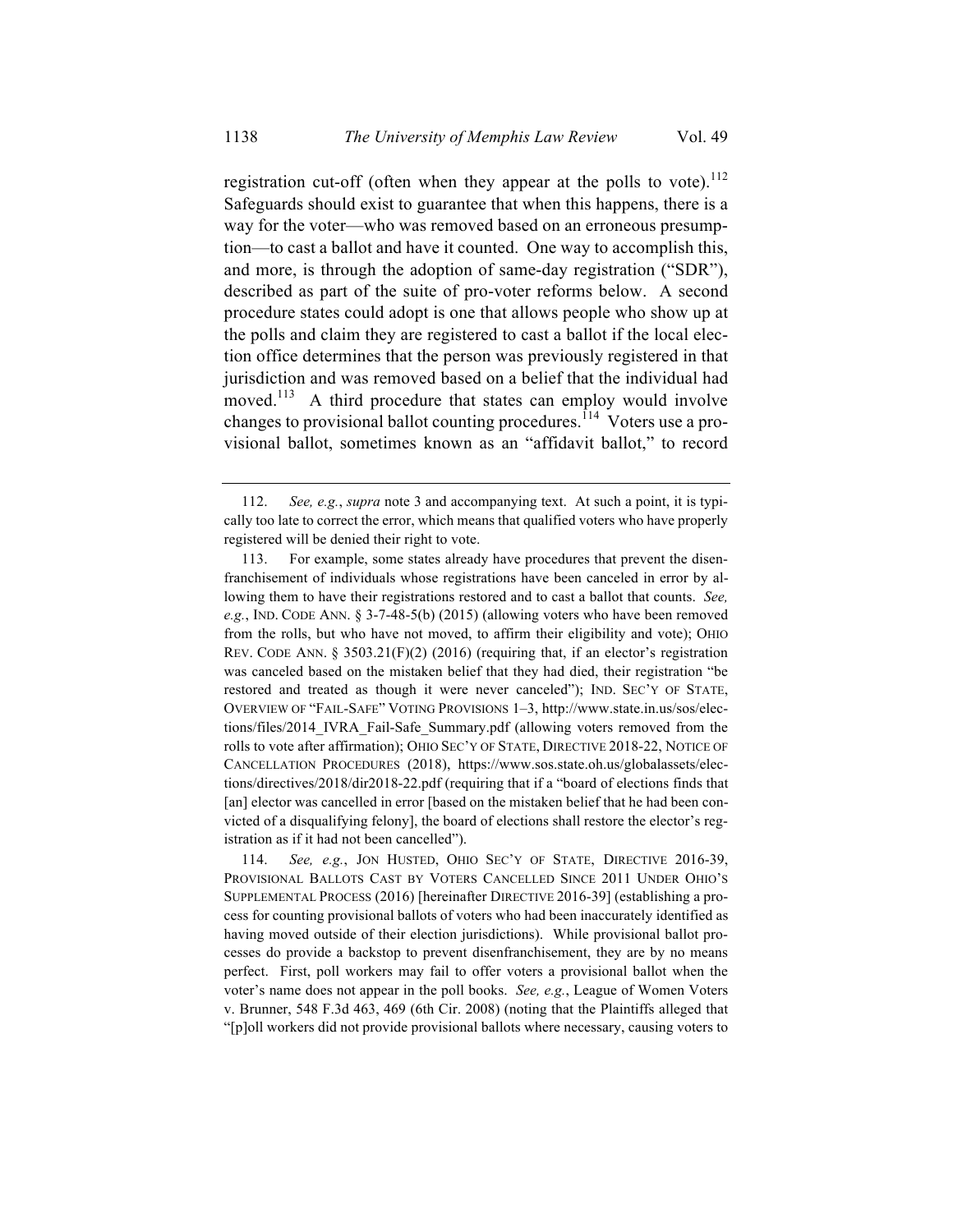their vote when their eligibility is in question.<sup>115</sup> Any time that a voter shows up at the polls and the poll worker cannot find the name of the voter on the registration rolls, the voter should be offered a provisional ballot.<sup>116</sup> Each provisional ballot is examined against the county voter rolls—which tend to include voter history, including the reason why a person's name was removed.<sup>117</sup> While this process places a greater burden on the voter and means that votes cast using the procedure will not be counted until after the day of the election, it provides a last-ditch back-stop to prevent voters from being shuttered out of the political process.

leave [the polls] without voting" in 2004); Declaration of Larry Harmon, *supra* note 3, at ¶ 11 (noting that Mr. Harmon was not offered a provisional ballot in November 2015). Second, poll-worker error can lead to provisional ballots being considered incomplete and result in the need for legal challenges to ensure that ballots cast by qualified voters get counted. *See, e.g.*, State *ex rel*. Skaggs v. Brunner, 588 F. Supp. 2d 828, 837–38 (S.D. Ohio 2008). And third, errors in transcribing information—such as a "birthdate or address"—can result in the rejection of a provisional ballot. Ne. Ohio Coal. for the Homeless v. Husted, 837 F.3d 612, 628 (6th Cir. 2016) (noting that requiring the casting and counting of provisional ballots may place more of a burden on the voter).

<sup>115.</sup> 52 U.S.C. § 21082 (2012); *Provisional Ballots*, NAT'L CONF. OF ST. LEGISLATURES (Oct. 15, 2018), http://www.ncsl.org/research/elections-and-campaigns/provisional-ballots.aspx. These ballots are segregated from other ballots, and often assessed within days of an election and counted if the voter is found to be eligible. *See, e.g.*, LAROSE, *supra* note 28, at § 1.03(A), at 6-9 to 6-11.

<sup>116.</sup> 52 U.S.C. § 21082(a) (2012); *see also Provisional Ballots*, *supra* note 115.

<sup>117.</sup> This is precisely the sort of procedure that was mandated by the court in *APRI*, and it has been effectively employed, starting in November 2016, in each Ohio election that has taken place. *See, e.g.*, DIRECTIVE 2016-39, *supra* note 114. During that time, the procedure prevented at least 8,570 Ohio voters from facing certain disenfranchisement. *See, e.g.*, Frank Larose, *Election Results and Data*, OHIO SECRETARY OF ST., https://www.sos.state.oh.us/elections/election-results-and-data/ (last visited Apr. 8, 2019) (adding the data from the "Provisional Supplemental Report" available for each election starting with the November 2016 General Election).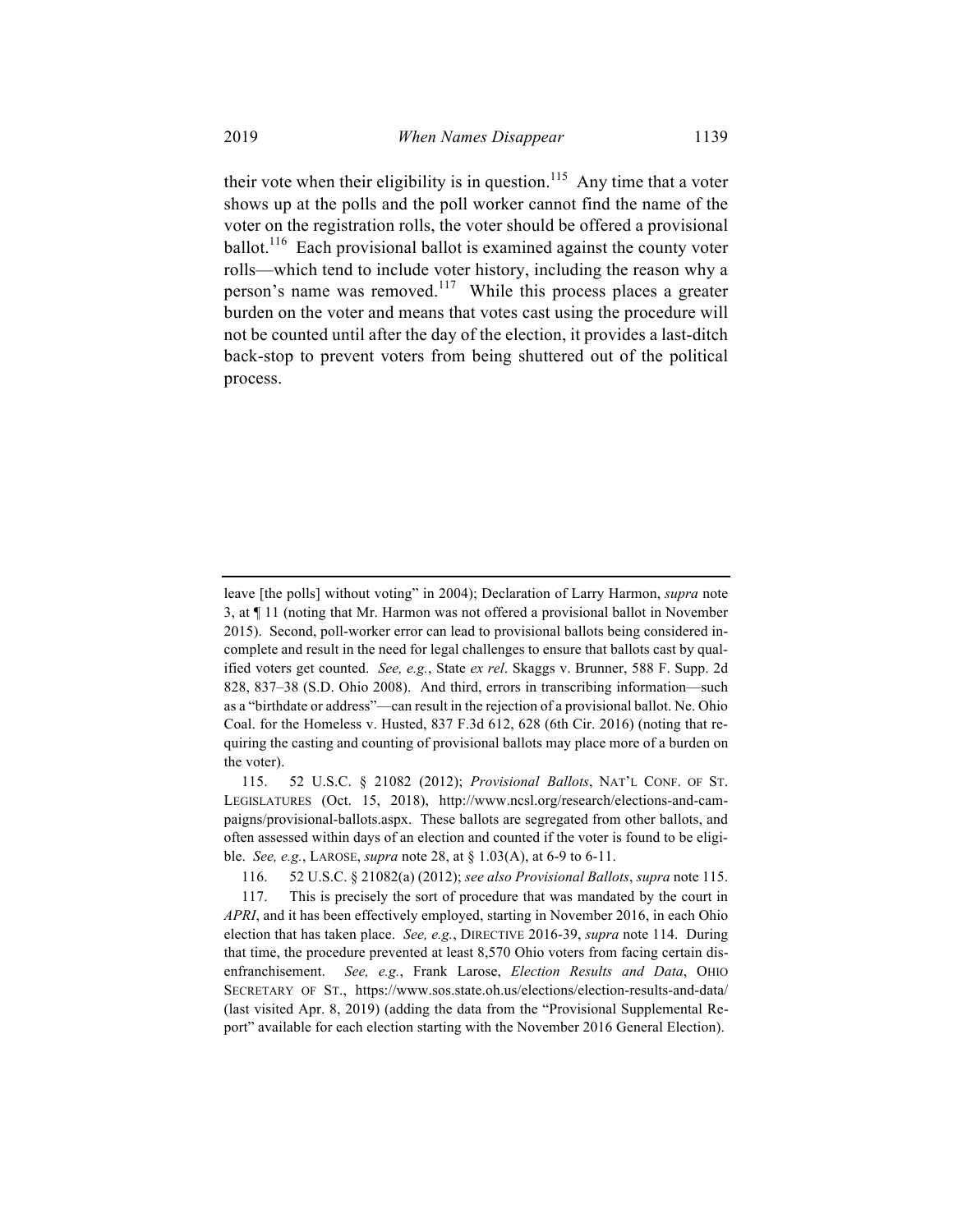#### *B. Pro-Voter Reforms*

The suite of pro-voter reforms that would increase registration opportunities and improve accuracy of the voter registration rolls, thus helping alleviate the need for wide-scale purges, $118$  includes: $119$ 

#### 1. Same-Day Voter Registration

SDR provides qualified voters an opportunity to both register and vote simultaneously.<sup>120</sup> A comprehensive SDR regime would allow qualified voters to register and vote at their assigned polling location both during early voting and on Election Day.<sup>121</sup>

First pioneered in the  $1970s$ ,<sup>122</sup> and then adopted by an increasing number of states starting in the  $90s$ ,<sup>123</sup> a number of best practices already exist for how states can implement SDR. In addition, states have indicated that implementation is not overly burdensome and that costs of implementation are often minimal.<sup>124</sup> Adoption of SDR not

124. Amicus Brief for Amici Curiae Demos, Rock the Vote, Service Employees International Union Massachusetts State Council, and Massachusetts Community Action Network in Support of Appellee and Affirmance at 36–43, Chelsea Collaborative,

<sup>118.</sup> S. REP. NO. 103-6, *supra* note 8, at 18 (noting that "[o]ne of the advantages of the [NVRA] is the fact that" increasing opportunities and times when qualified voters can register and update their information would make "the need for large scale purges and list cleaning systems . . . superfluous").

<sup>119.</sup> This list is intended to be illustrative and not exhaustive.

<sup>120.</sup> ESTELLE H. ROGERS & EMMANUEL CAICEDO, DEMOS & PROJECT VOTE, SAME-DAY REGISTRATION 1 (2014), https://www.demos.org/sites/default/files/publications/SameDayRegistration-2015.pdf.

<sup>121.</sup> The vast majority of states that currently offer SDR, offer SDR on Election Day, but the configurations of SDR opportunities available in states differ. For example, some states offer SDR only during the early voting period, others offer it solely on Election Day, while others offer SDR during both early voting and on Election Day. *Same Day Voter Registration*, NAT'L CONF. ST. LEGISLATURES (Jan. 25, 2019), http://www.ncsl.org/research/elections-and-campaigns/same-day-registration.aspx (providing a summary of state SDR laws).

<sup>122.</sup> Maine, Minnesota, and Wisconsin all adopted SDR in the 1970s. *See id.*

<sup>123.</sup> *Id.* Before the close of 2019, 19 states and the District of Columbia will offer SDR. *See id.* Michigan and Washington will be implementing SDR for the first time this year, joining the ranks of Maine, New Hampshire, Vermont, Connecticut, Maryland, North Carolina, Wisconsin, Illinois, Iowa, Minnesota, Montana, Idaho, Wyoming, Colorado, Utah, California, and Hawaii. *See id.*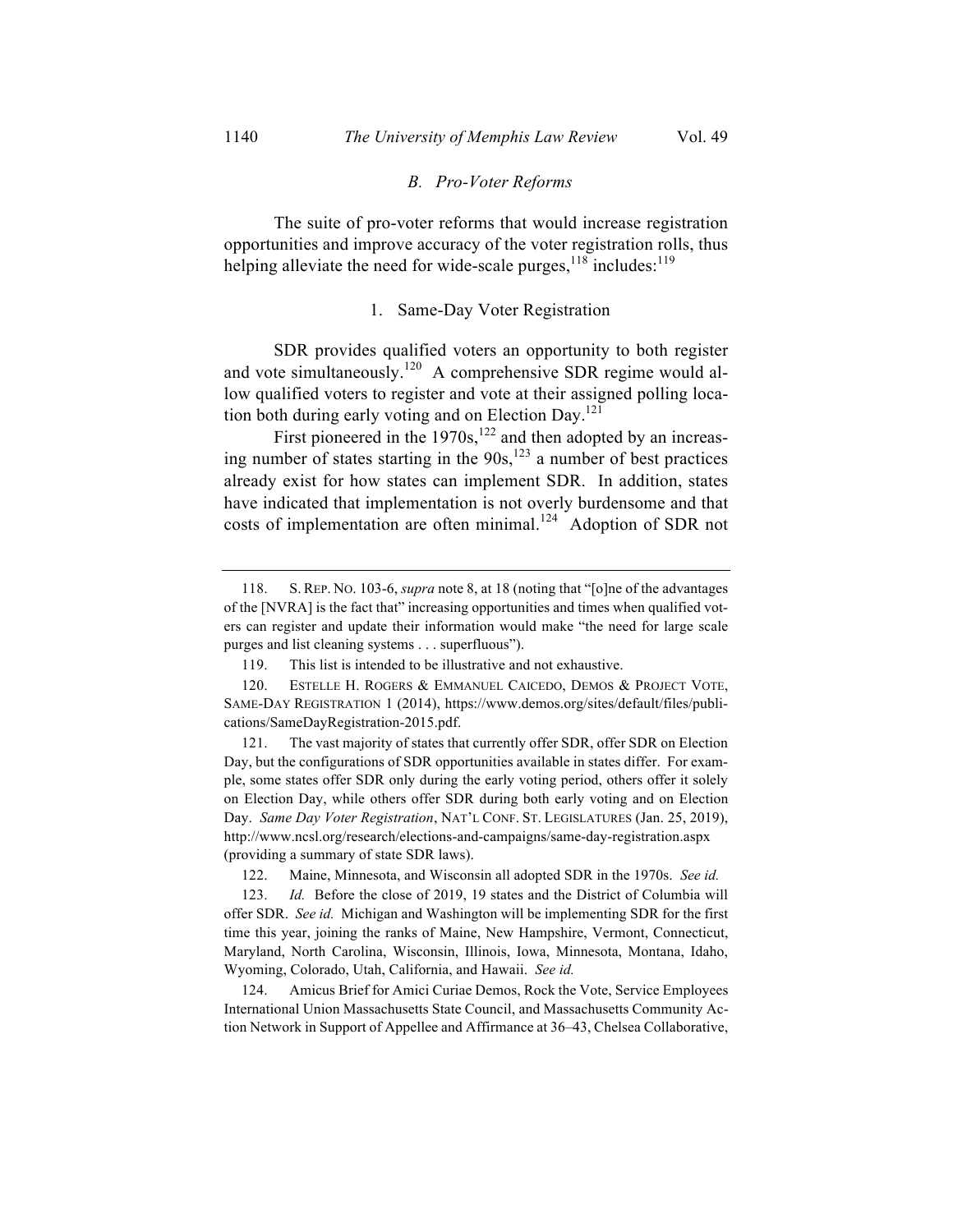only allows for the correction of election administration errors, $^{125}$  but it also increases voter participation and turnout<sup>126</sup> and eliminates procedural barriers.<sup>127</sup>

#### 2. Automatic Voter Registration

The United States stands as one of the few purported democracies that places the burden of registration on the voter.<sup>128</sup> This is illustrated by the fact that, "[m]ore than 60% of eligible voters report having never been asked to register to vote."<sup>129</sup> Automatic voter registration ("AVR") turns the burden of registration on its head, by assigning designated government agencies the duty of seamlessly transmitting to election officials that information which is necessary to register an individual to vote (or update a voter's registration information) when the agency has information on file indicating that an individual meets the state's voter registration criteria. $130$  While many states have limited

126. *Id.* at 6, 20; ESTELLE H. ROGERS, PROJECT VOTE, SAME DAY REGISTRATION 1 (2015); *Chelsea Collaborative* Amicus, *supra* note 124, at 24–27.

127. Voter registration deadlines vary from state to state. *Voter Registration Deadlines*, NAT'L CONF. OF ST. LEGISLATURES (Oct. 23, 2018), http://www.ncsl.org/research/elections-and-campaigns/voter-registration-deadlines.aspx. This can cause confusion among voters, who have often indicated that a primary barrier to voting surrounds issues with getting registered. *See, e.g.*, S. REP. NO. 103-6, *supra* note 8, at 2. Further, many voters may not become engaged in the political process until after the voter registration deadline has passed, increasing the need for more flexibility in registration. *See Chelsea Collaborative* Amicus, *supra*  note 124, at 21–22.

128. JENNIFER S. ROSENBERG & MARGARET CHEN, BRENNAN CTR. FOR JUSTICE, EXPANDING DEMOCRACY: VOTER REGISTRATION AROUND THE WORLD 1 (2009).

129. DEMOS, EVERYONE'S AMERICA: STATE POLICIES FOR AN EQUAL SAY IN OUR DEMOCRACY AND AN EQUAL CHANCE IN OUR ECONOMY 164 (Allie Boldt et al. eds., 2018) (citing *Why Are Millions of Citizens Not Registered to Vote?*, PEW CHARITABLE TR. (June 21, 2017), https://www.pewtrusts.org/en/research-and-analysis/issue-briefs/2017/06/why-are-millions-of-citizens-not-registered-to-vote), https://www.demos.org/sites/default/files/publications/EveryonesAmerica\_July23.pdf.

130. *See, e.g.*, *id.* at 165–66.

Inc. v. Sec'y of the Commonwealth, 100 N.E.3d 326 (Mass. 2018) (No. SJC-12435) [hereinafter *Chelsea Collaborative* Amicus].

<sup>125.</sup> *See, e.g.*, GEORGE PILLSBURY & JULIAN JOHANNESEN, NONPROFIT VOTE & U.S. ELECTIONS PROJECT, AMERICA GOES TO THE POLLS 2016: A REPORT ON VOTER TURNOUT IN THE 2016 ELECTION 20 (2017).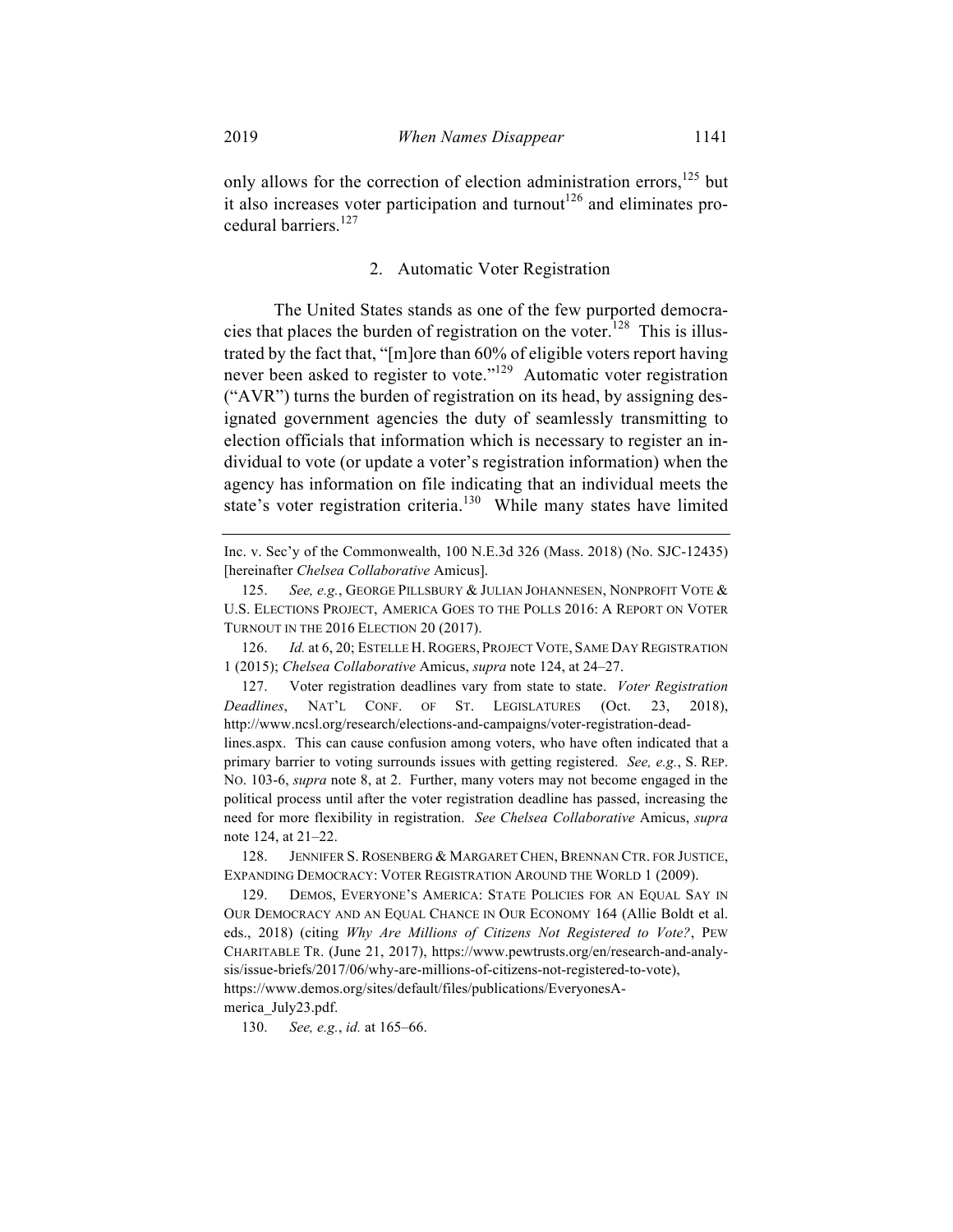adoption of AVR to motor vehicle agencies, expanding the number of agencies covered under an AVR statute would help improve the accuracy of the voter rolls and better protect the right to vote.<sup>131</sup> For example, states could include public assistance agencies, disability services offices, and the departments of corrections, to name a few, among those agencies covered under their AVR statutes. Given that individuals interacting with such agencies may be less likely to interact with their state motor vehicle agency,<sup>132</sup> and more likely to move, expanding AVR in such a way could help states keep voter rolls current and guarantee that election resources are efficiently and accurately allocated.<sup>133</sup>

Further, states can use information transmitted from AVR agencies to not only register voters and update voter registration information but also to *confirm* that a voter has not moved. States can qualify evidence that an individual has interacted with an AVR agency and indicated that her current and presently registered addresses are the same as voter activity. Such use of AVR would: (1) help prevent voters from being targeted for removal in jurisdictions that use non-voting as a reason to initiate removal proceedings; and (2) take any voter who has received a Section 8(d) notice out of the queue for removal by treating their interaction with the AVR agency as the equivalent of responding to the notice or casting a ballot. 134

<sup>131.</sup> *Automatic Voter Registration*, NAT'L CONF. OF ST. LEGISLATURES (Feb. 6, 2019), http://www.ncsl.org/research/elections-and-campaigns/automatic-voter-registration.aspx (noting that "[a]s of December 2018, 17 states and the District of Columbia ha[d] authorized automatic voter registration").

<sup>132.</sup> *See, e.g*., S. REP. NO. 103-6, *supra* note 8, at 15–16 (noting that limiting registration agencies to motor vehicle agencies "may not adequately reach low income citizens and minorities," and that "voter registration programs available through . . . public assistance offices . . . are more likely to reach these eligible citizens").

<sup>133.</sup> For example, the number of active voters listed in a county may impact election administration decisions, so having an accurate reflection of where voters live can contribute to making better informed decisions on how to allocate resources. *See, e.g.*, OHIO REV. CODE ANN. § 3501.18 (West 2012) (authorizing counties to draw precinct boundaries based on the number of active voters on their registration list).

<sup>134.</sup> For example, in July 2018, Ohio implemented a procedure to use information from the State's motor vehicle agency to allow election officials to confirm a voter's address and take them out of the queue for removal if they had been sent a notice pursuant to Section 8(d) of the NVRA. *See* JON HUSTED, OHIO SEC'Y OF STATE, DIRECTIVE 2018-21, AUTOMATIC CONFIRMATION OF ADDRESS SAFEGUARD 1 (2018) (noting that "if an elector's interaction with the Ohio Bureau of Motor Vehicles (BMV) can serve to *update* automatically his/her voter registration address, it follows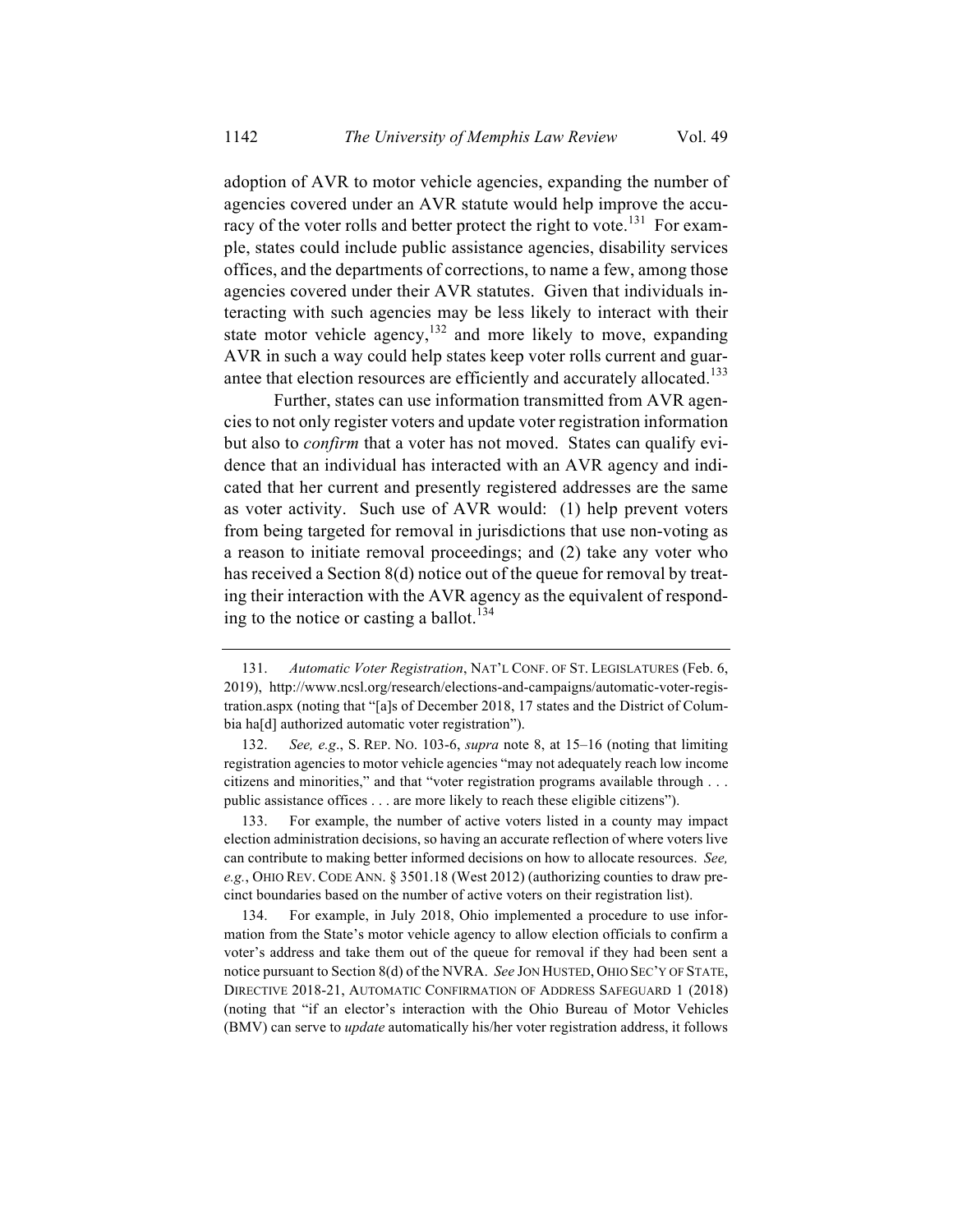## 3. Increase the Number of Designated Voter Registration Agencies

Currently, states are required to provide voter registration services when individuals engage in certain transactions at motor vehicle agencies, public assistance agencies, and disability services agencies.<sup>135</sup> Federal law also requires that states designate additional agencies as voter registration agencies; those agencies "*may*" include "public libraries, public schools, offices of city and county clerks . . . , fishing and hunting license bureaus, government revenue offices, unemployment compensation offices, . . . and [f]ederal and nongovernmental offices, with the agreement of such offices."<sup>136</sup> Providing registration services at these and other governmental offices would serve as another method of improving registration rates and ensuring that the registration information of those already registered is updated more frequently following a move.

#### 4. Online Voter Registration

Online voter registration ("OVR") serves similar objectives as the previous three policy proposals. OVR provides qualified voters who have access to a computer or smartphone with a quick and efficient way of registering and reporting a change in voting address.<sup>137</sup> It reduces the likelihood of errors in processing, as election officials will not have to type in information received on paper voter registration forms. $138$ 

that an elector's interaction with the BMV also can serve to *confirm* automatically the elector's registration address").

<sup>135.</sup> *See* 52 U.S.C. § 20504(a) (2012); *see also id.* § 20506(a)(2).

<sup>136.</sup> *Id.* § 20506(a)(3) (emphasis added).

<sup>137.</sup> *See generally Register to Vote and Check or Change Registration*, USA.GOV, https://www.usa.gov/register-to-vote#item-212825 (last visited Apr. 9, 2019) (providing that "[y]ou can check and may be able to change your registration online" including "your name, address, and political party"). OVR systems should be accessible, meaning, among other things, providing services in any languages required under federal and state language assistance laws and being accessible to people with disabilities.

<sup>138.</sup> *Online Voter Registration*, NAT'L CONF. OF ST. LEGISLATURES (Oct. 10, 2018), http://www.ncsl.org/research/elections-and-campaigns/electronic-or-onlinevoter-registration.aspx (noting that "[a]s of October 10, 2018 a total of 37 states plus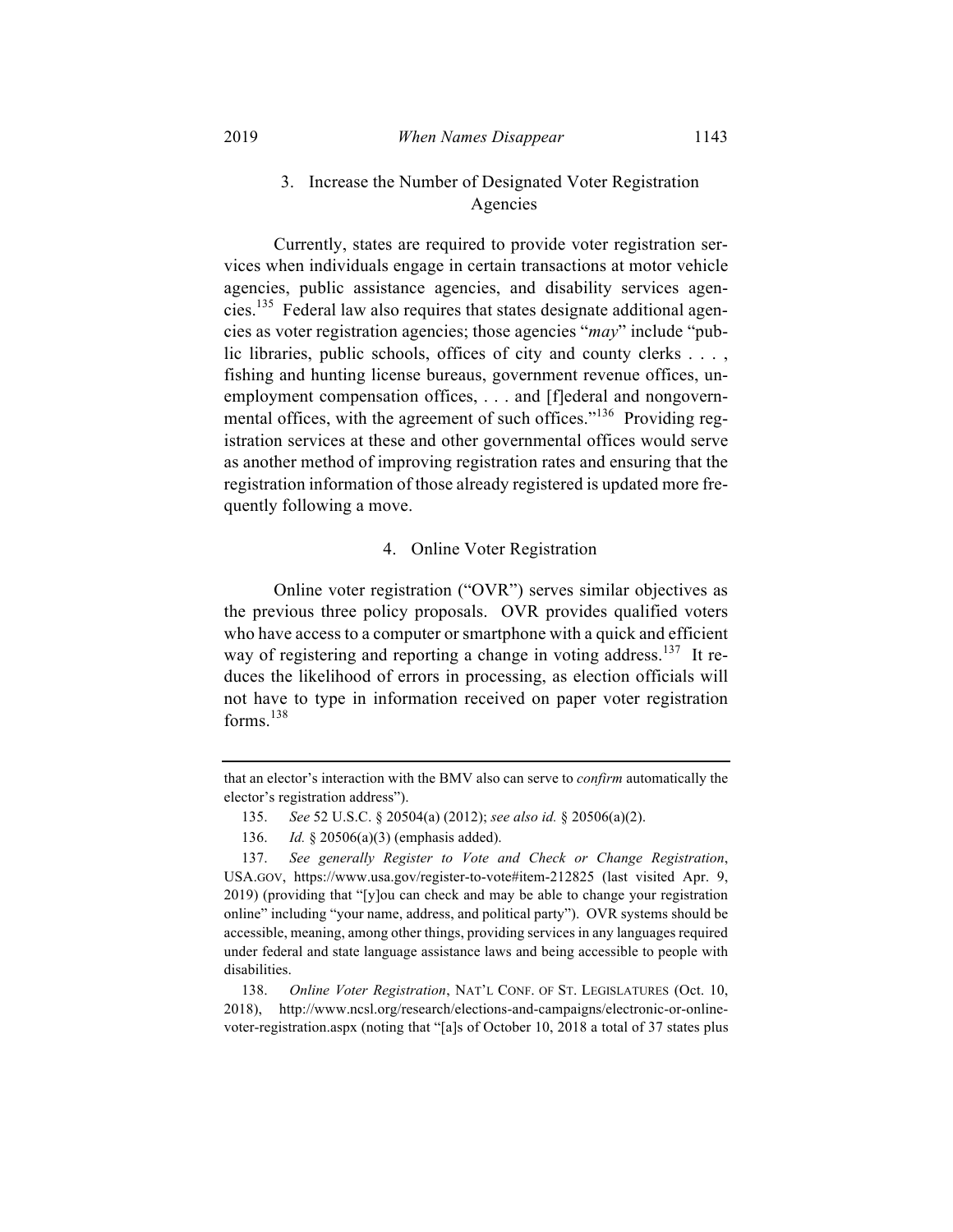#### 5. Portable Voter Registration

Another mechanism that can be used to keep clean rolls and prevent voter disenfranchisement is the adoption of portable voter registration. Portable voter registration systems allow voters already registered in a state to update their registration information and cast a ballot on Election Day, even if the voter moved to a different election jurisdiction and did not update his or her voter information before the registration cutoff.<sup>139</sup> Each voter who benefits from a portable registration system is a voter whose information already exists in a state's voter registration database and who the state has already determined meets the voter eligibility requirements.

Adoption of policies like those described above can help keep rolls clean and up to date, improve the administration of elections, and prevent voter disenfranchisement. They are key tools that can be used in preventing the names of qualified voters from being erroneously removed from the registration rolls, correcting erroneous removals when they do occur, and expanding access to the ballot. When combined with lawful roll-maintenance procedures, these policies can help protect the right to vote and improve faith in the electoral system.

#### IV. CONCLUSION

Registration is a prerequisite to voting in the U.S. But restrictive voter registration laws and unlawful roll-maintenance practices can block the path to the ballot box and prevent voters from having a say in who and what law governs. If the true promise of a democracy is to be met, we must do better.

the District of Columbia offer online registration, and . . . Oklahoma . . . has passed legislation and is currently phasing in implementation of their online registration"). States have cited cost savings, voter satisfaction, and "improved integrity of the voter rolls that results from reduced dependency on illegible handwritten applications," as benefits in adopting OVR. *See, e.g.*, PEW CHARITABLE TRS., ONLINE VOTER REGISTRATION: TRENDS IN DEVELOPMENT AND IMPLEMENTATION 4 (2015), https://www.pewtrusts.org/-/media/as-

sets/2015/05/ovr\_2015\_brief.pdf?la=en&hash=E960B7E9E3945750B2B1F5617E3 AC3EC6BB1F3C6.

<sup>139.</sup> PILLSBURY & JOHANNESEN, *supra* note 125, at 20 (noting also that, in 2016, seven states had established portable registration systems).